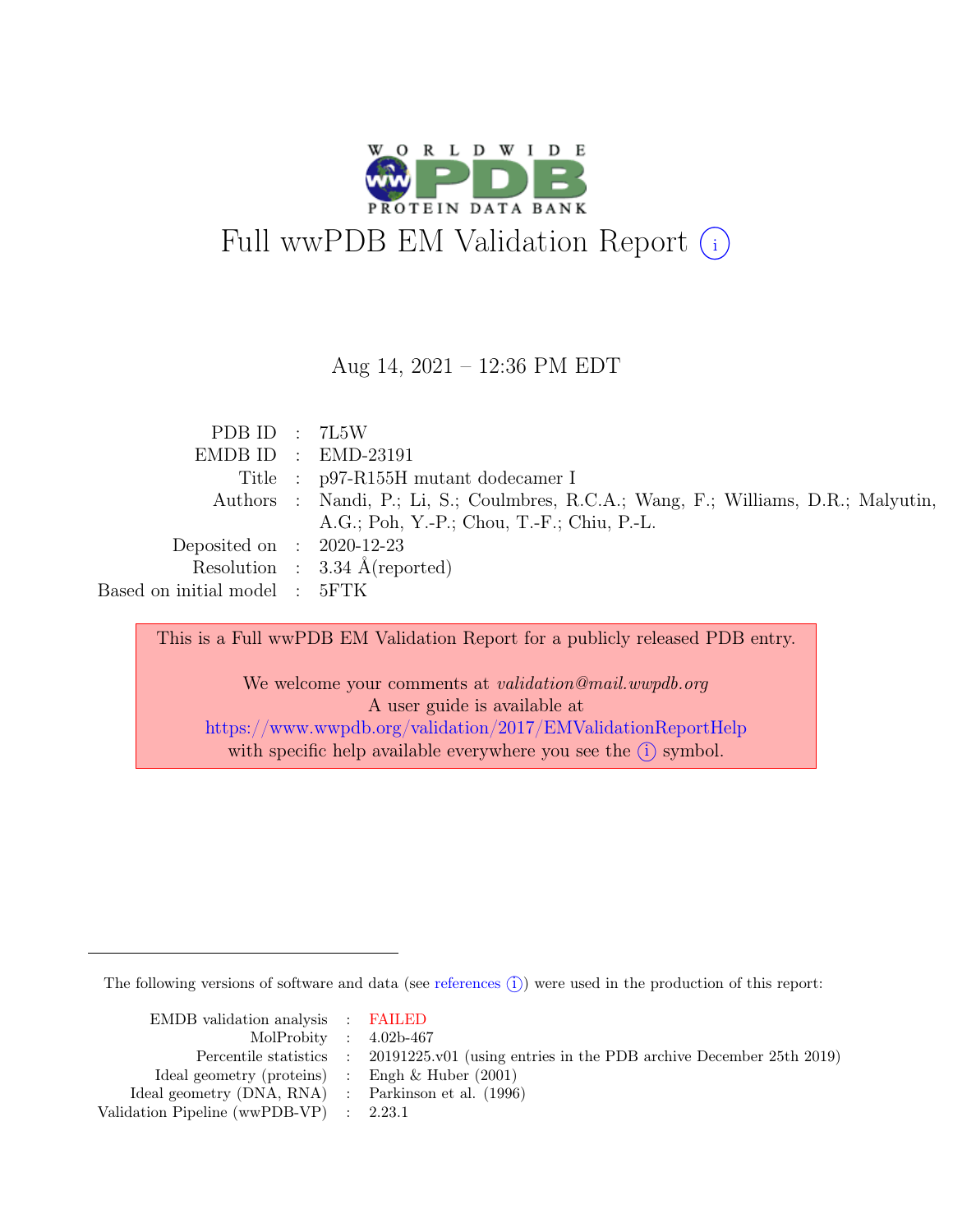## 1 Overall quality at a glance  $(i)$

The following experimental techniques were used to determine the structure: ELECTRON MICROSCOPY

The reported resolution of this entry is 3.34 Å.

Percentile scores (ranging between 0-100) for global validation metrics of the entry are shown in the following graphic. The table shows the number of entries on which the scores are based.



| Metric.               | Whole archive | <b>EM</b> structures |  |
|-----------------------|---------------|----------------------|--|
|                       | $(\#Entries)$ | $(\#Entries)$        |  |
| Clashscore            | 158937        | 4297                 |  |
| Ramachandran outliers | 154571        | 4023                 |  |
| Sidechain outliers    | 154315        | 3826                 |  |

The table below summarises the geometric issues observed across the polymeric chains and their fit to the map. The red, orange, yellow and green segments of the bar indicate the fraction of residues that contain outliers for  $>=$  3, 2, 1 and 0 types of geometric quality criteria respectively. A grey segment represents the fraction of residues that are not modelled. The numeric value for each fraction is indicated below the corresponding segment, with a dot representing fractions  $\leq=5\%$ 

| Mol          | Chain            | Length | Quality of chain |     |     |  |  |
|--------------|------------------|--------|------------------|-----|-----|--|--|
| $\mathbf{1}$ | A                | 806    | 50%              | 18% | 31% |  |  |
| $\mathbf{1}$ | $\boldsymbol{B}$ | 806    | 50%              | 19% | 31% |  |  |
| $\mathbf{1}$ | $\mathcal{C}$    | 806    | 50%              | 18% | 31% |  |  |
| $\mathbf 1$  | $\mathbf D$      | 806    | 52%              | 17% | 31% |  |  |
| $\mathbf{1}$ | E                | 806    | 49%              | 20% | 31% |  |  |
| $\mathbf{1}$ | ${\bf F}$        | 806    | 50%              | 19% | 31% |  |  |
| $\mathbf{1}$ | G                | 806    | 49%              | 19% | 31% |  |  |
| $\mathbf{1}$ | H                | 806    | 50%              | 19% | 31% |  |  |
| $\mathbf 1$  | I                | 806    | 52%              | 17% | 31% |  |  |

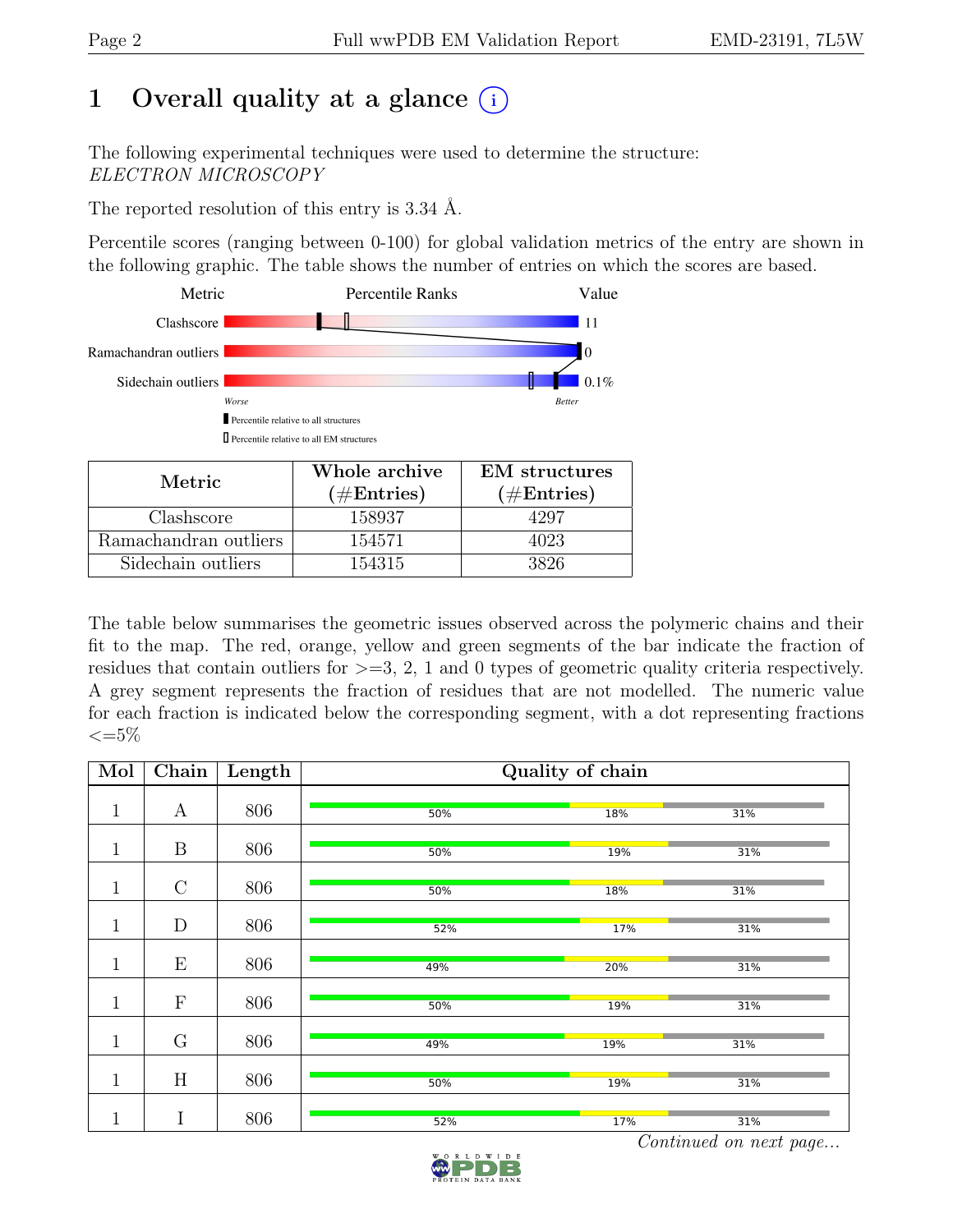|  | $Mol$   Chain   Length | . .<br>Quality of chain |     |     |  |
|--|------------------------|-------------------------|-----|-----|--|
|  | 806                    | 50%                     | 18% | 31% |  |
|  | 806                    | 51%                     | 17% | 31% |  |
|  | 806                    | 51%                     | 17% | 31% |  |

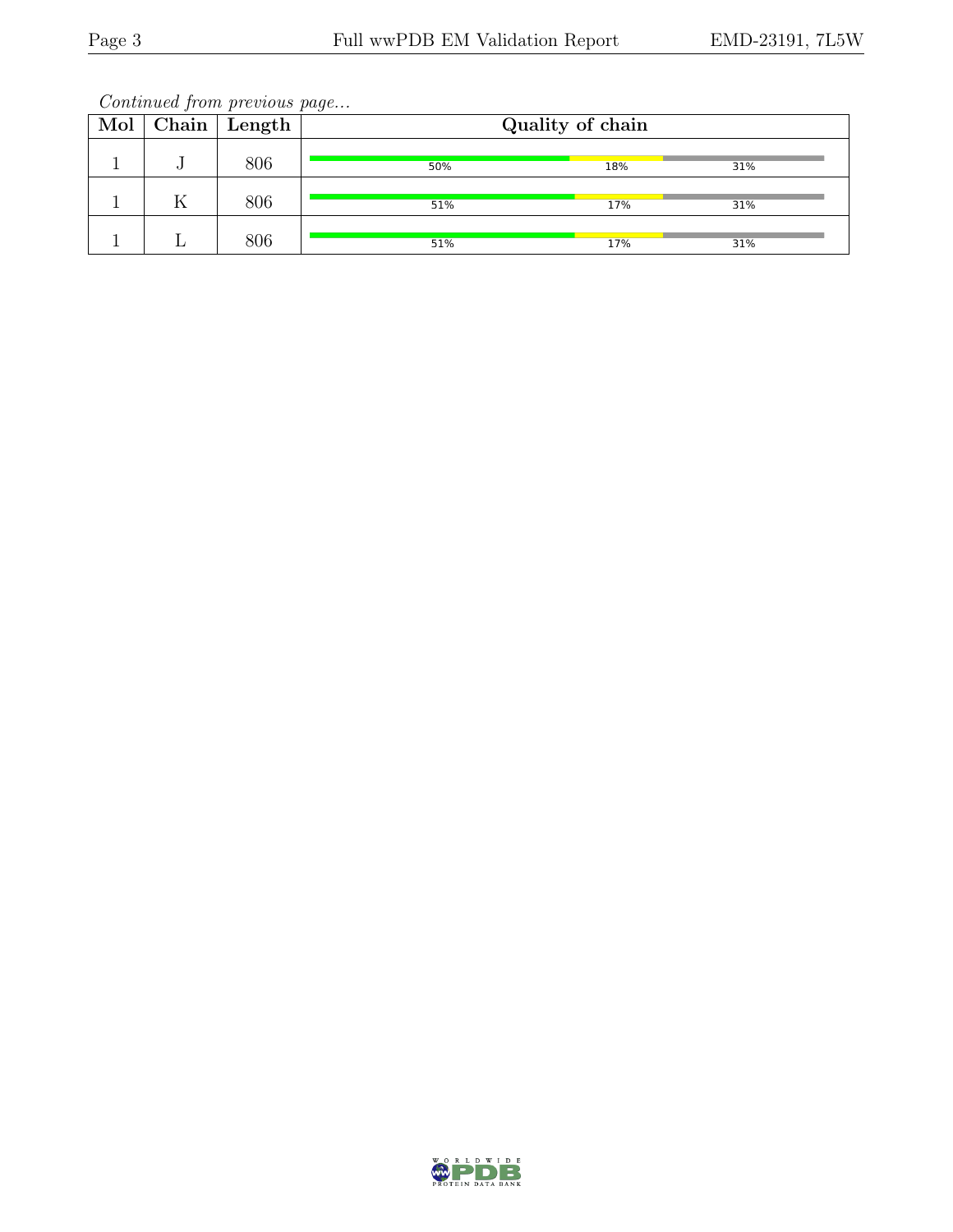## 2 Entry composition  $(i)$

There is only 1 type of molecule in this entry. The entry contains 51828 atoms, of which 0 are hydrogens and 0 are deuteriums.

In the tables below, the AltConf column contains the number of residues with at least one atom in alternate conformation and the Trace column contains the number of residues modelled with at most 2 atoms.

| Mol               | Chain        | <b>Residues</b> |         |                | Atoms          |                |                | AltConf          | <b>Trace</b>   |  |  |
|-------------------|--------------|-----------------|---------|----------------|----------------|----------------|----------------|------------------|----------------|--|--|
| $\mathbf{1}$      | $\mathbf{A}$ | 553             | Total   | $\mathcal{C}$  | $\mathbf N$    | $\Omega$       | $\overline{S}$ | $\theta$         | $\overline{0}$ |  |  |
|                   |              |                 | 4319    | 2718           | 771            | 808            | 22             |                  |                |  |  |
| B<br>$\mathbf{1}$ | 553          | Total           | $\rm C$ | $\mathbf N$    | $\overline{O}$ | S              | $\theta$       | $\theta$         |                |  |  |
|                   |              | 4319            | 2718    | 771            | 808            | 22             |                |                  |                |  |  |
| $\mathbf{1}$      | $\rm C$      | 553             | Total   | $\mathcal{C}$  | $\mathbf N$    | $\Omega$       | $\overline{S}$ | $\boldsymbol{0}$ | $\theta$       |  |  |
|                   |              |                 | 4319    | 2718           | 771            | 808            | 22             |                  |                |  |  |
| $\mathbf{1}$      | D            | 553             | Total   | $\mathcal{C}$  | N              | $\overline{O}$ | $\overline{S}$ | $\overline{0}$   | $\overline{0}$ |  |  |
|                   |              |                 | 4319    | 2718           | 771            | 808            | $22\,$         |                  |                |  |  |
| $\mathbf{1}$      | Ε            | 553             | Total   | $\mathcal{C}$  | $\mathbf N$    | $\Omega$       | $\overline{S}$ | $\overline{0}$   | $\overline{0}$ |  |  |
|                   |              |                 |         |                | 4319           | 2718           | 771            | 808              | 22             |  |  |
| $\mathbf{1}$      | $\mathbf F$  | 553             | Total   | $\mathcal{C}$  | N              | $\overline{O}$ | $\overline{S}$ | $\overline{0}$   | $\overline{0}$ |  |  |
|                   |              |                 | 4319    | 2718           | 771            | 808            | 22             |                  |                |  |  |
| $\mathbf{1}$      | G            | 553             | Total   | $\rm C$        | N              | $\Omega$       | S              | $\overline{0}$   | $\overline{0}$ |  |  |
|                   |              |                 | 4319    | 2718           | 771            | 808            | 22             |                  |                |  |  |
| $\mathbf{1}$      | H            | 553             | Total   | $\mathcal{C}$  | N              | $\overline{O}$ | S              | $\overline{0}$   | $\overline{0}$ |  |  |
|                   |              |                 | 4319    | 2718           | 771            | 808            | 22             |                  |                |  |  |
| $\mathbf{1}$      | $\mathbf I$  | 553             | Total   | $\mathcal{C}$  | N              | $\Omega$       | $\overline{S}$ | $\overline{0}$   | $\overline{0}$ |  |  |
|                   |              |                 | 4319    | 2718           | 771            | 808            | 22             |                  |                |  |  |
| $\mathbf{1}$      | J            | 553             | Total   | $\rm C$        | N              | $\Omega$       | S              | $\theta$         | $\overline{0}$ |  |  |
|                   |              | 4319            | 2718    | 771            | 808            | 22             |                |                  |                |  |  |
| $\mathbf{1}$      | K            | 553             | Total   | $\overline{C}$ | $\mathbf N$    | $\overline{O}$ | $\overline{S}$ | $\overline{0}$   | $\overline{0}$ |  |  |
|                   |              |                 | 4319    | 2718           | 771            | 808            | 22             |                  |                |  |  |
| $\mathbf{1}$      | L            | 553             | Total   | $\rm C$        | $\mathbf N$    | $\overline{O}$ | $\overline{S}$ | $\overline{0}$   | $\overline{0}$ |  |  |
|                   |              |                 | 4319    | 2718           | 771            | 808            | 22             |                  |                |  |  |

• Molecule 1 is a protein called Transitional endoplasmic reticulum ATPase.

There are 12 discrepancies between the modelled and reference sequences:

| Chain         | Residue | Modelled   | Actual           | Comment                                       | Reference |
|---------------|---------|------------|------------------|-----------------------------------------------|-----------|
| A             | 155     | <b>HIS</b> | $\rm{ARG}$       | engineered mutation   UNP P55072              |           |
| B             | 155     | <b>HIS</b> | $\rm{ARG}$       | engineered mutation   UNP $P\overline{55072}$ |           |
| $\mathcal{C}$ | 155     | <b>HIS</b> | $\rm{ARG}$       | engineered mutation   UNP P55072              |           |
| D             | 155     | <b>HIS</b> | $\rm{ARG}$       | engineered mutation $\vert$ UNP P55072        |           |
| E             | 155     | <b>HIS</b> | ARG              | engineered mutation   UNP P55072              |           |
| $_{\rm F}$    | 155     | <b>HIS</b> | ARG <sub>2</sub> | engineered mutation   UNP P55072              |           |

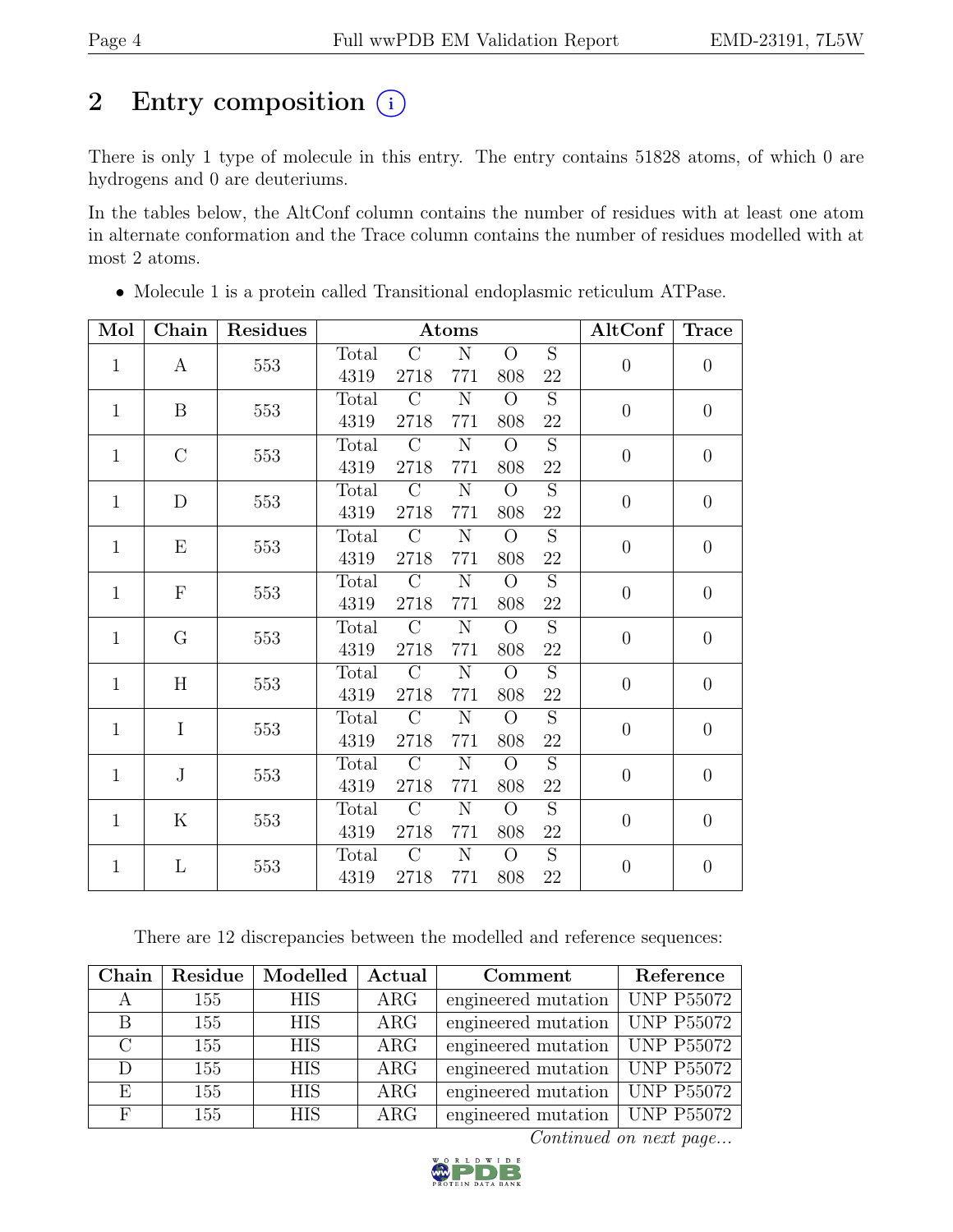| Chain | Residue | Modelled   | Actual     | Comment             | Reference         |
|-------|---------|------------|------------|---------------------|-------------------|
| G     | 155     | <b>HIS</b> | $\rm{ARG}$ | engineered mutation | <b>UNP P55072</b> |
| Η     | 155     | <b>HIS</b> | $\rm{ARG}$ | engineered mutation | <b>UNP P55072</b> |
|       | 155     | <b>HIS</b> | $\rm{ARG}$ | engineered mutation | <b>UNP P55072</b> |
|       | 155     | <b>HIS</b> | ARG        | engineered mutation | <b>UNP P55072</b> |
| K     | 155     | <b>HIS</b> | ARG        | engineered mutation | <b>UNP P55072</b> |
|       | 155     | <b>HIS</b> | $\rm{ARG}$ | engineered mutation | <b>UNP P55072</b> |

Continued from previous page...

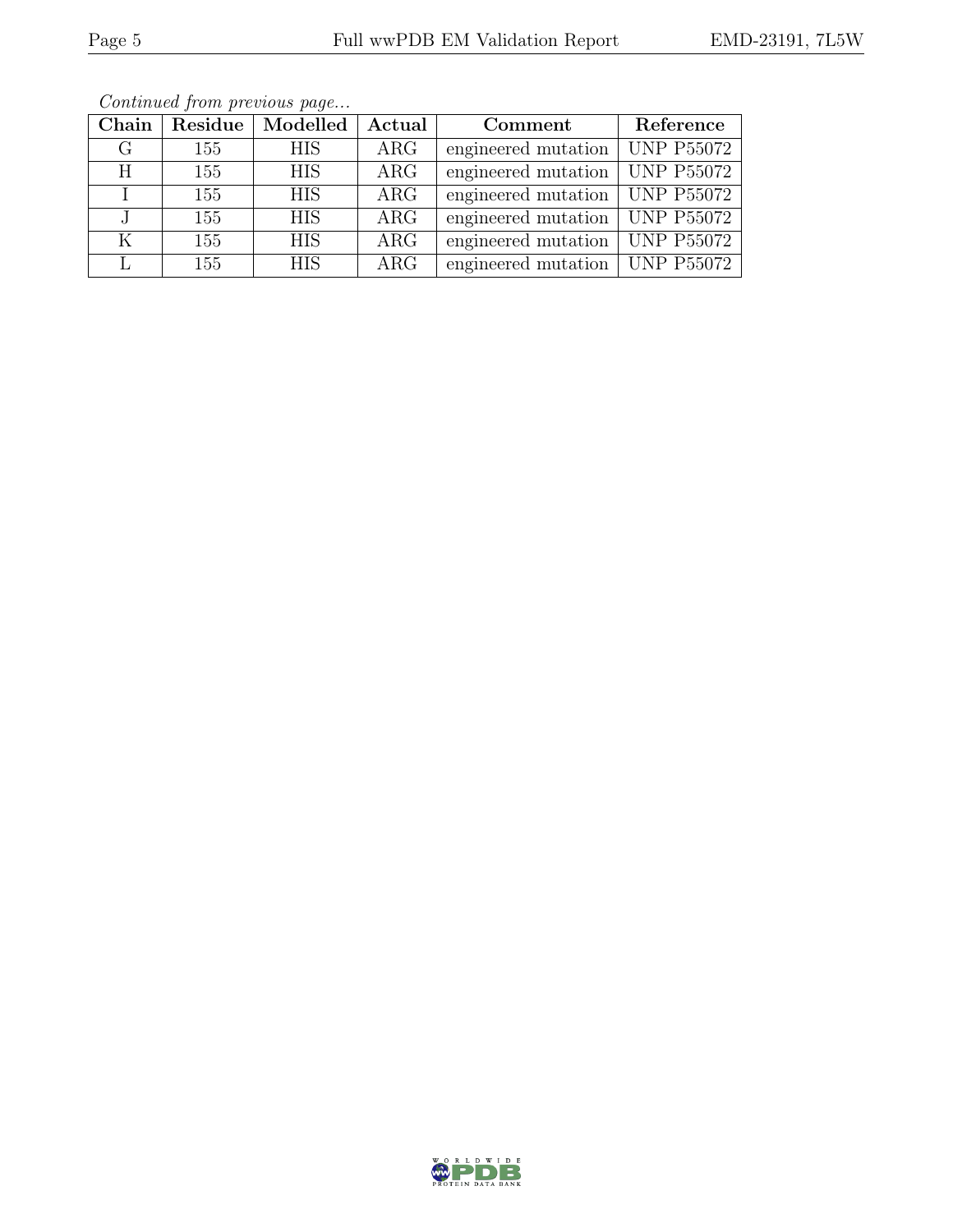## 3 Residue-property plots  $(i)$

These plots are drawn for all protein, RNA, DNA and oligosaccharide chains in the entry. The first graphic for a chain summarises the proportions of the various outlier classes displayed in the second graphic. The second graphic shows the sequence view annotated by issues in geometry. Residues are color-coded according to the number of geometric quality criteria for which they contain at least one outlier: green  $= 0$ , yellow  $= 1$ , orange  $= 2$  and red  $= 3$  or more. Stretches of 2 or more consecutive residues without any outlier are shown as a green connector. Residues present in the sample, but not in the model, are shown in grey.

• Molecule 1: Transitional endoplasmic reticulum ATPase



Chain B:  $50%$ 19% 31% LI ALA SER SER GLAN ALA SER GLAN ALA SER GLAN ALA SER GLAN ALA SER GLAN ALA SER SER LI ALA SER GLAN ALA SER GL<br>LI ALA SER SER GLAN ALA SER GLAN SER GLAN ALA SER GLAN ALA SER GLAN ALA SER GLAN ALA SER SER GLAN ALA SER GLAN THR VAL LEU LEU LYS GLY LYS LYS ARG ARG GLU ALA VAL CYS ILE VAL LEU SER ASP ASP THR CYS SER ASP GLU LYS ILE ARG MET ASN ARG VAL VAL ARG ASN ASN LEU ARG VAL ARG LEU GLY ASP VAL ILE SER ILE GLN PRO CYS PRO ASP VAL LYS TYR GLY LYS ARG ILE HIS VAL LEU PRO ILE ASP

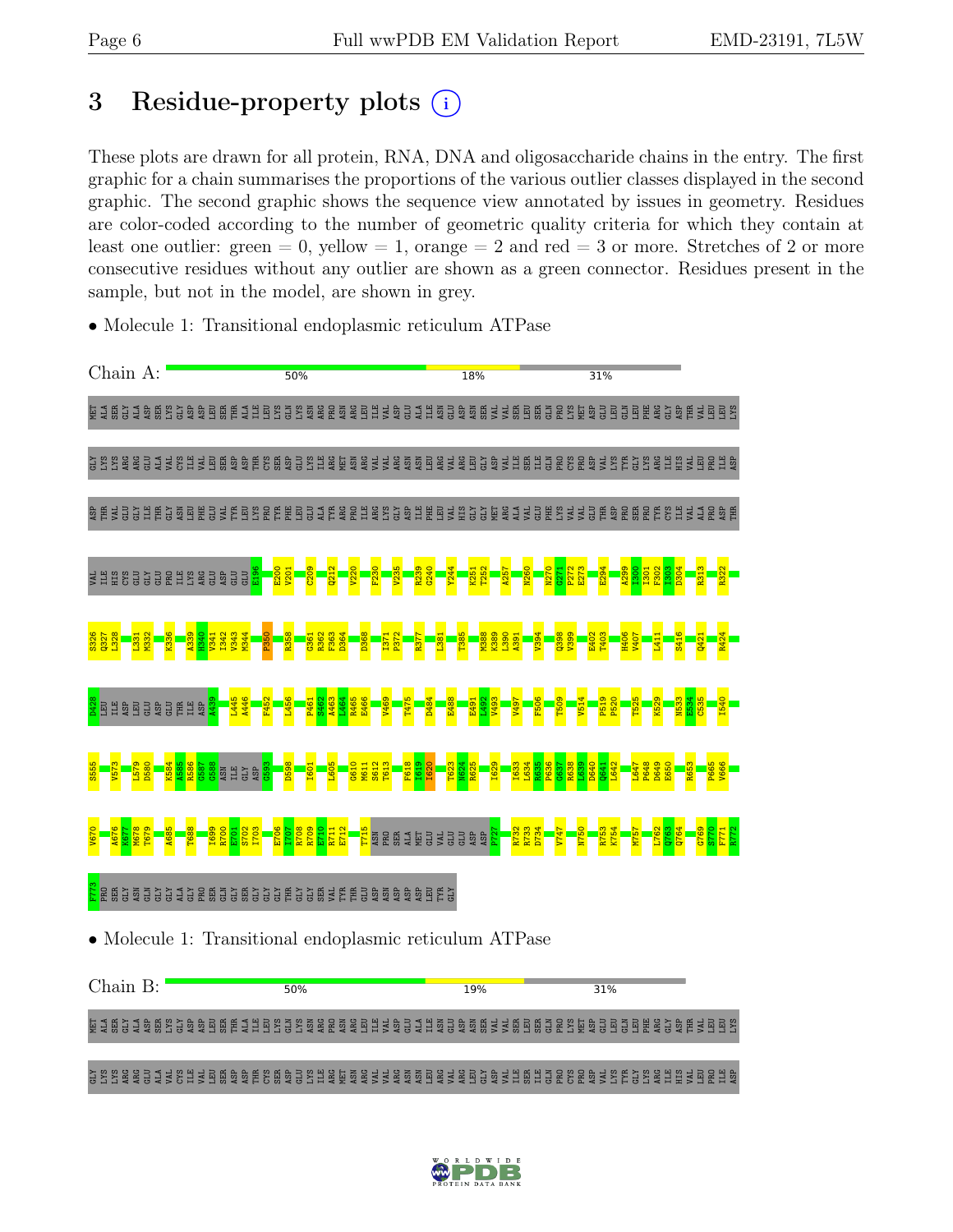

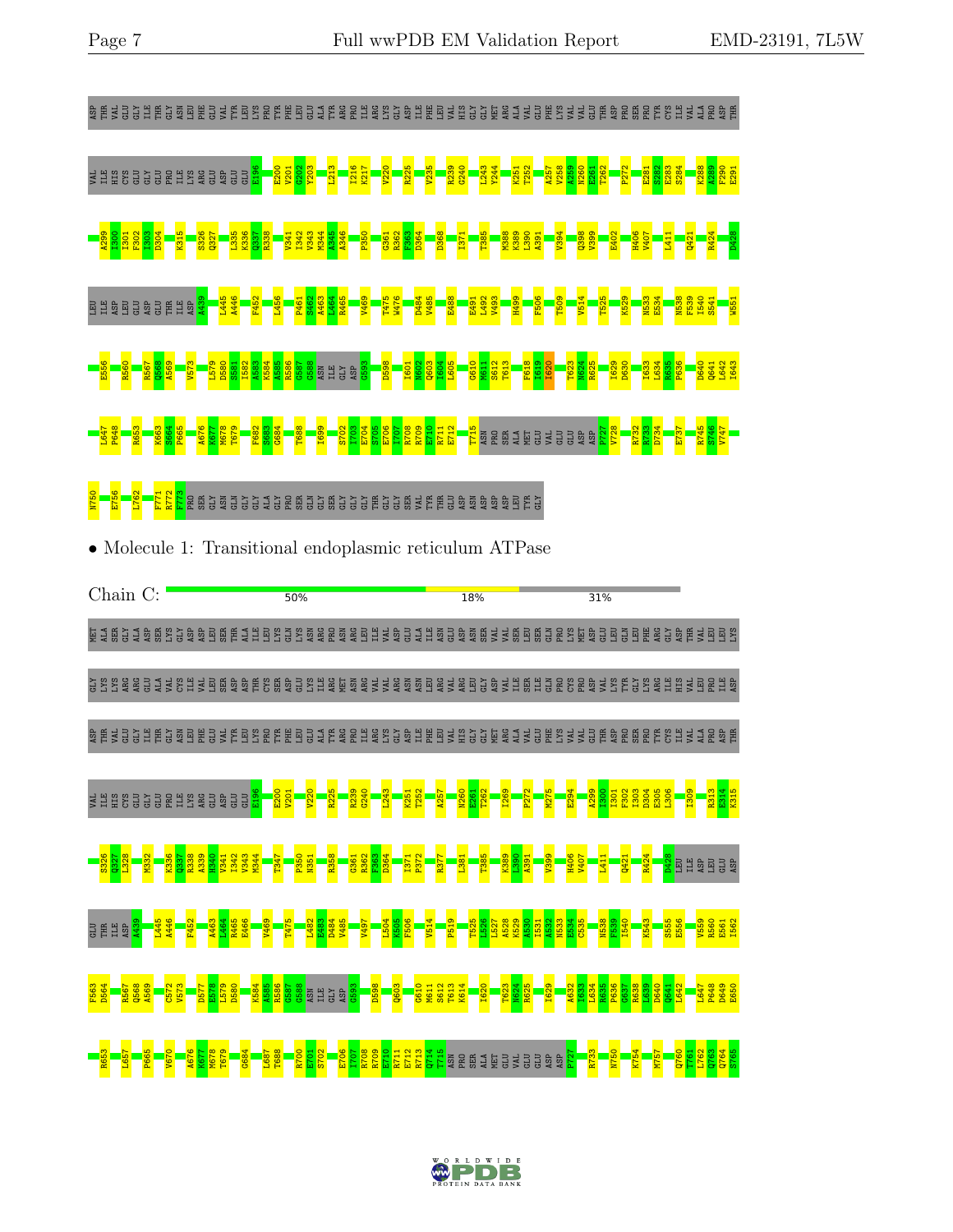

• Molecule 1: Transitional endoplasmic reticulum ATPase

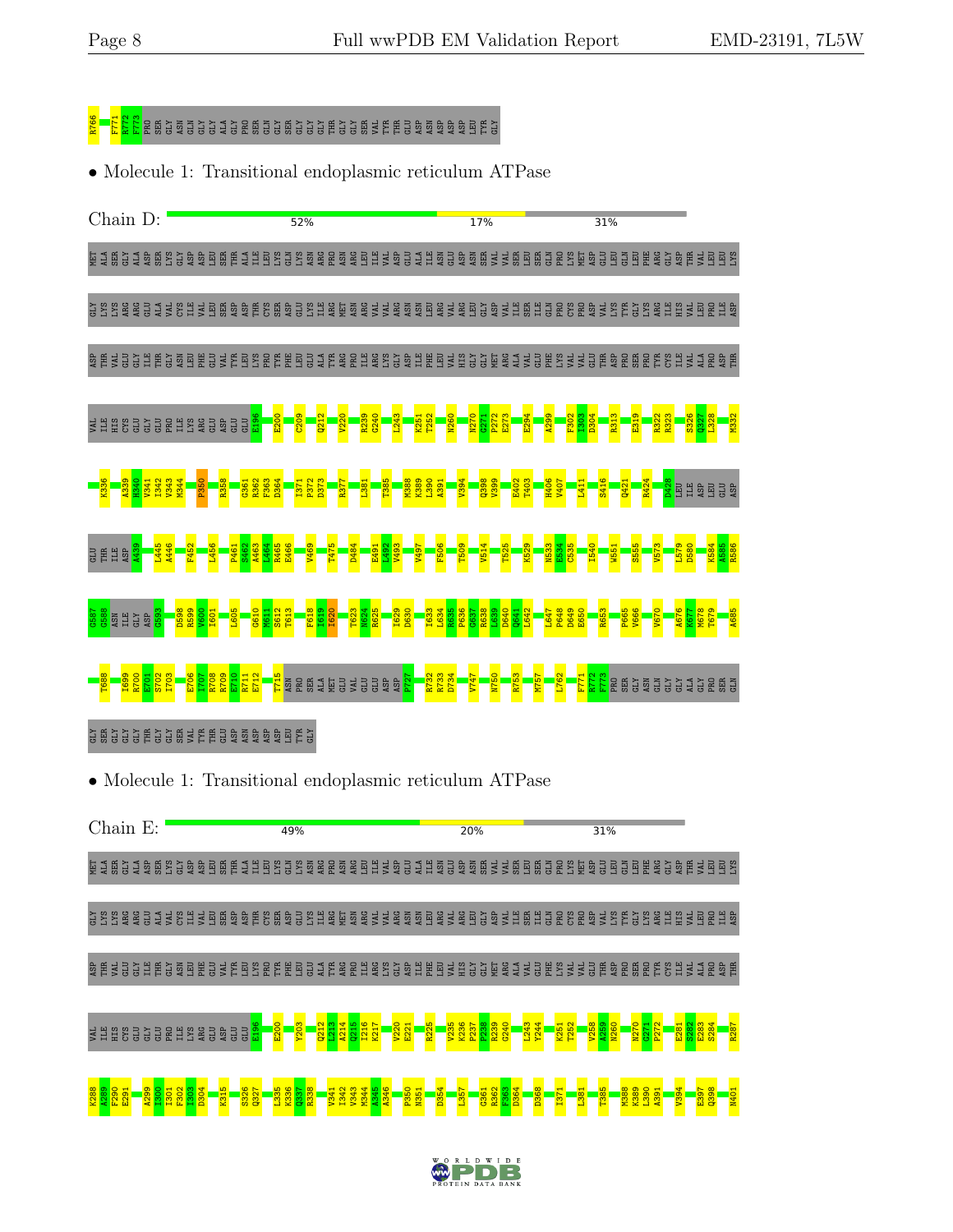

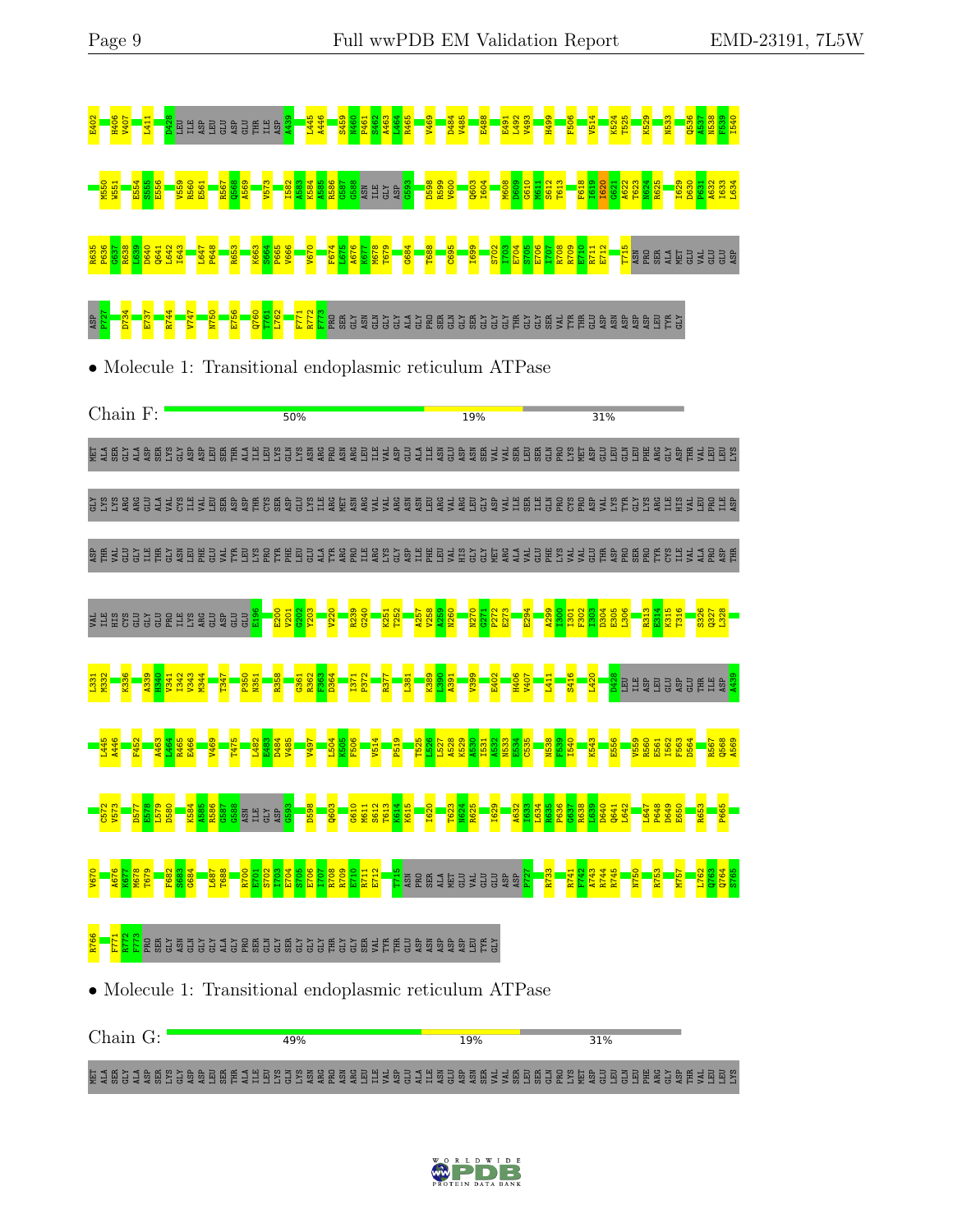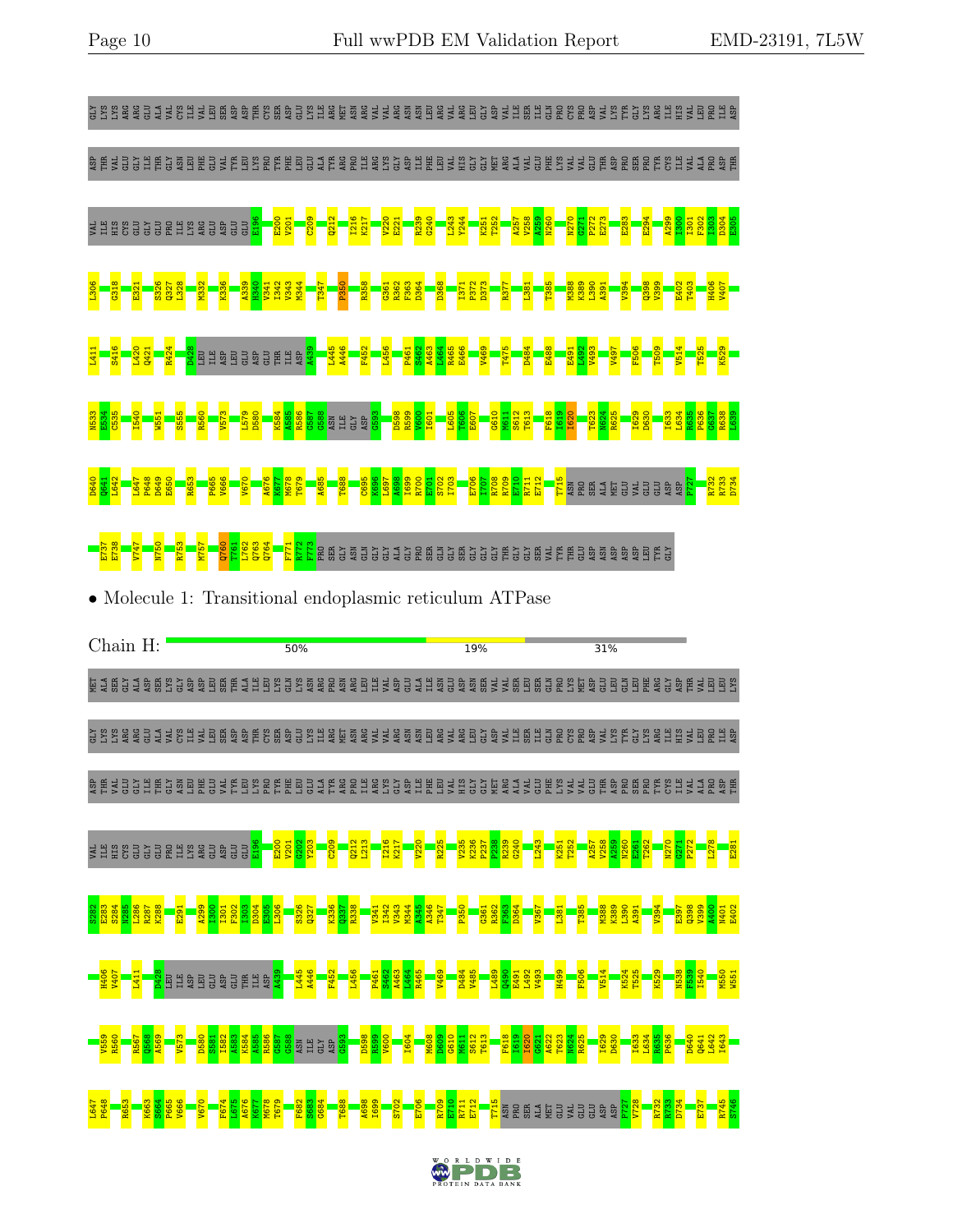

• Molecule 1: Transitional endoplasmic reticulum ATPase

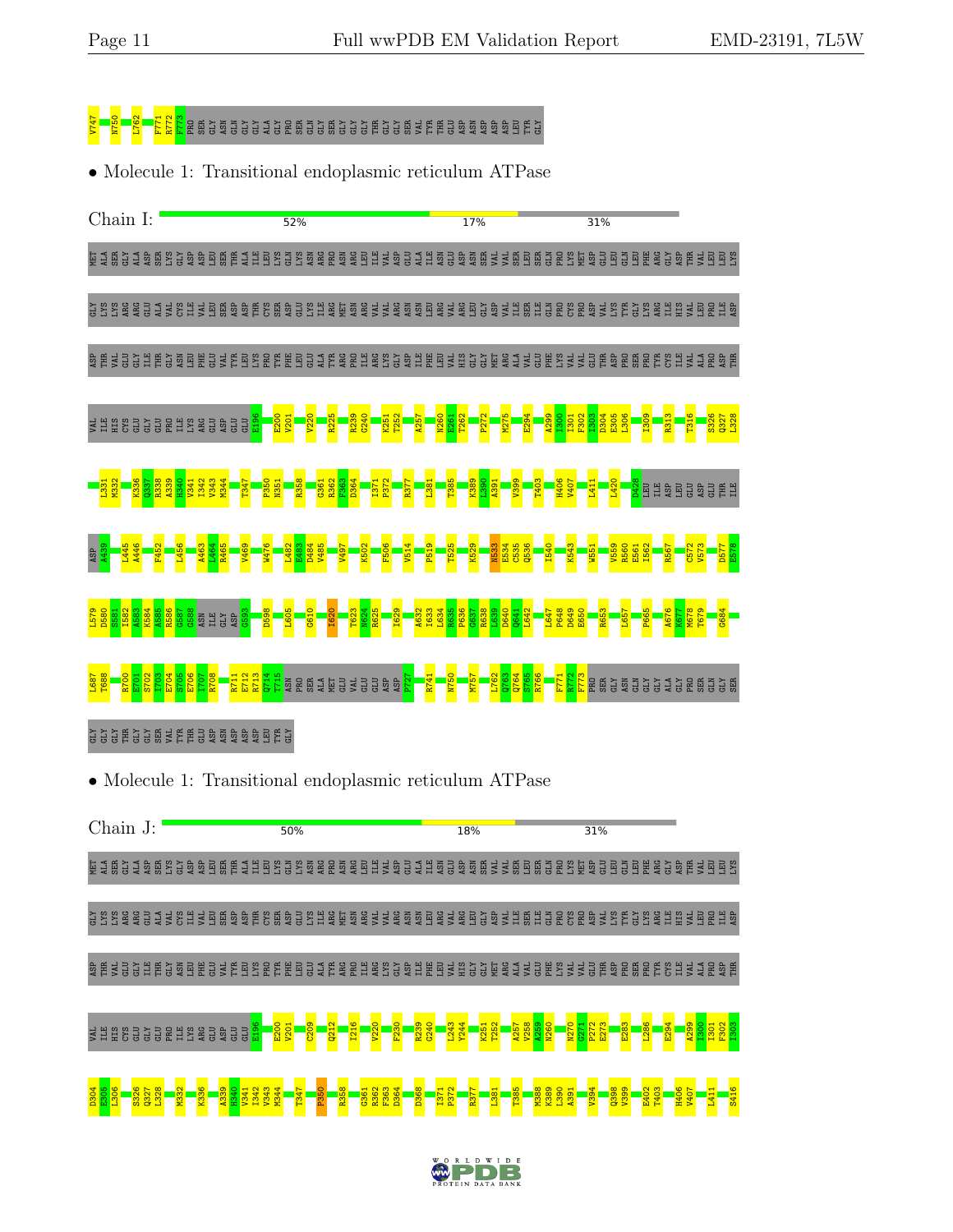

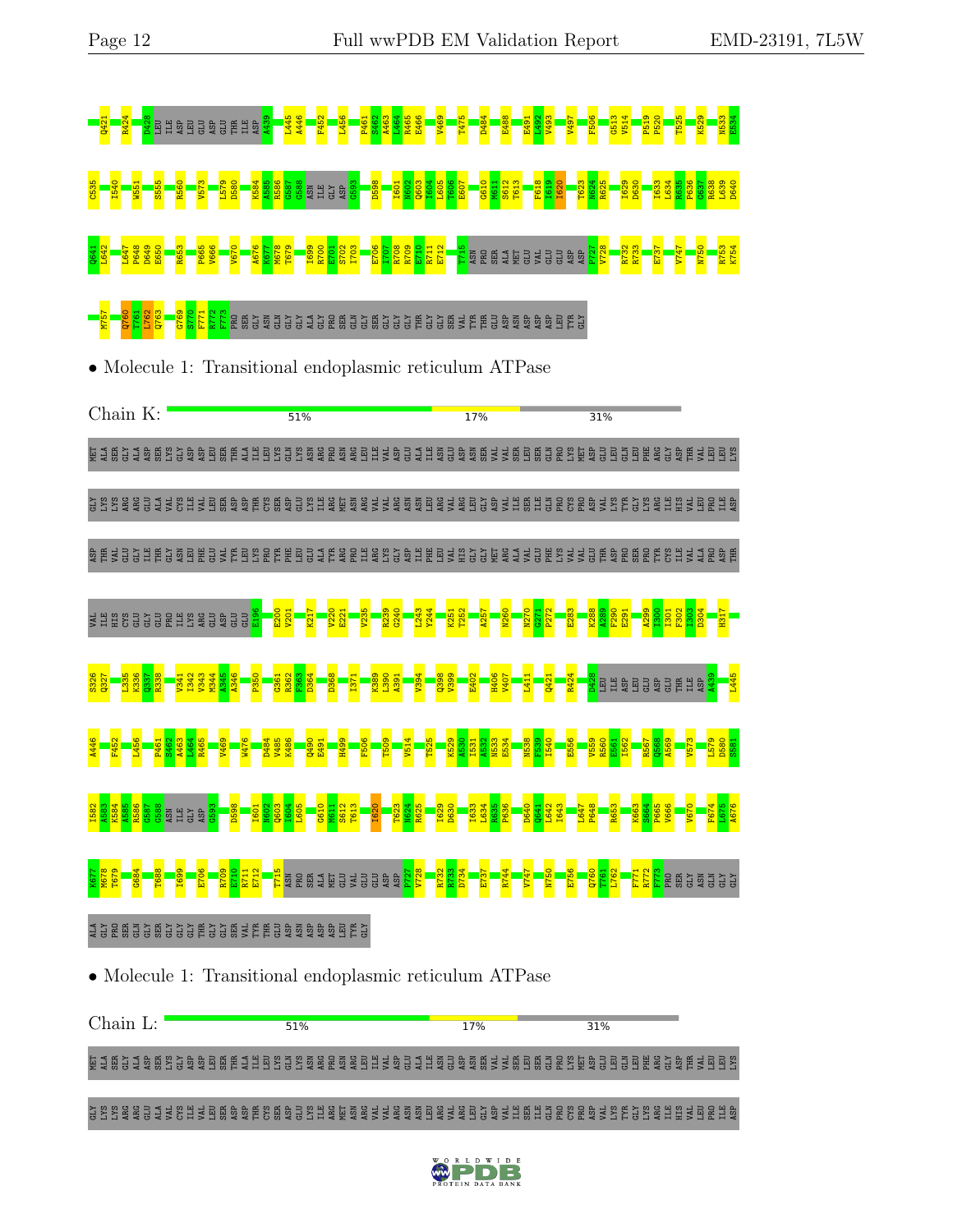

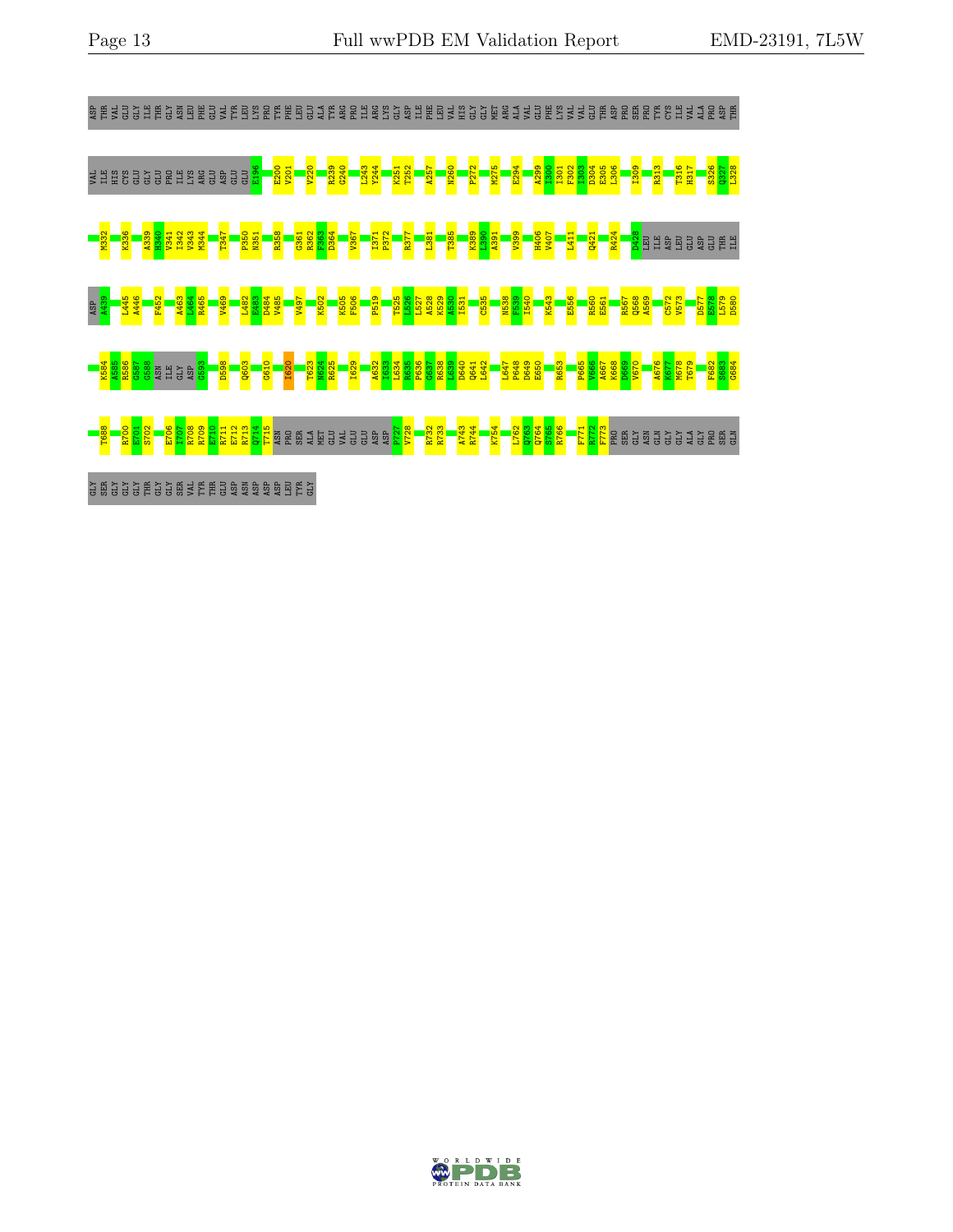# 4 Experimental information  $\bigcirc$

| Property                           | Value                                  | Source    |
|------------------------------------|----------------------------------------|-----------|
| EM reconstruction method           | <b>SINGLE PARTICLE</b>                 | Depositor |
| Imposed symmetry                   | POINT, D6                              | Depositor |
| Number of particles used           | 64252                                  | Depositor |
| Resolution determination method    | FSC 0.143 CUT-OFF                      | Depositor |
| CTF correction method              | AND AMPLITUDE<br>PHASE FLIPPING        | Depositor |
|                                    | CORRECTION                             |           |
| Microscope                         | FEI TITAN KRIOS                        | Depositor |
| Voltage $(kV)$                     | 300                                    | Depositor |
| Electron dose $(e^-/\text{\AA}^2)$ | 44.4                                   | Depositor |
| Minimum defocus (nm)               | $-800$                                 | Depositor |
| Maximum defocus (nm)               | $-2500$                                | Depositor |
| Magnification                      | 48077                                  | Depositor |
| Image detector                     | GATAN K2 SUMMIT $(\overline{4k x 4k})$ | Depositor |

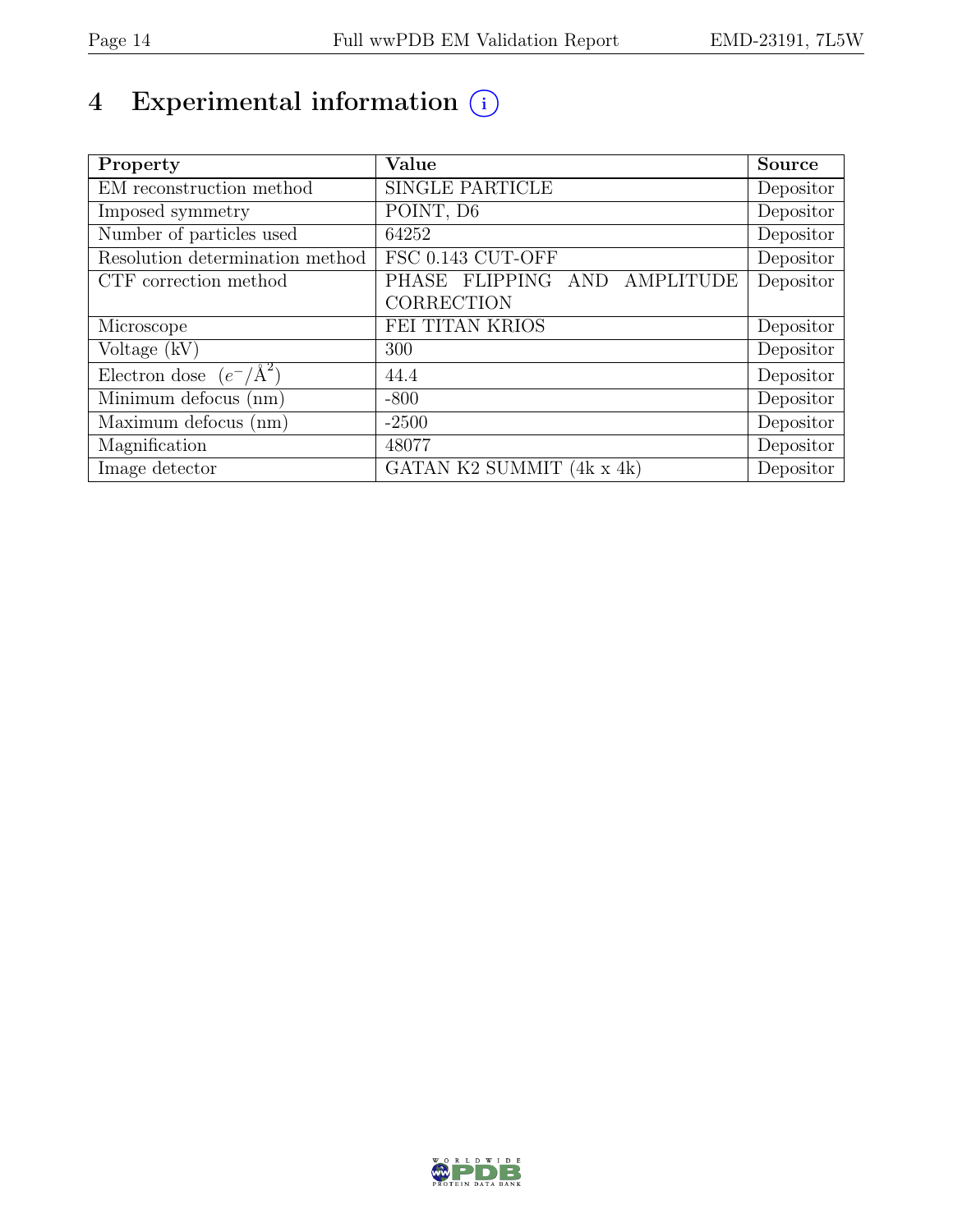## 5 Model quality  $(i)$

### 5.1 Standard geometry  $(i)$

The Z score for a bond length (or angle) is the number of standard deviations the observed value is removed from the expected value. A bond length (or angle) with  $|Z| > 5$  is considered an outlier worth inspection. RMSZ is the root-mean-square of all Z scores of the bond lengths (or angles).

| Mol<br>Chain |               |             | Bond lengths | Bond angles |                    |  |
|--------------|---------------|-------------|--------------|-------------|--------------------|--|
|              |               | <b>RMSZ</b> | $\# Z  > 5$  | RMSZ        | $\# Z  > 5$        |  |
| 1            | А             | 0.31        | 0/4389       | 0.56        | $2/5911(0.0\%)$    |  |
|              | B             | 0.32        | 0/4389       | 0.57        | $2/5911(0.0\%)$    |  |
| 1            | $\mathcal{C}$ | 0.31        | 0/4389       | 0.54        | 0/5911             |  |
|              | D             | 0.32        | 0/4389       | 0.56        | $2/5911(0.0\%)$    |  |
| 1            | E             | 0.31        | 0/4389       | 0.57        | $2/5911(0.0\%)$    |  |
| 1            | F             | 0.31        | 0/4389       | 0.55        | 0/5911             |  |
| 1            | G             | 0.32        | 0/4389       | 0.57        | $2/5911(0.0\%)$    |  |
| 1            | Н             | 0.32        | 0/4389       | 0.57        | $2/5911(0.0\%)$    |  |
| 1            | I             | 0.31        | 0/4389       | 0.54        | $1/5911$ $(0.0\%)$ |  |
| 1            | J.            | 0.32        | 0/4389       | 0.56        | $3/5911$ $(0.1\%)$ |  |
| 1            | K             | 0.32        | 0/4389       | 0.57        | $2/5911(0.0\%)$    |  |
| 1            | L             | 0.31        | 0/4389       | 0.55        | $1/5911(0.0\%)$    |  |
| All          | All           | 0.32        | 0/52668      | 0.56        | $19/70932(0.0\%)$  |  |

Chiral center outliers are detected by calculating the chiral volume of a chiral center and verifying if the center is modelled as a planar moiety or with the opposite hand.A planarity outlier is detected by checking planarity of atoms in a peptide group, atoms in a mainchain group or atoms of a sidechain that are expected to be planar.

|  | Mol   Chain   $\#\text{Chirality outliers}$   $\#\text{Planarity outliers}$ |
|--|-----------------------------------------------------------------------------|
|  |                                                                             |
|  |                                                                             |
|  |                                                                             |

There are no bond length outliers.

All (19) bond angle outliers are listed below:

| Mol | Chain | $\operatorname{Res}% \left( \mathcal{N}\right) \equiv\operatorname{Res}(\mathcal{N}_{0},\mathcal{N}_{0})$ | Type | Atoms     | Z       | Observed $(°)$ | Ideal <sup>(o)</sup> |
|-----|-------|-----------------------------------------------------------------------------------------------------------|------|-----------|---------|----------------|----------------------|
|     | E     | 350                                                                                                       | PRO. | $CA-N-CD$ | $-8.90$ | 99.04          | 111.50               |
|     |       | 350                                                                                                       | PRO. | $CA-N-CD$ | $-8.80$ | 99.18          | 111.50               |
|     |       | 350                                                                                                       | PRO  | $CA-N-CD$ | $-8.80$ | 99.19          | 111.50               |
|     |       | 350                                                                                                       | PRO  | $CA-N-CD$ | $-8.79$ | 99.19          | 111.50               |

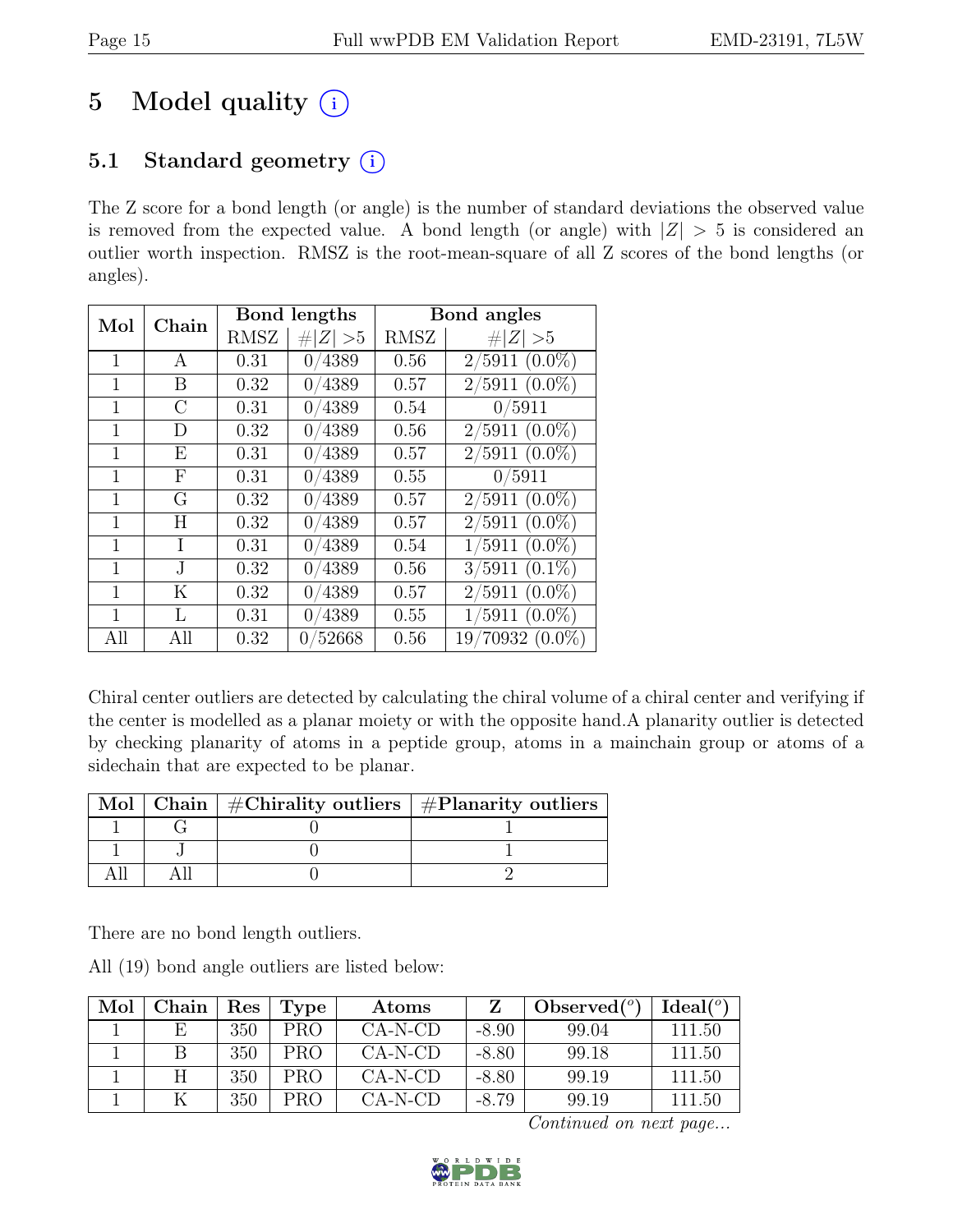| Mol          | Chain        | Res | <b>Type</b> | Atoms        | Z       | Observed $(°)$ | Ideal <sup>(o)</sup> |
|--------------|--------------|-----|-------------|--------------|---------|----------------|----------------------|
| 1            | $\cdot$      | 350 | <b>PRO</b>  | CA-N-CD      | $-8.77$ | 99.22          | 111.50               |
| $\mathbf 1$  | A            | 350 | <b>PRO</b>  | $CA-N-CD$    | $-8.73$ | 99.28          | 111.50               |
| 1            | G            | 350 | <b>PRO</b>  | $CA-N-CD$    | $-8.73$ | 99.28          | 111.50               |
| 1            | D            | 350 | <b>PRO</b>  | $CA-N-CD$    | $-8.72$ | 99.29          | 111.50               |
| $\mathbf 1$  | $\mathbf{B}$ | 620 | ILE         | $CG1-CB-CG2$ | $-5.67$ | 98.92          | 111.40               |
| 1            | Η            | 620 | ILE         | $CG1-CB-CG2$ | $-5.64$ | 98.99          | 111.40               |
| $\mathbf 1$  | Κ            | 620 | ILE         | $CG1-CB-CG2$ | $-5.18$ | 100.01         | 111.40               |
| 1            | J            | 762 | <b>LEU</b>  | $CB-CG-CD2$  | $-5.16$ | 102.23         | 111.00               |
| $\mathbf{1}$ | G            | 620 | ILE         | $CG1-CB-CG2$ | $-5.13$ | 100.11         | 111.40               |
| $\mathbf 1$  | Ε            | 620 | ILE         | $CG1-CB-CG2$ | $-5.11$ | 100.15         | 111.40               |
| 1            | Α            | 620 | ILE         | $CG1-CB-CG2$ | $-5.11$ | 100.15         | 111.40               |
| $\mathbf 1$  | J.           | 620 | ILE         | $CG1-CB-CG2$ | $-5.10$ | 100.19         | 111.40               |
| $\mathbf 1$  | D            | 620 | ILE         | $CG1-CB-CG2$ | $-5.09$ | 100.19         | 111.40               |
| 1            | L            | 620 | ILE         | $CG1-CB-CG2$ | $-5.02$ | 100.35         | 111.40               |
| $\mathbf 1$  | I            | 620 | ILE         | $CG1-CB-CG2$ | $-5.01$ | 100.38         | 111.40               |

There are no chirality outliers.

All (2) planarity outliers are listed below:

| Mol | Chain 1 |     |            | $\vert$ Res $\vert$ Type $\vert$ Group |
|-----|---------|-----|------------|----------------------------------------|
|     |         | 760 | GLN        | Peptide                                |
|     |         | 760 | <b>GLN</b> | Peptide                                |

### 5.2 Too-close contacts  $(i)$

In the following table, the Non-H and H(model) columns list the number of non-hydrogen atoms and hydrogen atoms in the chain respectively. The H(added) column lists the number of hydrogen atoms added and optimized by MolProbity. The Clashes column lists the number of clashes within the asymmetric unit, whereas Symm-Clashes lists symmetry-related clashes.

| Mol | Chain     | $Non-H$ | H (model) | H(added) | Clashes | Symm-Clashes     |
|-----|-----------|---------|-----------|----------|---------|------------------|
|     | А         | 4319    |           | 4367     | 105     |                  |
|     | Β         | 4319    |           | 4367     | 113     | U                |
|     | $\bigcap$ | 4319    |           | 4367     | 109     | $\left( \right)$ |
|     | D         | 4319    |           | 4367     | 100     | 0                |
|     | Ε         | 4319    |           | 4367     | 120     | 0                |
|     | F         | 4319    |           | 4367     | 107     | $\left( \right)$ |
|     | G         | 4319    |           | 4367     | 113     | $\left( \right)$ |
|     | Η         | 4319    |           | 4367     | 110     | $\left( \right)$ |
|     |           | 4319    |           | 4367     | 101     | $\left( \right)$ |
|     |           | 4319    |           | 4367     | 106     |                  |

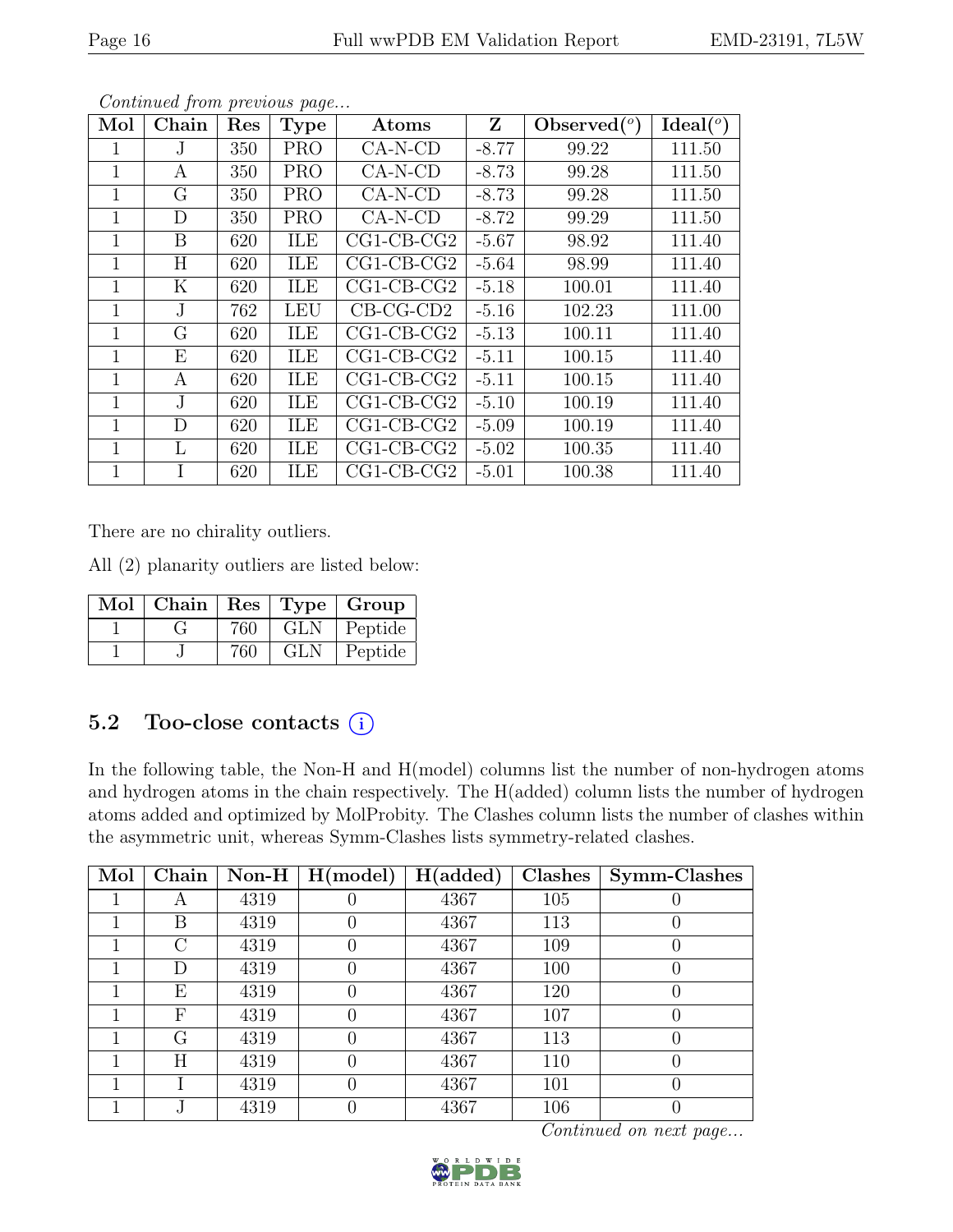Continued from previous page...

| Mol |       |       |         | Chain   Non-H   H(model)   H(added)   Clashes   Symm-Clashes |
|-----|-------|-------|---------|--------------------------------------------------------------|
|     | 4319  | 4367  | 104     |                                                              |
|     | 4319  | 4367  | $100\,$ |                                                              |
|     | 51828 | 52404 | 143     |                                                              |

The all-atom clashscore is defined as the number of clashes found per 1000 atoms (including hydrogen atoms). The all-atom clashscore for this structure is 11.

All (1143) close contacts within the same asymmetric unit are listed below, sorted by their clash magnitude.

| Atom-1              | Atom-2                        | Interatomic       | Clash             |
|---------------------|-------------------------------|-------------------|-------------------|
|                     |                               | distance $(\AA)$  | overlap $(A)$     |
| 1:J:678:MET:HG3     | 1:K:771:PHE:HE1               | 1.46              | 0.81              |
| 1: A:678:MET:HG3    | 1:B:771:PHE:HE1               | 1.46              | $\overline{0.80}$ |
| 1:D:678:MET:HG3     | 1:E:771:PHE:HE1               | 1.46              | 0.80              |
| 1:C:465:ARG:HH12    | 1:D:610:GLY:HA3               | 1.47              | 0.78              |
| 1:A:610:GLY:HA3     | 1:F:465:ARG:HH12              | 1.47              | 0.78              |
| 1:G:678:MET:HG3     | 1:H:771:PHE:HE1               | 1.48              | 0.77              |
| 1:A:573:VAL:HG13    | $1:A:620:I\overline{LE:HD12}$ | 1.67              | 0.76              |
| 1:G:573:VAL:HG13    | 1:G:620:ILE:HD12              | 1.67              | 0.76              |
| 1:H:573:VAL:HG13    | 1:H:620:ILE:HD12              | $\overline{1.67}$ | 0.76              |
| 1:E:573:VAL:HG13    | 1:E:620:ILE:HD12              | 1.67              | 0.76              |
| 1:D:573:VAL:HG13    | 1:D:620:ILE:HD12              | 1.68              | 0.76              |
| 1:J:573:VAL:HG13    | 1:J:620:ILE:HD12              | 1.68              | 0.76              |
| 1:K:573:VAL:HG13    | 1:K:620:ILE:HD12              | 1.67              | 0.76              |
| 1:J:220:VAL:HG23    | 1:J:342:ILE:HD13              | 1.69              | 0.75              |
| 1:G:220:VAL:HG23    | 1:G:342:ILE:HD13              | 1.68              | 0.74              |
| 1:B:573:VAL:HG13    | 1:B:620:ILE:HD12              | 1.68              | 0.74              |
| 1:C:220:VAL:HG23    | 1:C:342:ILE:HD13              | 1.70              | 0.74              |
| 1:D:220:VAL:HG23    | 1:D:342:ILE:HD13              | 1.71              | 0.73              |
| 1:A:220:VAL:HG23    | 1:A:342:ILE:HD13              | 1.70              | 0.73              |
| 1:I:220:VAL:HG23    | 1:I:342:ILE:HD13              | 1.71              | 0.73              |
| 1:E:750:ASN:HD22    | 1:H:750:ASN:HD22              | 1.37              | 0.72              |
| 1:F:220:VAL:HG23    | 1:F:342:ILE:HD13              | 1.71              | 0.72              |
| 1:H:220:VAL:HG23    | 1:H:342:ILE:HD13              | 1.71              | 0.72              |
| 1:K:465:ARG:HH12    | 1:L:610:GLY:HA3               | 1.54              | 0.72              |
| 1:B:750:ASN:HD22    | 1:K:750:ASN:HD22              | 1.37              | 0.72              |
| $1:$ F:270:ASN:HB3  | 1:F:273:GLU:HG2               | 1.71              | 0.71              |
| 1:D:750:ASN:HD22    | 1:I:750:ASN:HD22              | 1.38              | 0.71              |
| $1:$ F:750:ASN:HD22 | 1:G:750:ASN:HD22              | 1.38              | 0.71              |
| 1:D:371:ILE:HD12    | 1: D: 463: ALA: HB1           | 1.74              | 0.69              |
| 1:C:750:ASN:HD22    | 1:J:750:ASN:HD22              | 1.38              | 0.69              |
| $1:$ H:397:GLU:O    | 1:H:401:ASN:ND2               | 2.26              | 0.68              |

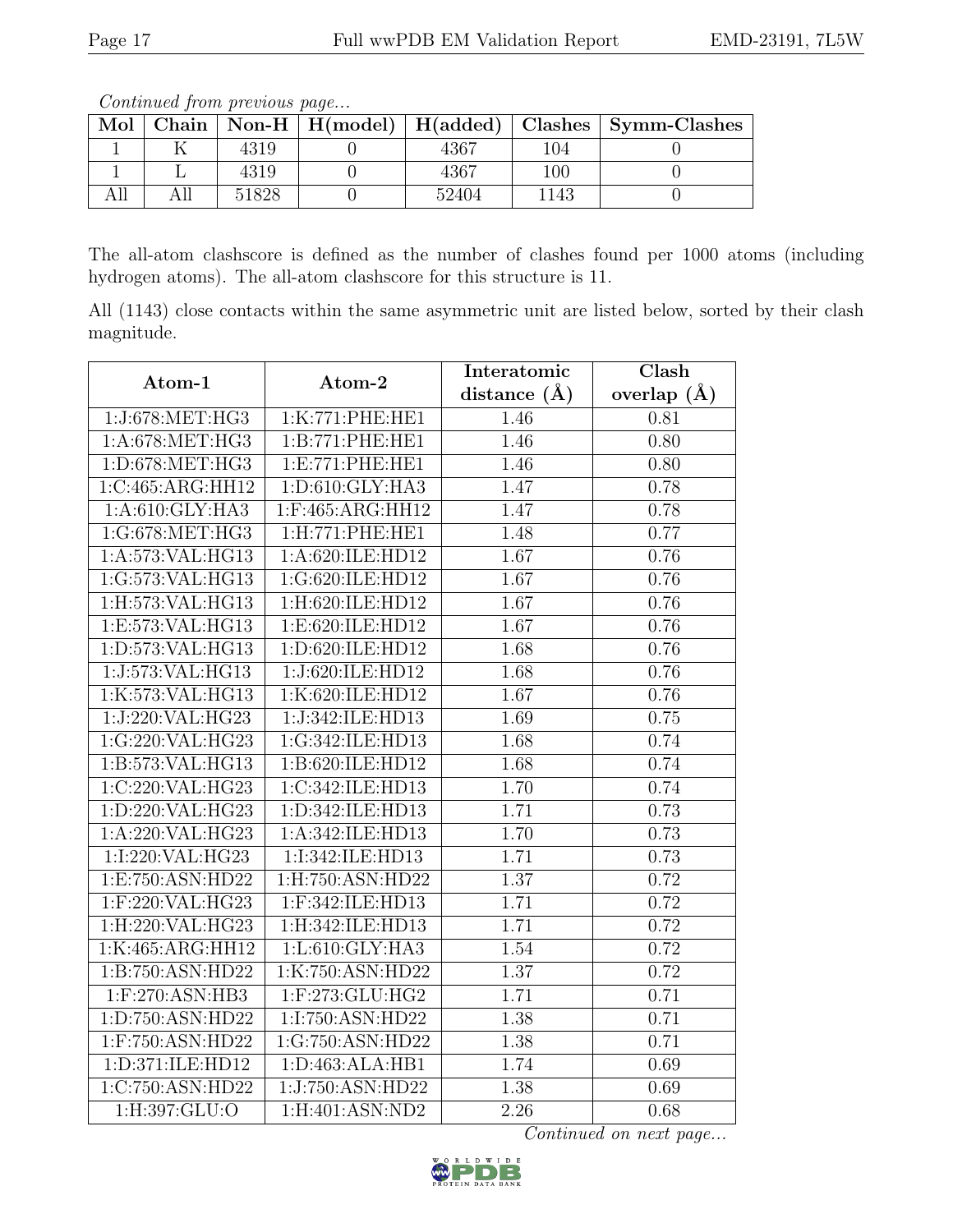| Continuati jibni protibus puga |                                      | Interatomic    | $\overline{\text{Clash}}$ |  |
|--------------------------------|--------------------------------------|----------------|---------------------------|--|
| Atom-1                         | Atom-2                               | distance $(A)$ | overlap $(A)$             |  |
| 1:I:465:ARG:HH22               | 1:J:610:GLY:HA3                      | 1.57           | 0.68                      |  |
| 1:E:397:GLU:O                  | 1:E:401:ASN:ND2                      | 2.26           | 0.68                      |  |
| 1:H:465:ARG:HH12               | 1:1:610:GLY:HA3                      | 1.59           | 0.68                      |  |
| 1:C:573:VAL:HG13               | 1:C:620:ILE:HD12                     | 1.75           | 0.68                      |  |
| 1:D:465:ARG:HG3                | $1:E:560:A\overline{\text{RG:HH}12}$ | 1.58           | 0.68                      |  |
| $1:$ F:573:VAL:HG13            | 1:F:620:ILE:HD12                     | 1.75           | 0.68                      |  |
| 1:G:465:ARG:HG3                | 1:H:560:ARG:HH12                     | 1.58           | 0.68                      |  |
| 1:L:220:VAL:HG23               | 1:L:342:ILE:HD13                     | 1.74           | 0.67                      |  |
| 1:B:220:VAL:HG23               | 1:B:342:ILE:HD13                     | 1.77           | 0.67                      |  |
| 1:J:201:VAL:HG12               | 1:J:257:ALA:HB2                      | 1.75           | 0.67                      |  |
| 1:E:220:VAL:HG23               | 1:E:342:ILE:HD13                     | 1.76           | 0.67                      |  |
| 1:E:283:GLU:HG3                | 1:E:327:GLN:HG2                      | 1.77           | 0.67                      |  |
| 1:H:283:GLU:HG3                | 1:H:327:GLN:HG2                      | 1.77           | 0.67                      |  |
| 1:G:697:LEU:HD21               | 1:G:738:GLU:HG3                      | 1.77           | 0.66                      |  |
| 1:I:573:VAL:HG13               | 1:I:620:ILE:HD12                     | 1.78           | 0.66                      |  |
| 1:G:371:ILE:HD12               | 1:G:463:ALA:HB1                      | 1.78           | 0.66                      |  |
| 1:L:371:ILE:HD12               | 1:L:463:ALA:HB1                      | 1.77           | 0.66                      |  |
| 1:B:283:GLU:HG3                | 1:B:327:GLN:HG2                      | 1.78           | 0.66                      |  |
| 1:D:733:ARG:HH22               | 1:E:772:ARG:HH22                     | 1.44           | 0.66                      |  |
| 1:J:371:ILE:HD12               | 1:J:463:ALA:HB1                      | 1.77           | 0.65                      |  |
| 1:B:711:ARG:HG3                | 1: B: 712: GLU: HG2                  | 1.79           | 0.65                      |  |
| 1: H: 711: ARG: HG3            | 1:H:712:GLU:HG2                      | 1.79           | 0.65                      |  |
| 1:K:711:ARG:HG3                | 1:K:712:GLU:HG2                      | 1.79           | 0.65                      |  |
| 1:L:573: VAL: HG13             | 1:L:620:ILE:HD12                     | 1.77           | 0.65                      |  |
| 1:E:711:ARG:HG3                | 1:E:712:GLU:HG2                      | 1.79           | 0.65                      |  |
| 1:A:371:ILE:HD12               | 1:A:463:ALA:HB1                      | 1.77           | 0.65                      |  |
| 1:A:711:ARG:HG3                | 1:A:712:GLU:HG2                      | 1.79           | 0.65                      |  |
| 1: E: 459: SER: O              | 1:F:615:LYS:NZ                       | 2.24           | 0.65                      |  |
| 1:J:711:ARG:HG3                | 1:J:712:GLU:HG2                      | 1.79           | 0.65                      |  |
| 1:F:371:ILE:HD12               | $1:$ F:463:ALA:HB1                   | 1.79           | 0.65                      |  |
| 1:B:465:ARG:HH22               | 1:C:610:GLY:HA3                      | 1.63           | 0.64                      |  |
| 1:E:636:PRO:HA                 | 1:E:640:ASP:HB3                      | 1.79           | 0.64                      |  |
| 1:D:605:LEU:HD22               | 1:D:638:ARG:HD3                      | 1.80           | 0.64                      |  |
| 1:K:220:VAL:HG23               | 1:K:342:ILE:HD13                     | 1.80           | 0.64                      |  |
| 1:K:476:TRP:NE1                | 1:K:534:GLU:OE2                      | 2.31           | 0.64                      |  |
| 1:K:283:GLU:HG3                | 1:K:327:GLN:HG2                      | 1.80           | 0.63                      |  |
| 1:L:299:ALA:HB3                | 1:L:341:VAL:HG23                     | 1.80           | 0.63                      |  |
| 1:C:371:ILE:HD12               | 1:C:463:ALA:HB1                      | 1.79           | 0.63                      |  |
| 1:J:605:LEU:HD22               | 1:J:638:ARG:HD3                      | 1.79           | 0.63                      |  |
| 1:E:465:ARG:HH22               | 1:F:610:GLY:HA3                      | 1.63           | 0.63                      |  |
| 1: D: 711: ARG: HG3            | 1:D:712:GLU:HG2                      | 1.79           | 0.62                      |  |

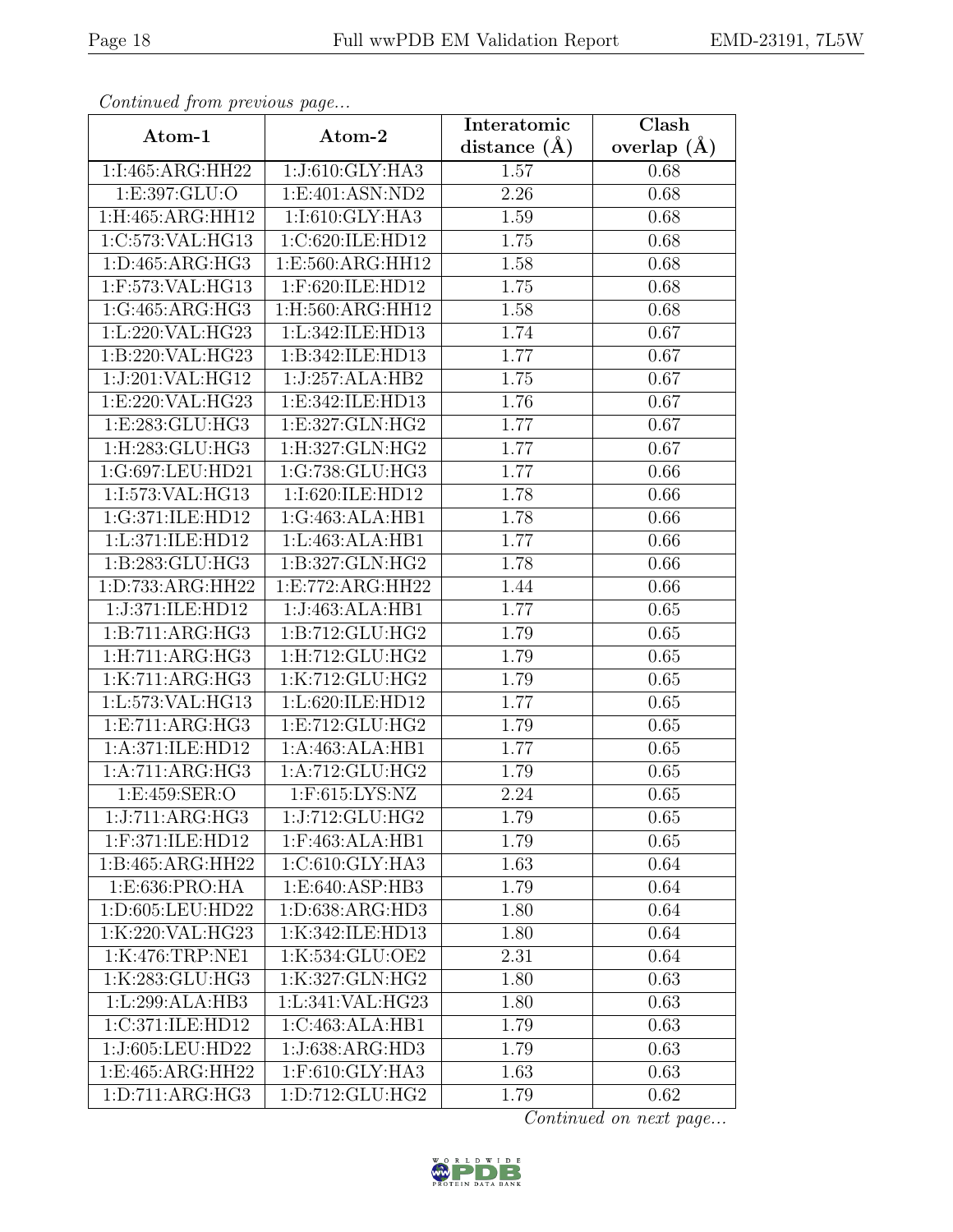| Continuati jibin protibus puga |                                  | Interatomic    | Clash         |  |
|--------------------------------|----------------------------------|----------------|---------------|--|
| Atom-1                         | Atom-2                           | distance $(A)$ | overlap $(A)$ |  |
| 1:G:711:ARG:HG3                | 1:G:712:GLU:HG2                  | 1.79           | 0.62          |  |
| 1:A:469:VAL:HG12               | 1:A:540:ILE:HG12                 | 1.82           | 0.62          |  |
| 1:J:209:CYS:HB2                | 1:J:212:GLN:HB2                  | 1.82           | 0.62          |  |
| 1:J:385:THR:HG23               | 1:J:388:MET:HB2                  | 1.82           | 0.62          |  |
| 1:J:403:THR:HG22               | 1:J:456:LEU:HD21                 | 1.82           | 0.62          |  |
| 1: A: 385: THR: HG23           | 1: A: 388: MET: HB2              | 1.82           | 0.62          |  |
| 1:B:648:PRO:O                  | 1:B:653:ARG:NH1                  | 2.33           | 0.62          |  |
| 1:C:299:ALA:HB3                | 1:C:341:VAL:HG23                 | 1.82           | 0.62          |  |
| 1:D:403:THR:HG22               | 1:D:456:LEU:HD21                 | 1.82           | 0.62          |  |
| 1:G:403:THR:HG22               | 1:G:456:LEU:HD21                 | 1.82           | 0.62          |  |
| 1:H:648:PRO:O                  | 1:H:653:ARG:NH1                  | 2.33           | 0.61          |  |
| 1:J:469:VAL:HG12               | 1:J:540:ILE:HG12                 | 1.82           | 0.61          |  |
| 1:A:326:SER:OG                 | $1:$ F:272:PRO:O                 | 2.18           | 0.61          |  |
| 1:D:385:THR:HG23               | $1: D: 388: MET: \overline{HB2}$ | 1.82           | 0.61          |  |
| 1:F:299:ALA:HB3                | 1:F:341:VAL:HG23                 | 1.81           | 0.61          |  |
| 1:G:209:CYS:HB2                | 1:G:212:GLN:HB2                  | 1.82           | 0.61          |  |
| 1:A:605:LEU:HD22               | 1:A:638:ARG:HD3                  | 1.81           | 0.61          |  |
| 1:I:350:PRO:O                  | 1:I:358:ARG:NH1                  | 2.34           | 0.61          |  |
| 1:K:648:PRO:O                  | 1:K:653:ARG:NH1                  | 2.33           | 0.61          |  |
| 1:G:385:THR:HG23               | 1:G:388:MET:HB2                  | 1.82           | 0.61          |  |
| 1:F:350:PRO:O                  | 1:F:358:ARG:NH1                  | 2.34           | 0.61          |  |
| 1:J:465:ARG:HH22               | 1:K:610:GLY:HA3                  | 1.65           | 0.61          |  |
| 1:L:519:PRO:HG3                | 1:L:647:LEU:HD22                 | 1.83           | 0.61          |  |
| 1:D:634:LEU:HD22               | 1:D:642:LEU:HD11                 | 1.83           | 0.61          |  |
| 1:D:272:PRO:O                  | 1:E:326:SER:OG                   | 2.19           | 0.61          |  |
| 1:I:299:ALA:HB3                | 1:I:341:VAL:HG23                 | 1.81           | 0.61          |  |
| 1:C:350:PRO:O                  | 1:C:358:ARG:NH1                  | 2.34           | 0.61          |  |
| 1: C: 564: ASP: O              | 1:C:568:GLN:NE2                  | 2.34           | 0.61          |  |
| 1:A:272:PRO:O                  | 1:B:326:SER:OG                   | 2.19           | 0.60          |  |
| 1:D:598:ASP:HB2                | 1: D:601: ILE: HB                | 1.84           | 0.60          |  |
| 1:E:301:ILE:HD13               | 1:E:343:VAL:HG22                 | 1.83           | 0.60          |  |
| 1:G:605:LEU:HD22               | 1:G:638:ARG:HD3                  | 1.82           | 0.60          |  |
| 1: E:648: PRO:O                | 1:E:653:ARG:NH1                  | 2.34           | 0.60          |  |
| 1:G:469:VAL:HG12               | 1:G:540:ILE:HG12                 | 1.82           | 0.60          |  |
| 1:K:469:VAL:HG12               | 1:K:540:ILE:HG12                 | 1.83           | 0.60          |  |
| 1:C:757:MET:SD                 | 1:K:760:GLN:NE2                  | 2.75           | 0.60          |  |
| 1: D: 270: ASN: HB3            | 1:D:273:GLU:HB3                  | 1.84           | 0.60          |  |
| $1:B:301:I\overline{LE:HD13}$  | 1:B:343:VAL:HG22                 | 1.83           | 0.60          |  |
| 1:G:634:LEU:HD22               | 1:G:642:LEU:HD11                 | 1.84           | 0.60          |  |
| 1:K:706:GLU:OE2                | 1:K:709:ARG:NH2                  | 2.34           | 0.60          |  |
| 1:E:469:VAL:HG12               | 1:E:540:ILE:HG12                 | 1.83           | 0.60          |  |

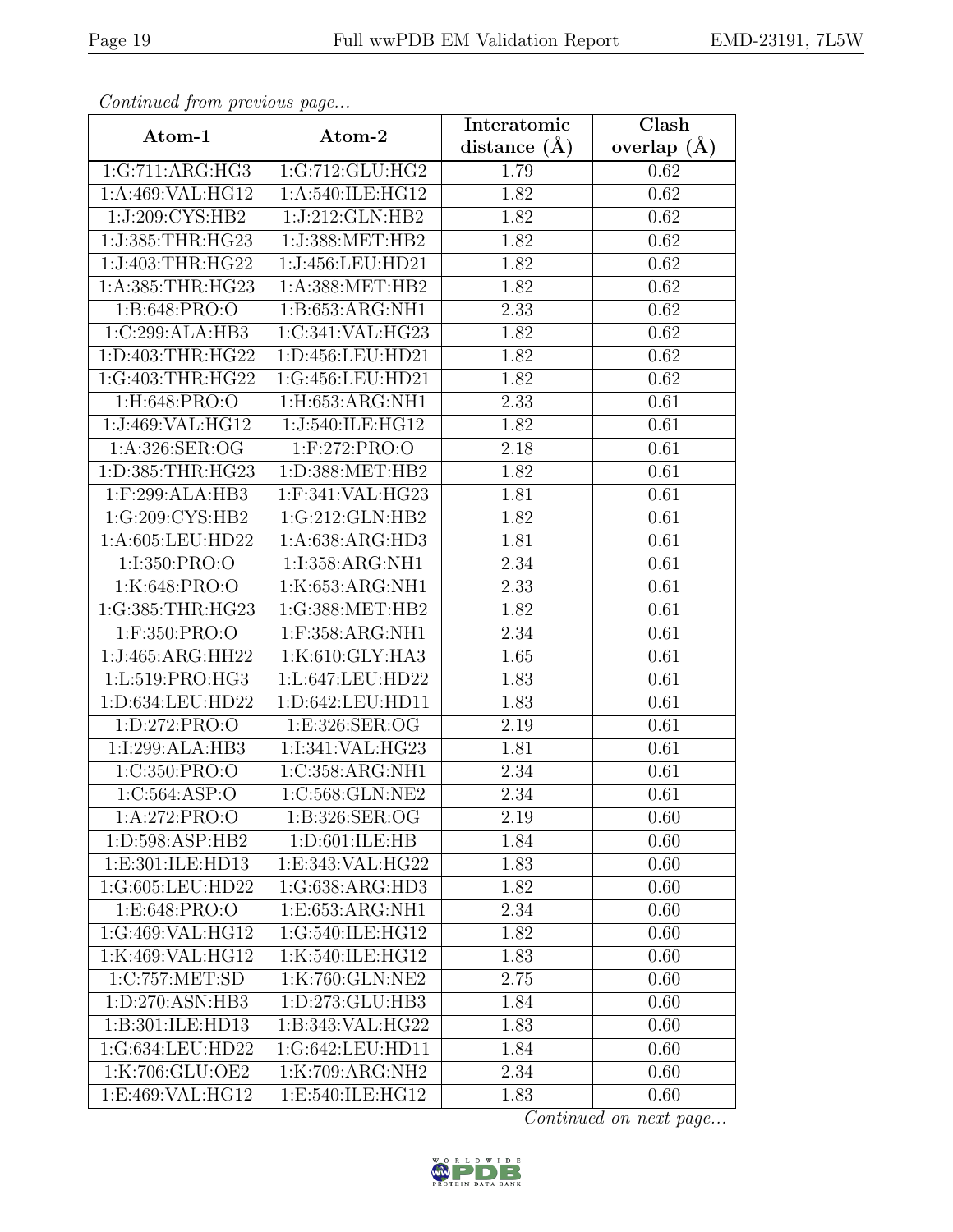| Continuati jibin protibus puga |                                    | Interatomic    | Clash         |  |
|--------------------------------|------------------------------------|----------------|---------------|--|
| Atom-1                         | Atom-2                             | distance $(A)$ | overlap $(A)$ |  |
| 1:H:469:VAL:HG12               | 1:H:540:ILE:HG12                   | 1.83           | 0.60          |  |
| 1:J:270:ASN:HB3                | 1:J:273:GLU:HB3                    | 1.84           | 0.60          |  |
| 1:K:556:GLU:HB2                | 1:K:603:GLN:HG3                    | 1.83           | 0.60          |  |
| 1:A:270:ASN:HB3                | 1:A:273:GLU:HB3                    | 1.84           | 0.60          |  |
| 1:B:556:GLU:HB2                | 1:B:603:GLN:HG3                    | 1.82           | 0.60          |  |
| 1:C:519:PRO:HG3                | 1:C:647:LEU:HD22                   | 1.84           | 0.60          |  |
| 1:D:469:VAL:HG12               | 1:D:540:ILE:HG12                   | 1.83           | 0.60          |  |
| 1:H:301:ILE:HD13               | 1:H:343:VAL:HG22                   | 1.84           | 0.60          |  |
| 1:B:476:TRP:HD1                | 1:B:534:GLU:HG3                    | 1.67           | 0.59          |  |
| 1:J:272:PRO:O                  | 1:K:326:SER:OG                     | 2.19           | 0.59          |  |
| 1:F:519:PRO:HG3                | 1:F:647:LEU:HD22                   | 1.83           | 0.59          |  |
| $1:$ F:564:ASP:O               | 1:F:568:GLN:NE2                    | 2.34           | 0.59          |  |
| 1:G:272:PRO:O                  | 1:H:326:SER:OG                     | 2.21           | 0.59          |  |
| 1:A:465:ARG:HH12               | 1:B:610:GLY:HA3                    | 1.67           | 0.59          |  |
| 1:H:465:ARG:HG3                | 1:I:560:ARG:HH12                   | 1.66           | 0.59          |  |
| 1:E:760:GLN:NE2                | 1:I:757:MET:SD                     | 2.76           | 0.59          |  |
| 1:A:634:LEU:HD22               | 1:A:642:LEU:HD11                   | 1.83           | 0.59          |  |
| 1:F:648:PRO:O                  | 1:F:653:ARG:NH1                    | 2.36           | 0.59          |  |
| 1:I:519:PRO:HG3                | 1:I:647:LEU:HD22                   | 1.84           | 0.59          |  |
| 1:I:648:PRO:O                  | 1:I:653:ARG:NH1                    | 2.36           | 0.59          |  |
| 1:H:538:ASN:ND2                | 1:H:569:ALA:O                      | 2.32           | 0.59          |  |
| 1:C:306:LEU:HB3                | 1:C:347:THR:HG22                   | 1.84           | 0.59          |  |
| 1:H:728:VAL:HG22               | 1:H:732:ARG:HH21                   | 1.68           | 0.59          |  |
| 1:C:305:GLU:OE2                | 1:D:362:ARG:NH2                    | 2.34           | 0.58          |  |
| 1:K:301:ILE:HD13               | 1:K:343:VAL:HG22                   | 1.85           | 0.58          |  |
| 1:A:598:ASP:HB2                | $1:A:601:\overline{\text{ILE:HB}}$ | 1.83           | 0.58          |  |
| 1:B:469:VAL:HG12               | 1:B:540:ILE:HG12                   | 1.83           | 0.58          |  |
| 1:B:538:ASN:ND2                | 1:B:569:ALA:O                      | 2.31           | 0.58          |  |
| 1:C:586:ARG:NE                 | 1:C:598:ASP:OD1                    | 2.30           | 0.58          |  |
| 1:E:461:PRO:HD2                | 1:F:567:ARG:HH12                   | 1.68           | 0.58          |  |
| 1:I:305:GLU:OE2                | 1:J:362:ARG:NH2                    | 2.35           | 0.58          |  |
| 1:J:598:ASP:HB2                | 1:J:601:ILE:HB                     | 1.84           | 0.58          |  |
| 1: C:648: PRO:O                | 1:C:653:ARG:NH1                    | 2.36           | 0.58          |  |
| 1:D:465:ARG:HH12               | 1:E:610:GLY:HA3                    | 1.68           | 0.58          |  |
| 1:J:239:ARG:HG3                | 1:J:336:LYS:HA                     | 1.85           | 0.58          |  |
| 1:G:598:ASP:HB2                | 1:G:601:ILE:HB                     | 1.86           | 0.58          |  |
| 1:A:322:ARG:HH12               | $1:$ F:315:LYS:HE3                 | 1.69           | 0.58          |  |
| 1:C:711:ARG:HG3                | 1:C:712:GLU:HG2                    | 1.86           | 0.58          |  |
| 1:L:648:PRO:O                  | 1:L:653:ARG:NH1                    | 2.36           | 0.58          |  |
| 1:L:711:ARG:HG3                | 1:L:712:GLU:HG2                    | 1.86           | 0.58          |  |
| 1:A:239:ARG:HG3                | 1:A:336:LYS:HA                     | 1.85           | 0.58          |  |

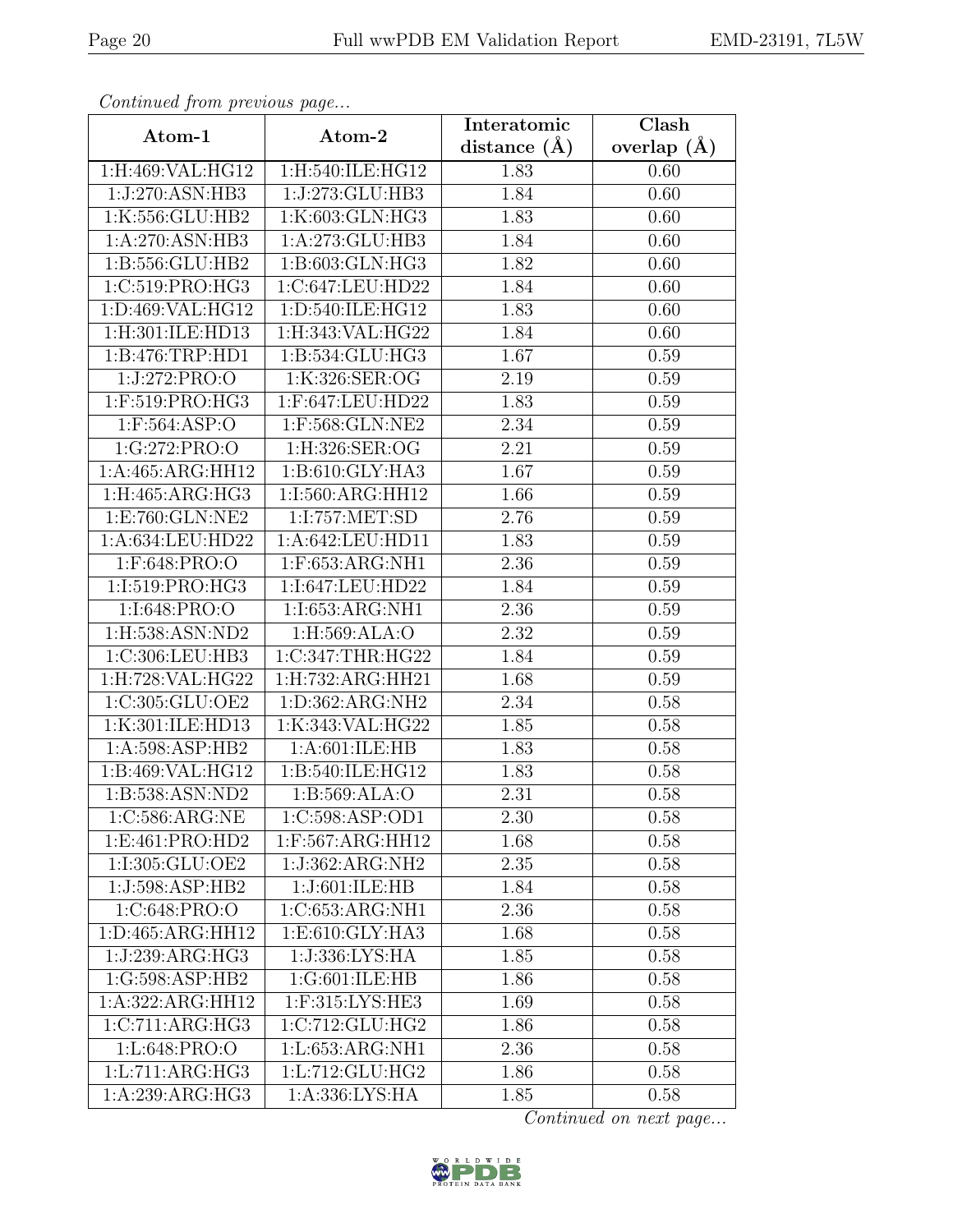| Continua from previous page |                       | Interatomic      | $\overline{\text{Clash}}$ |
|-----------------------------|-----------------------|------------------|---------------------------|
| Atom-1                      | Atom-2                | distance $(\AA)$ | overlap $(A)$             |
| 1:G:362:ARG:NH2             | 1:L:305:GLU:OE2       | 2.35             | 0.58                      |
| 1:B:728:VAL:HG22            | 1:B:732:ARG:HH21      | 1.68             | 0.57                      |
| 1:K:389:LYS:NZ              | 1:K:445:LEU:O         | 2.37             | 0.57                      |
| 1:H:272:PRO:O               | 1:I:326:SER:OG        | 2.23             | 0.57                      |
| 1:J:733:ARG:HH22            | 1:K:772:ARG:HH22      | 1.52             | 0.57                      |
| 1:C:556:GLU:HB2             | 1:C:603:GLN:HG3       | 1.87             | 0.57                      |
| 1:K:272:PRO:O               | 1:L:326:SER:OG        | 2.22             | $\overline{0.57}$         |
| 1:L:381:LEU:O               | 1:L:385:THR:OG1       | 2.17             | 0.57                      |
| 1:A:648:PRO:O               | 1: A:653:ARG:NH1      | 2.38             | 0.57                      |
| 1:G:318:GLY:H               | 1:G:321:GLU:HG3       | 1.70             | 0.57                      |
| 1:F:201:VAL:HG12            | 1:F:257:ALA:HB2       | 1.86             | 0.57                      |
| 1:E:556:GLU:HB2             | 1:E:603:GLN:HG3       | 1.86             | 0.57                      |
| 1:G:648:PRO:O               | 1:G:653:ARG:NH1       | 2.38             | 0.57                      |
| 1:J:648:PRO:O               | 1:J:653:ARG:NH1       | 2.38             | 0.57                      |
| 1:L:201:VAL:HG12            | 1:L:257:ALA:HB2       | 1.86             | 0.57                      |
| 1:K:636:PRO:HA              | 1:K:640:ASP:HB3       | 1.86             | 0.57                      |
| 1: B: 272: PRO:             | 1:C:326:SER:OG        | 2.22             | 0.57                      |
| 1:D:239:ARG:HG3             | 1:D:336:LYS:HA        | 1.85             | 0.57                      |
| 1:E:302:PHE:HD1             | 1:E:344:MET:HG3       | 1.70             | 0.57                      |
| 1:G:270:ASN:HB3             | 1:G:273:GLU:HB3       | 1.86             | 0.57                      |
| 1:E:272:PRO:O               | 1:F:326:SER:OG        | 2.23             | 0.56                      |
| 1:I:306:LEU:HB3             | 1:I:347:THR:HG22      | 1.86             | 0.56                      |
| 1:I:351:ASN:ND2             | 1:1:561:GLU:OE2       | 2.32             | 0.56                      |
| 1:C:200:GLU:OE1             | 1:C:260:ASN:ND2       | 2.38             | 0.56                      |
| 1:C:272:PRO:O               | 1:D:326:SER:OG        | 2.23             | 0.56                      |
| 1:I:200:GLU:OE1             | 1:1:260:ASN:ND2       | 2.38             | 0.56                      |
| 1:A:406:HIS:HB3             | 1:A:411:LEU:HD22      | 1.88             | 0.56                      |
| 1: D:648: PRO:O             | 1: D: 653: ARG: NH1   | 2.38             | 0.56                      |
| 1: F: 711: ARG: HG3         | $1:$ F:712: $GLU:HG2$ | 1.86             | 0.56                      |
| 1:G:239:ARG:HG3             | 1:G:336:LYS:HA        | 1.86             | 0.56                      |
| 1:I:711:ARG:HG3             | 1:I:712:GLU:HG2       | 1.86             | 0.56                      |
| 1:J:406:HIS:HB3             | 1:J:411:LEU:HD22      | 1.88             | 0.56                      |
| 1:K:299:ALA:HB3             | 1:K:341:VAL:HG23      | 1.85             | 0.56                      |
| 1:L:350:PRO:O               | 1:L:358:ARG:NH1       | 2.38             | 0.56                      |
| 1:L:642:LEU:HD22            | 1:L:762:LEU:HD21      | 1.86             | 0.56                      |
| 1:C:636:PRO:HA              | 1:C:640:ASP:HB3       | 1.86             | 0.56                      |
| 1:E:389:LYS:NZ              | 1: E: 445: LEU: O     | 2.37             | 0.56                      |
| 1:H:389:LYS:NZ              | 1:H:445:LEU:O         | 2.38             | 0.56                      |
| 1:H:634:LEU:HD22            | 1:H:642:LEU:HD11      | 1.87             | 0.56                      |
| 1:A:465:ARG:HG3             | 1:B:560:ARG:HH12      | 1.70             | 0.56                      |
| 1: D:649: ASP:OD2           | 1:D:650:GLU:N         | 2.38             | 0.56                      |

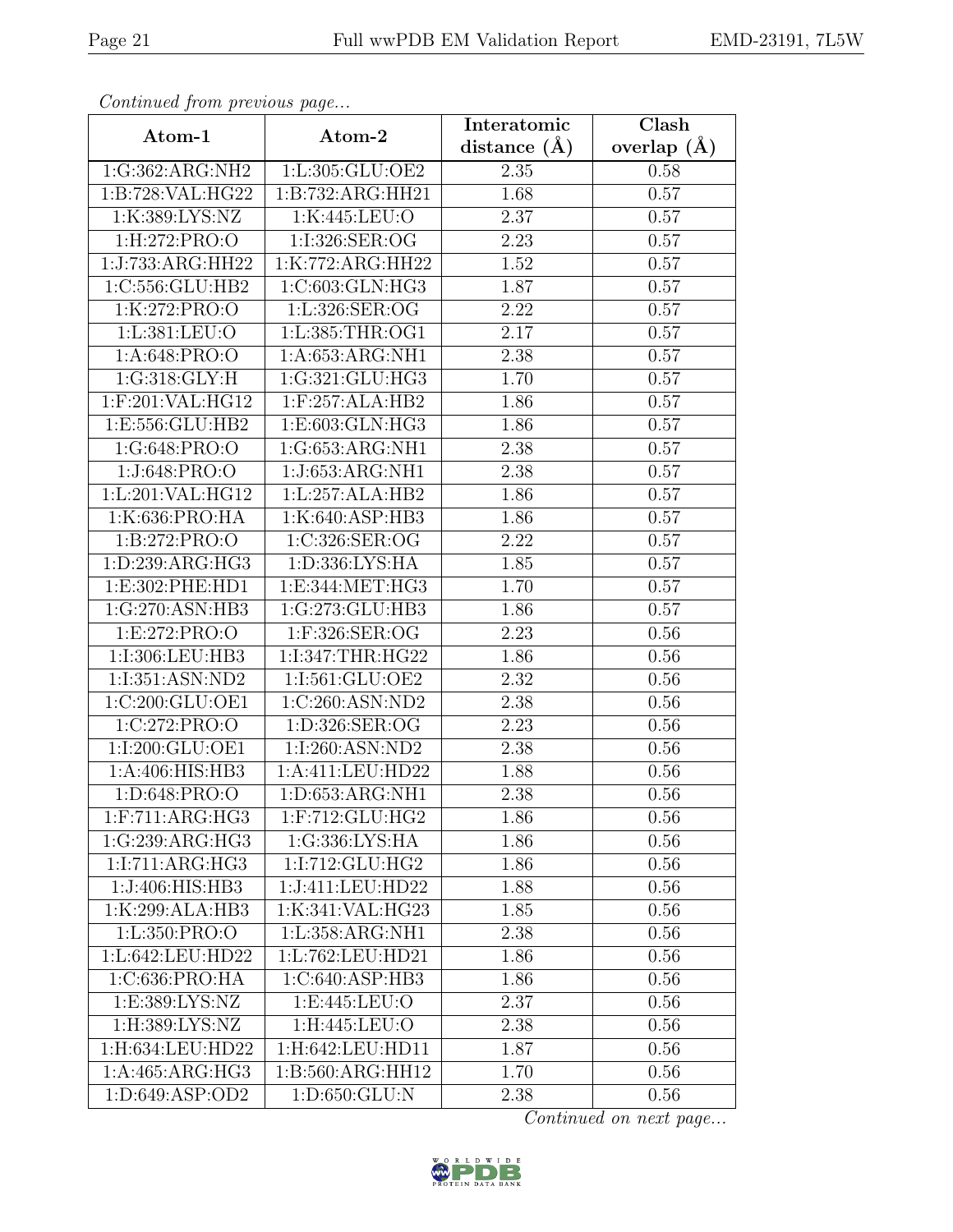| Continueu from pretious page |                         | Interatomic    | Clash         |
|------------------------------|-------------------------|----------------|---------------|
| Atom-1                       | Atom-2                  | distance $(A)$ | overlap $(A)$ |
| 1:D:200:GLU:OE1              | 1:D:260:ASN:ND2         | 2.38           | $0.56\,$      |
| 1:F:306:LEU:HB3              | $1:$ F: $347:$ THR:HG22 | 1.88           | 0.56          |
| 1:L:351:ASN:ND2              | 1:L:561:GLU:OE2         | 2.31           | 0.56          |
| 1:K:538:ASN:ND2              | 1:K:569:ALA:O           | 2.32           | 0.56          |
| 1:B:299:ALA:HB3              | 1:B:341:VAL:HG23        | 1.86           | 0.55          |
| 1:E:538:ASN:ND2              | 1: E: 569: ALA: O       | 2.32           | 0.55          |
| 1: B: 389: LYS: NZ           | 1:B:445:LEU:O           | 2.39           | 0.55          |
| 1:G:647:LEU:HD21             | 1:G:747:VAL:HG11        | 1.88           | 0.55          |
| 1:H:584:LYS:HE3              | 1:H:625:ARG:HG3         | 1.88           | 0.55          |
| 1:H:706:GLU:OE2              | 1:H:709:ARG:NH2         | 2.37           | 0.55          |
| 1:A:647:LEU:HD21             | 1:A:747:VAL:HG11        | 1.88           | 0.55          |
| 1:H:461:PRO:HD2              | 1:I:567:ARG:HH12        | 1.72           | 0.55          |
| 1:I:272:PRO:O                | 1:J:326:SER:OG          | 2.24           | 0.55          |
| 1:I:381:LEU:O                | 1:I:385:THR:OG1         | 2.18           | 0.55          |
| 1:C:381:LEU:O                | 1:C:385:THR:OG1         | 2.18           | 0.55          |
| 1:C:399:VAL:HG21             | 1:C:452:PHE:HD2         | 1.72           | 0.55          |
| 1:D:647:LEU:HD21             | 1:D:747:VAL:HG11        | 1.88           | 0.55          |
| 1:E:584:LYS:HE3              | 1:E:625:ARG:HG3         | 1.88           | 0.55          |
| 1:H:302:PHE:HD1              | 1:H:344:MET:HG3         | 1.72           | 0.55          |
| 1:E:397:GLU:OE2              | 1:E:401:ASN:ND2         | 2.31           | 0.55          |
| 1:H:397:GLU:OE2              | 1:H:401:ASN:ND2         | 2.32           | 0.55          |
| 1:I:371:ILE:HD12             | 1:I:463:ALA:HB1         | 1.89           | 0.55          |
| 1: A:649: ASP:OD2            | 1: A:650: GLU: N        | 2.38           | 0.55          |
| 1:E:642:LEU:HD22             | 1:E:762:LEU:HD21        | 1.88           | 0.55          |
| 1:J:649:ASP:OD2              | 1:J:650:GLU:N           | 2.38           | 0.55          |
| 1:G:406:HIS:HB3              | 1:G:411:LEU:HD22        | 1.88           | 0.55          |
| 1:I:636:PRO:HA               | 1:I:640:ASP:HB3         | 1.88           | 0.55          |
| 1:J:642:LEU:HD22             | 1:J:762:LEU:HD21        | 1.89           | 0.55          |
| 1:K:390:LEU:HD13             | 1:K:394:VAL:HB          | 1.88           | 0.55          |
| 1:D:406:HIS:HB3              | 1:D:411:LEU:HD22        | 1.88           | 0.54          |
| 1: E:371: ILE: HD12          | 1:E:463:ALA:HB1         | 1.88           | 0.54          |
| 1:H:702:SER:HB3              | 1:I:502:LYS:NZ          | 2.22           | 0.54          |
| 1:I:634:LEU:HD22             | 1:I:642:LEU:HD11        | 1.89           | 0.54          |
| 1:J:647:LEU:HD21             | 1:J:747:VAL:HG11        | 1.88           | 0.54          |
| 1:L:586:ARG:NE               | 1:L:598:ASP:OD1         | 2.30           | 0.54          |
| 1:A:201:VAL:HG12             | 1:A:257:ALA:HB2         | 1.90           | 0.54          |
| 1:G:326:SER:OG               | 1:L:272:PRO:O           | 2.26           | 0.54          |
| 1:H:390:LEU:HD13             | 1:H:394:VAL:HB          | 1.90           | 0.54          |
| 1:I:648:PRO:HB2              | 1:1:653:ARG:HB3         | 1.89           | 0.54          |
| 1:K:371:ILE:HD12             | 1:K:463:ALA:HB1         | 1.89           | 0.54          |
| 1:K:728:VAL:HG22             | 1:K:732:ARG:HH21        | 1.72           | 0.54          |

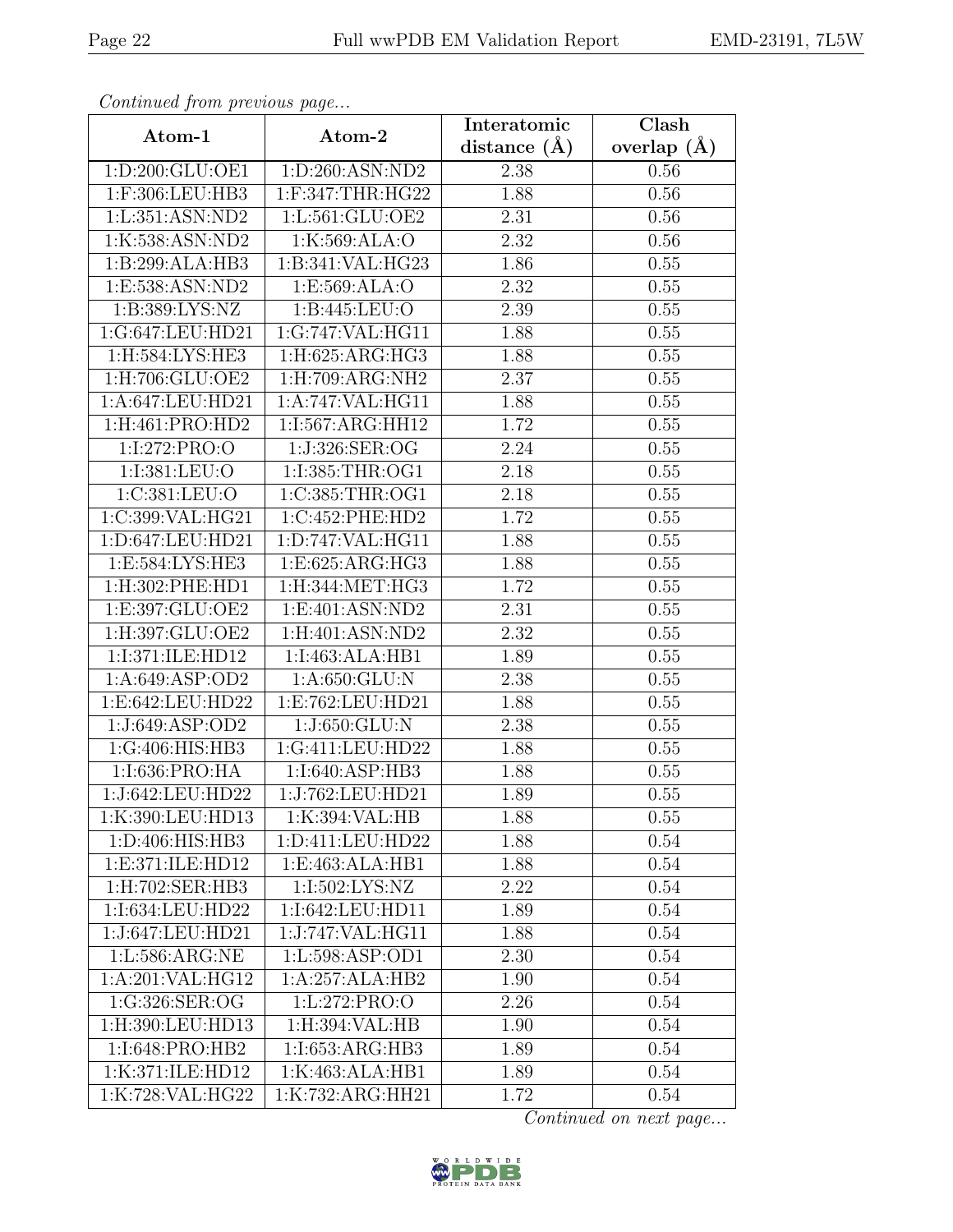| Continuati jibni protibus puga |                    | Interatomic    | $\overline{\text{Clash}}$ |
|--------------------------------|--------------------|----------------|---------------------------|
| Atom-1                         | Atom-2             | distance $(A)$ | overlap $(A)$             |
| 1:C:315:LYS:HE3                | 1:D:322:ARG:HH12   | 1.72           | 0.54                      |
| 1:A:700:ARG:NH1                | 1:B:491:GLU:OE1    | 2.40           | 0.54                      |
| 1:B:406:HIS:HB3                | 1:B:411:LEU:HD22   | 1.90           | 0.54                      |
| 1:E:756:GLU:OE2                | 1:I:766:ARG:NH2    | 2.41           | 0.54                      |
| 1:I:313:ARG:O                  | 1:I:316:THR:OG1    | 2.24           | 0.54                      |
| $1:$ F:648:PRO:HB2             | $1:$ F:653:ARG:HB3 | 1.90           | 0.54                      |
| 1:D:336:LYS:HE2                | 1:D:361:GLY:HA3    | 1.90           | 0.54                      |
| 1:E:514:VAL:HG12               | 1:E:620:ILE:HG12   | 1.90           | 0.54                      |
| $1:$ F:362:ARG:O               | 1:F:364:ASP:N      | 2.41           | 0.54                      |
| 1:G:336:LYS:HE2                | 1:G:361:GLY:HA3    | 1.90           | 0.54                      |
| 1:B:371:ILE:HD12               | 1:B:463:ALA:HB1    | 1.89           | 0.54                      |
| 1:I:406:HIS:HB3                | 1:I:411:LEU:HD22   | 1.90           | 0.54                      |
| 1:A:336:LYS:HE2                | 1:A:361:GLY:HA3    | 1.90           | 0.54                      |
| 1:B:706:GLU:OE2                | 1:B:709:ARG:NH2    | 2.36           | 0.54                      |
| 1:C:351:ASN:ND2                | 1:C:561:GLU:OE2    | 2.31           | 0.54                      |
| 1:C:642:LEU:HD22               | 1:C:762:LEU:HD21   | 1.90           | 0.54                      |
| $1:$ F:572:CYS:SG              | $1:$ F:573:VAL:N   | 2.81           | 0.54                      |
| 1:K:302:PHE:HD1                | 1:K:344:MET:HG3    | 1.71           | 0.54                      |
| 1:B:642:LEU:HD22               | 1:B:762:LEU:HD21   | 1.90           | 0.54                      |
| 1:C:766:ARG:NH2                | 1:K:756:GLU:OE2    | 2.41           | 0.54                      |
| 1: E: 550: MET: HE2            | 1:E:600:VAL:HG21   | 1.89           | 0.54                      |
| 1:E:634:LEU:HD22               | 1:E:642:LEU:HD11   | 1.89           | 0.54                      |
| 1:A:584:LYS:HE3                | 1:A:625:ARG:HG3    | 1.89           | 0.53                      |
| 1:B:200:GLU:OE1                | 1:B:260:ASN:ND2    | 2.41           | 0.53                      |
| 1:C:362:ARG:O                  | 1:C:364:ASP:N      | 2.41           | 0.53                      |
| 1:C:406:HIS:HB3                | 1:C:411:LEU:HD22   | 1.90           | 0.53                      |
| 1:G:390:LEU:HD13               | 1:G:394:VAL:HB     | 1.90           | 0.53                      |
| 1:H:406:HIS:HB3                | 1: H:411: LEU:HD22 | 1.90           | 0.53                      |
| 1:K:406:HIS:HB3                | 1:K:411:LEU:HD22   | 1.90           | 0.53                      |
| 1:C:572:CYS:SG                 | 1:C:573:VAL:N      | 2.81           | 0.53                      |
| 1:G:610:GLY:HA3                | 1:L:465:ARG:HH22   | 1.73           | 0.53                      |
| 1:J:634:LEU:HD22               | 1:J:642:LEU:HD11   | 1.91           | 0.53                      |
| 1:B:390:LEU:HD13               | 1:B:394:VAL:HB     | 1.90           | 0.53                      |
| 1:B:465:ARG:HG3                | 1:C:560:ARG:HH22   | 1.73           | 0.53                      |
| 1:B:756:GLU:OE1                | 1: L:766: ARG: NH2 | 2.40           | 0.53                      |
| $1:$ F:586:ARG:NE              | 1:F:598:ASP:OD1    | 2.30           | 0.53                      |
| 1:G:201:VAL:HG12               | 1:G:257:ALA:HB2    | 1.91           | 0.53                      |
| 1:G:642:LEU:HD13               | 1:G:762:LEU:HD21   | 1.90           | 0.53                      |
| 1:G:706:GLU:OE2                | 1:G:709:ARG:NH2    | 2.35           | 0.53                      |
| 1:J:336:LYS:HE2                | 1:J:361:GLY:HA3    | 1.90           | 0.53                      |
| 1:K:514:VAL:HG12               | 1:K:620:ILE:HG12   | 1.90           | 0.53                      |

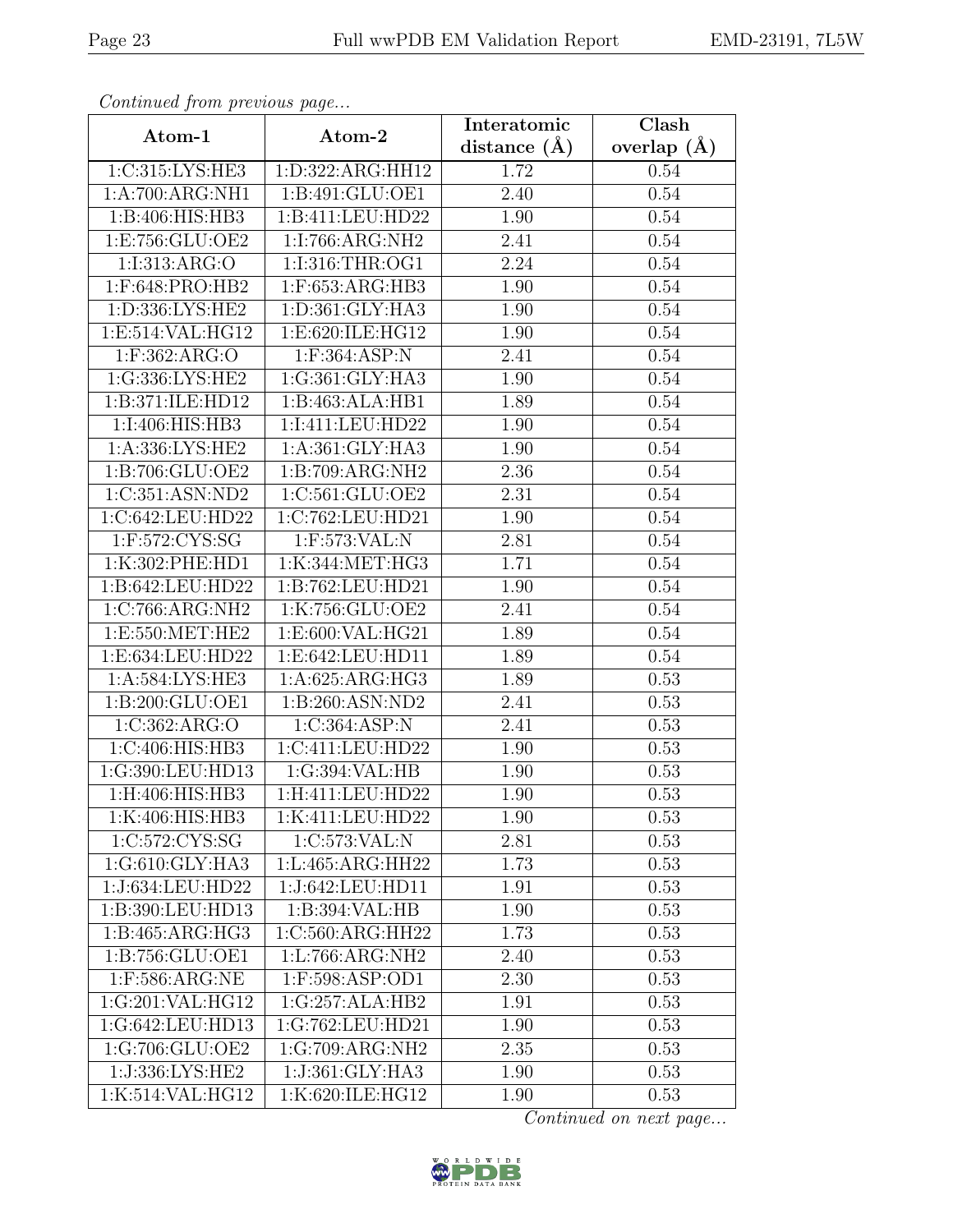| Continueu from pretious page |                                                        | Interatomic    | Clash         |
|------------------------------|--------------------------------------------------------|----------------|---------------|
| Atom-1                       | Atom-2                                                 | distance $(A)$ | overlap $(A)$ |
| 1:K:642:LEU:HD22             | 1:K:762:LEU:HD21                                       | 1.90           | 0.53          |
| 1:L:200:GLU:OE1              | 1:L:260:ASN:ND2                                        | 2.41           | 0.53          |
| 1:L:572:CYS:SG               | 1: L: 573: VAL: N                                      | 2.82           | 0.53          |
| 1:L:634:LEU:HD22             | 1:L:642:LEU:HD11                                       | 1.90           | 0.53          |
| 1:F:406:HIS:HB3              | 1:F:411:LEU:HD22                                       | 1.91           | 0.53          |
| 1:I:201:VAL:HG12             | 1:I:257:ALA:HB2                                        | 1.91           | 0.53          |
| 1:L:406:HIS:HB3              | 1:L:411:LEU:HD22                                       | 1.91           | 0.53          |
| 1:C:469:VAL:HG12             | 1:C:540:ILE:HG12                                       | 1.90           | 0.53          |
| 1: E:200: GLU:OE1            | 1: E:260: ASN:ND2                                      | 2.42           | 0.53          |
| 1:F:200:GLU:OE1              | 1:F:260:ASN:ND2                                        | 2.41           | 0.53          |
| 1:G:584:LYS:HE3              | $1:G:625: \overline{\text{ARG}:H}\overline{\text{G}3}$ | 1.90           | 0.53          |
| 1:H:299:ALA:HB3              | 1:H:341:VAL:HG23                                       | 1.90           | 0.53          |
| 1:I:572:CYS:SG               | 1:I:573:VAL:N                                          | 2.82           | 0.53          |
| 1:B:302:PHE:HD1              | 1:B:344:MET:HG3                                        | 1.73           | 0.53          |
| 1:E:299:ALA:HB3              | 1:E:341:VAL:HG23                                       | 1.90           | 0.53          |
| 1:L:469:VAL:HG12             | 1:L:540:ILE:HG12                                       | 1.90           | 0.53          |
| 1:A:390:LEU:HD13             | 1:A:394:VAL:HB                                         | 1.90           | 0.53          |
| 1: A:636: PRO:HA             | 1:A:640:ASP:HB3                                        | 1.90           | 0.53          |
| 1:D:706:GLU:OE2              | 1:D:709:ARG:NH2                                        | 2.36           | 0.53          |
| 1:A:461:PRO:HD2              | 1:B:567:ARG:HH12                                       | 1.74           | 0.53          |
| 1:D:390:LEU:HD13             | 1: D: 394: VAL: HB                                     | 1.91           | 0.53          |
| 1:C:648:PRO:HB2              | 1:C:653:ARG:HB3                                        | 1.90           | 0.53          |
| 1:E:390:LEU:HD13             | 1:E:394:VAL:HB                                         | 1.91           | 0.53          |
| 1:J:390:LEU:HD13             | 1:J:394:VAL:HB                                         | 1.91           | 0.53          |
| 1:L:648:PRO:HB2              | 1:L:653:ARG:HB3                                        | 1.90           | 0.53          |
| 1:B:634:LEU:HD22             | 1:B:642:LEU:HD11                                       | 1.91           | 0.53          |
| 1:G:636:PRO:HA               | 1:G:640:ASP:HB3                                        | 1.90           | 0.53          |
| 1:H:200:GLU:OE1              | 1:H:260:ASN:ND2                                        | 2.42           | 0.53          |
| 1:1:362:ARG:O                | 1:I:364:ASP:N                                          | 2.42           | 0.53          |
| 1:I:399:VAL:HG23             | 1:I:456:LEU:HD11                                       | 1.90           | 0.53          |
| 1:C:634:LEU:HD22             | 1:C:642:LEU:HD11                                       | 1.91           | 0.52          |
| 1:F:389:LYS:NZ               | 1:F:445:LEU:O                                          | 2.42           | 0.52          |
| 1: D:299: ALA:HB3            | 1:D:341:VAL:HG23                                       | 1.91           | 0.52          |
| 1:J:636:PRO:HA               | 1:J:640:ASP:HB3                                        | 1.90           | 0.52          |
| 1:K:461:PRO:HD2              | 1:L:567:ARG:HH12                                       | 1.74           | 0.52          |
| 1:K:653:ARG:NE               | 1:K:679:THR:O                                          | 2.42           | 0.52          |
| 1:F:634:LEU:HD22             | 1:F:642:LEU:HD11                                       | 1.91           | 0.52          |
| 1:A:209:CYS:HB2              | 1:A:212:GLN:HB2                                        | 1.91           | 0.52          |
| 1: A: 362: ARG: O            | 1: A: 364: ASP: N                                      | 2.42           | 0.52          |
| 1:H:653:ARG:NE               | 1:H:679:THR:O                                          | 2.42           | 0.52          |
| 1:J:302:PHE:HD1              | 1:J:344:MET:HG3                                        | 1.75           | 0.52          |

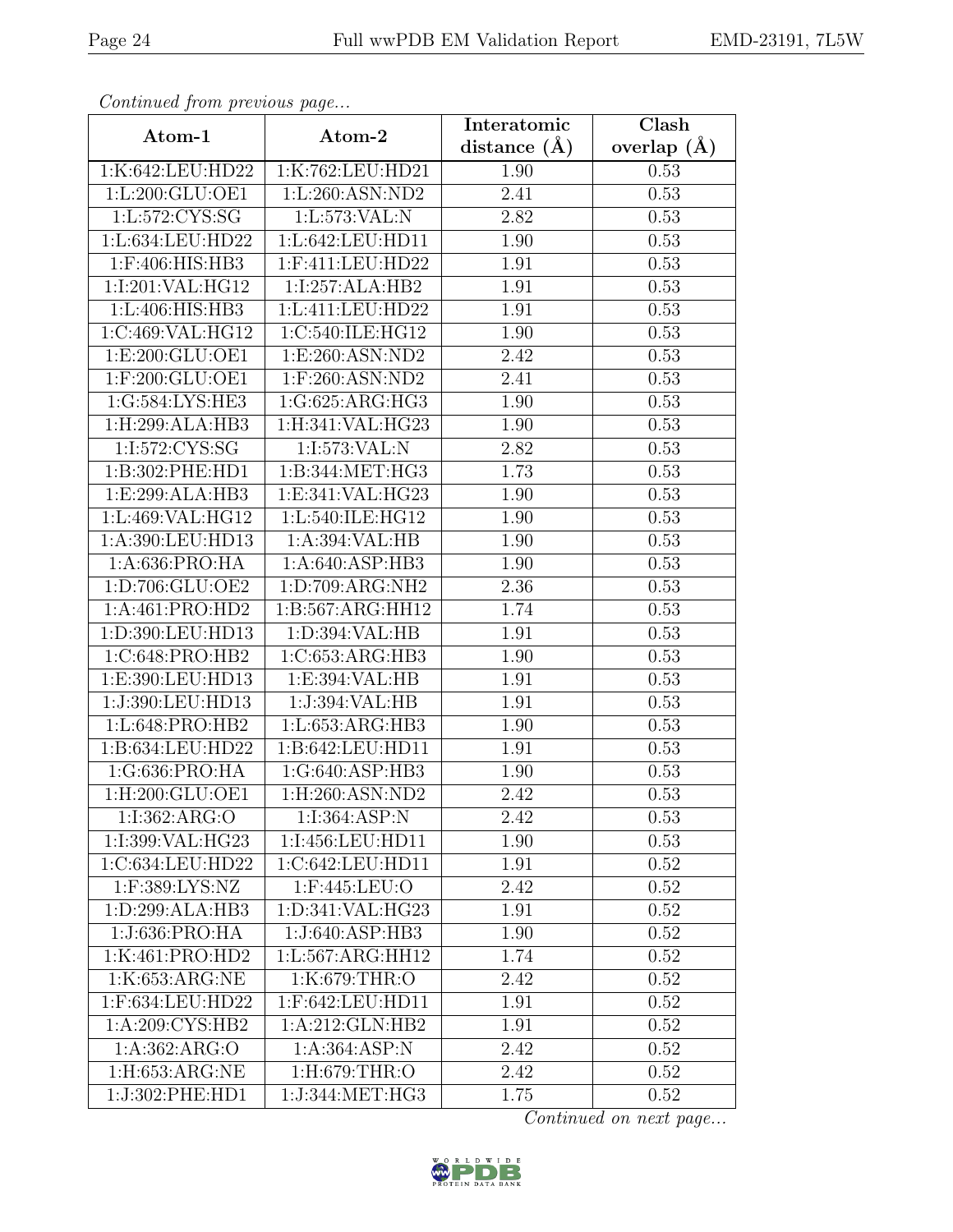| Continued from previous page |                     | Interatomic    | Clash         |
|------------------------------|---------------------|----------------|---------------|
| Atom-1                       | Atom-2              | distance $(A)$ | overlap $(A)$ |
| 1:A:653:ARG:HG3              | 1:A:676:ALA:HB1     | 1.91           | 0.52          |
| 1:D:302:PHE:HD1              | 1:D:344:MET:HG3     | 1.74           | 0.52          |
| 1: D: 653: ARG: HG3          | 1: D:676: ALA:HB1   | 1.92           | 0.52          |
| 1:A:299:ALA:HB3              | 1:A:341:VAL:HG23    | 1.90           | 0.52          |
| 1: D: 362: ARG: O            | 1:D:364:ASP:N       | 2.43           | 0.52          |
| 1:G:703:ILE:HD13             | 1:H:499:HIS:HD2     | 1.75           | 0.52          |
| 1: E:406: HIS: HB3           | 1:E:411:LEU:HD22    | 1.92           | 0.52          |
| 1:D:493:VAL:HG22             | 1:D:618:PHE:CD1     | 2.45           | 0.52          |
| 1:G:302:PHE:HD1              | 1:G:344:MET:HG3     | 1.75           | 0.52          |
| 1: D: 584: LYS: HE3          | 1: D:625: ARG:HG3   | 1.91           | 0.52          |
| 1:G:362:ARG:O                | 1:G:364:ASP:N       | 2.43           | 0.52          |
| 1: H: 225: ARG: HG3          | 1:H:262:THR:HG23    | 1.92           | 0.52          |
| 1:E:465:ARG:HG3              | 1:F:560:ARG:HH22    | 1.75           | 0.52          |
| 1: E: 663: LYS: NZ           | 1:F:504:LEU:O       | 2.39           | 0.52          |
| 1:L:502:LYS:HG3              | 1:L:505:LYS:HE2     | 1.91           | 0.52          |
| 1:A:642:LEU:HD13             | 1:A:762:LEU:HD21    | 1.91           | 0.51          |
| 1:C:653:ARG:NE               | 1:C:679:THR:O       | 2.43           | 0.51          |
| 1:E:525:THR:HG22             | 1:E:529:LYS:HE2     | 1.92           | 0.51          |
| 1:G:299:ALA:HB3              | 1:G:341:VAL:HG23    | 1.91           | 0.51          |
| 1: A:200: GLU:OE1            | 1:A:260:ASN:ND2     | 2.43           | 0.51          |
| 1:I:389:LYS:NZ               | 1:I:445:LEU:O       | 2.43           | 0.51          |
| 1:I:525:THR:HG22             | 1:I:529:LYS:HE2     | 1.93           | 0.51          |
| 1:K:634:LEU:HD22             | 1:K:642:LEU:HD11    | 1.92           | 0.51          |
| 1:L:525:THR:HG22             | 1:L:529:LYS:HE2     | 1.93           | 0.51          |
| 1:A:706:GLU:OE2              | 1:A:709:ARG:NH2     | 2.34           | 0.51          |
| 1:A:750:ASN:HD22             | 1:A:753:ARG:HE      | 1.58           | 0.51          |
| 1:D:350:PRO:O                | 1:D:358:ARG:NH1     | 2.43           | 0.51          |
| 1:D:461:PRO:HD2              | 1:E:567:ARG:HH12    | 1.75           | 0.51          |
| 1:E:653:ARG:NE               | 1:E:679:THR:O       | 2.43           | 0.51          |
| 1:F:642:LEU:HD22             | $1:$ F:762:LEU:HD21 | 1.90           | 0.51          |
| 1:G:493:VAL:HG22             | 1:G:618:PHE:CD1     | 2.45           | 0.51          |
| 1:G:666:VAL:HG22             | 1:G:670:VAL:HG11    | 1.91           | 0.51          |
| 1:I:642:LEU:HD22             | 1:I:762:LEU:HD21    | 1.91           | 0.51          |
| 1:J:299:ALA:HB3              | 1:J:341:VAL:HG23    | 1.91           | 0.51          |
| 1:J:493:VAL:HG22             | 1:J:618:PHE:CD1     | 2.45           | 0.51          |
| 1:C:764:GLN:HA               | 1:C:766:ARG:NH1     | 2.25           | 0.51          |
| 1:E:214:ALA:HA               | 1:E:217:LYS:HE2     | 1.93           | 0.51          |
| 1:F:351:ASN:ND2              | 1:F:561:GLU:OE2     | 2.31           | 0.51          |
| 1:I:584:LYS:HE3              | 1:I:625:ARG:HG3     | 1.92           | 0.51          |
| 1:K:584:LYS:HE3              | 1:K:625:ARG:HG3     | 1.92           | 0.51          |
| 1:G:389:LYS:NZ               | 1:G:445:LEU:O       | 2.44           | 0.51          |

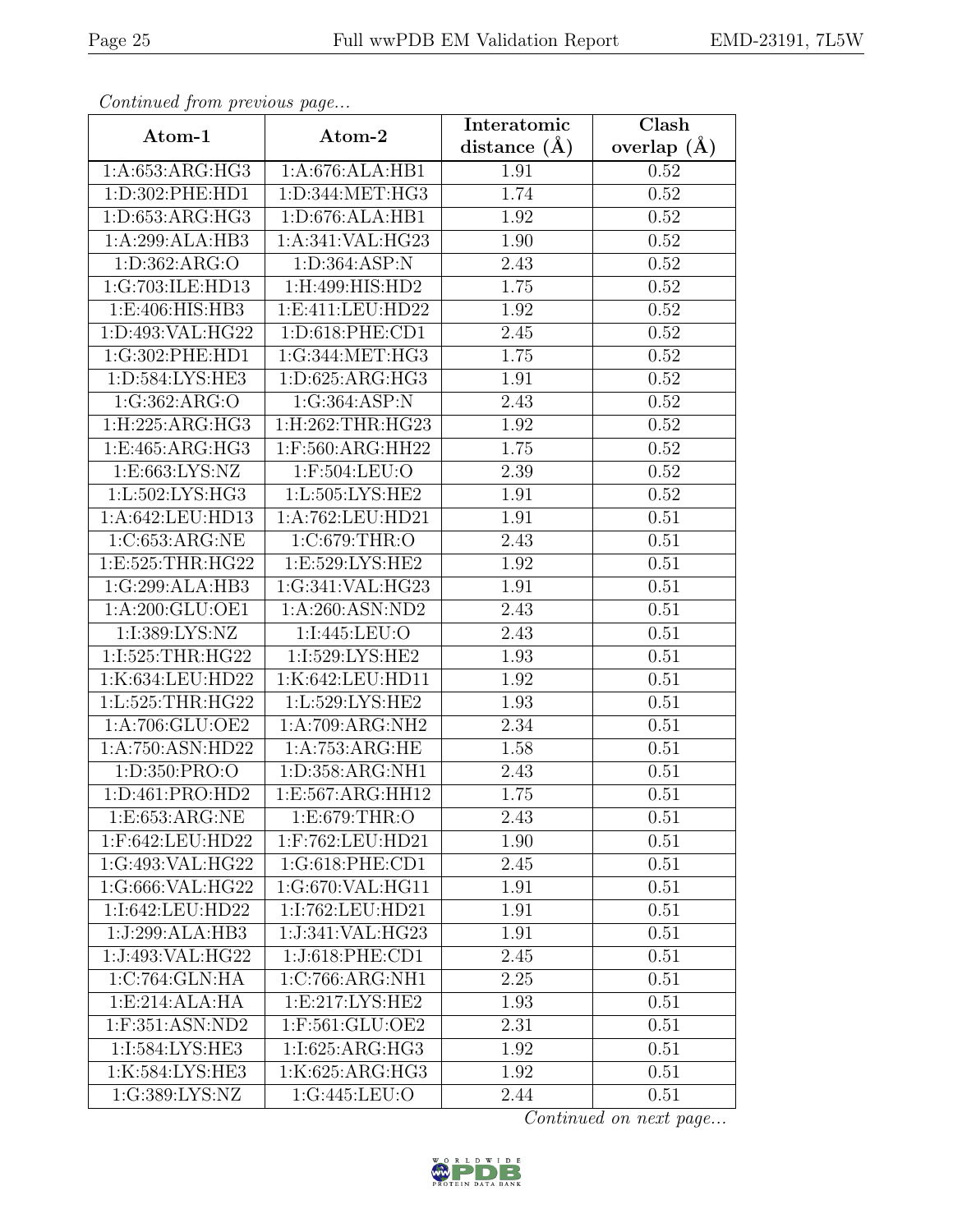| Commaca jibin previous page  |                     | Interatomic    | Clash         |
|------------------------------|---------------------|----------------|---------------|
| Atom-1                       | Atom-2              | distance $(A)$ | overlap $(A)$ |
| 1:H:525:THR:HG22             | 1:H:529:LYS:HE2     | 1.93           | 0.51          |
| 1:L:362:ARG:O                | 1:L:364:ASP:N       | 2.44           | 0.51          |
| 1:L:584:LYS:HE3              | 1: L:625: ARG: HG3  | 1.92           | 0.51          |
| 1:C:201:VAL:HG12             | 1:C:257:ALA:HB2     | 1.91           | 0.51          |
| 1:D:636:PRO:HA               | 1:D:640:ASP:HB3     | 1.91           | 0.51          |
| 1:F:469:VAL:HG12             | 1:F:540:ILE:HG12    | 1.90           | 0.51          |
| 1:J:706:GLU:OE2              | 1:J:709:ARG:NH2     | 2.36           | 0.51          |
| 1:L:381:LEU:HD21             | 1:L:411:LEU:HD12    | $1.91\,$       | 0.51          |
| 1:B:653:ARG:NE               | 1:B:679:THR:O       | 2.44           | 0.51          |
| 1:D:389:LYS:NZ               | 1: D: 445: LEU: O   | 2.44           | 0.51          |
| 1:G:560:ARG:HH21             | 1:L:465:ARG:HG3     | 1.75           | 0.51          |
| 1:I:741:ARG:HG2              | 1:J:769:GLY:HA2     | 1.92           | 0.51          |
| 1:I:764:GLN:HA               | 1:I:766:ARG:NH1     | 2.25           | 0.51          |
| 1:K:678:MET:HG3              | 1:L:771:PHE:HE1     | 1.75           | 0.51          |
| 1:A:389:LYS:NZ               | 1:A:445:LEU:O       | 2.44           | 0.51          |
| 1:A:493:VAL:HG22             | 1: A:618: PHE:CD1   | 2.45           | 0.51          |
| $1:B:\overline{584:LYS:HE3}$ | 1:B:625:ARG:HG3     | 1.93           | 0.51          |
| 1:C:407:VAL:HG13             | 1:C:463:ALA:HB2     | 1.93           | 0.51          |
| 1:E:315:LYS:HZ1              | 1:F:313:ARG:HG3     | 1.76           | 0.51          |
| 1:E:647:LEU:HD21             | 1:E:747:VAL:HG11    | 1.92           | 0.51          |
| 1:G:605:LEU:HD21             | 1:G:633:ILE:HG12    | 1.92           | 0.51          |
| 1:J:389:LYS:NZ               | 1:J:445:LEU:O       | 2.44           | 0.51          |
| 1:L:653:ARG:NE               | 1:L:679:THR:O       | 2.44           | 0.51          |
| 1:D:364:ASP:N                | 1:D:364:ASP:OD1     | 2.43           | 0.51          |
| 1:H:364:ASP:N                | 1: H: 364: ASP: OD1 | 2.44           | 0.51          |
| 1:J:666:VAL:HG22             | 1:J:670:VAL:HG11    | 1.93           | 0.51          |
| 1:J:703:ILE:HD13             | 1:K:499:HIS:HD2     | 1.76           | 0.51          |
| 1:L:636:PRO:HA               | 1: L:640: ASP:HB3   | 1.93           | 0.51          |
| 1:A:399:VAL:HG23             | 1:A:456:LEU:HD11    | 1.92           | 0.51          |
| 1:A:605:LEU:HD21             | 1:A:633:ILE:HG12    | 1.93           | 0.51          |
| 1:B:252:THR:HG22             | 1:B:302:PHE:HE2     | 1.76           | 0.51          |
| 1: B:678:MET:HE1             | 1:K:678:MET:HE1     | 1.92           | 0.51          |
| 1:F:636:PRO:HA               | 1:F:640:ASP:HB3     | 1.93           | 0.51          |
| 1:J:760:GLN:HG2              | 1:J:763:GLN:HB2     | 1.93           | 0.51          |
| 1:A:302:PHE:HD1              | 1:A:344:MET:HG3     | 1.76           | 0.50          |
| 1:A:699:ILE:HD13             | 1:B:506:PHE:HD2     | 1.76           | 0.50          |
| 1:B:315:LYS:NZ               | 1:C:313:ARG:HG3     | 2.26           | 0.50          |
| 1:C:294:GLU:HB2              | 1:C:339:ALA:HB1     | 1.93           | 0.50          |
| 1:F:304:ASP:OD1              | $1:$ F:304:ASP:N    | 2.43           | 0.50          |
| 1:1:469:VAL:HG12             | 1:I:540:ILE:HG12    | 1.91           | 0.50          |
| 1:I:579:LEU:HB3              | 1:I:623:THR:HG22    | 1.93           | 0.50          |

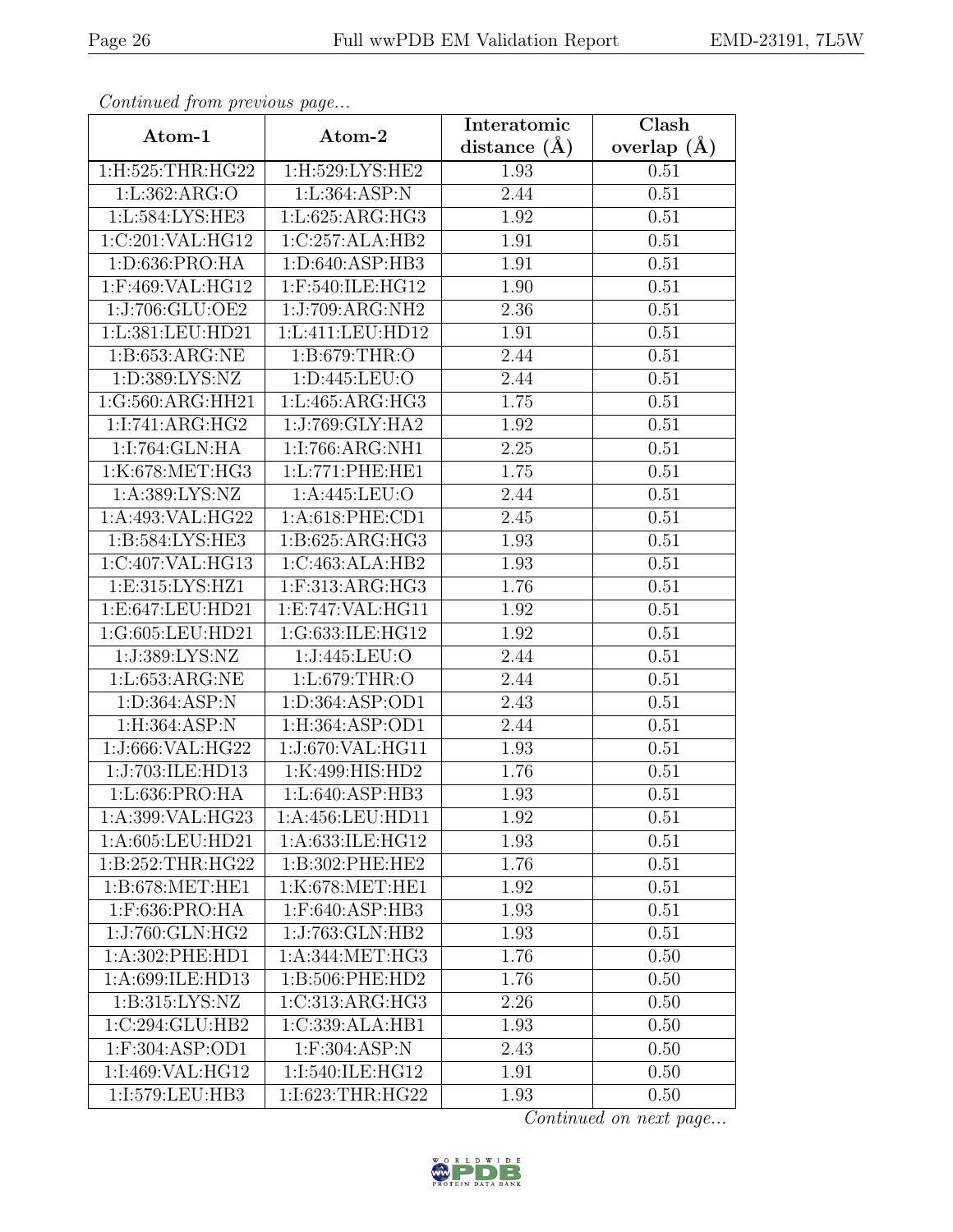| Continueu from previous page  |                                     | Interatomic       | Clash         |
|-------------------------------|-------------------------------------|-------------------|---------------|
| Atom-1                        | Atom-2                              | distance $(A)$    | overlap $(A)$ |
| 1:D:666:VAL:HG22              | 1:D:670:VAL:HG11                    | 1.91              | 0.50          |
| 1: D:703: ILE: HD13           | 1:E:499:HIS:HD2                     | 1.77              | 0.50          |
| 1:E:364:ASP:OD1               | 1:E:364:ASP:N                       | 2.44              | 0.50          |
| 1:I:399:VAL:HG21              | 1:I:452:PHE:HD2                     | $\overline{1.75}$ | 0.50          |
| 1:I:653:ARG:NE                | 1:I:679:THR:O                       | 2.44              | 0.50          |
| 1:C:381:LEU:HD21              | 1:C:411:LEU:HD12                    | 1.94              | 0.50          |
| 1:C:525:THR:HG22              | 1:C:529:LYS:HE2                     | 1.94              | 0.50          |
| 1:D:605:LEU:HD21              | 1:D:633:ILE:HG12                    | 1.93              | 0.50          |
| 1:F:579:LEU:HB3               | 1:F:623:THR:HG22                    | 1.93              | 0.50          |
| 1:G:364:ASP:N                 | 1:G:364:ASP:OD1                     | 2.43              | 0.50          |
| 1:H:698:ALA:O                 | 1:H:702:SER:OG                      | 2.22              | 0.50          |
| 1:K:623:THR:HG21              | 1:K:629:ILE:HG21                    | 1.94              | 0.50          |
| $1:$ F:653:ARG:NE             | 1:F:679:THR:O                       | 2.45              | 0.50          |
| 1:J:461:PRO:HD2               | 1:K:567:ARG:HH12                    | 1.77              | 0.50          |
| 1:K:525:THR:HG22              | 1:K:529:LYS:HE2                     | 1.94              | 0.50          |
| 1:A:703:ILE:HD13              | 1:B:499:HIS:HD2                     | 1.76              | 0.50          |
| 1:C:389:LYS:NZ                | 1:C:445:LEU:O                       | 2.44              | 0.50          |
| 1:C:584:LYS:HE3               | 1:C:625:ARG:HG3                     | 1.94              | 0.50          |
| 1:E:315:LYS:NZ                | 1:F:313:ARG:HG3                     | 2.27              | 0.50          |
| 1:C:304:ASP:N                 | 1:C:304:ASP:OD1                     | 2.44              | 0.50          |
| 1:C:315:LYS:NZ                | 1:D:313:ARG:HG3                     | 2.26              | 0.50          |
| 1:E:252:THR:HG22              | 1:E:302:PHE:HE2                     | 1.77              | 0.50          |
| 1:G:653:ARG:HG3               | 1:G:676:ALA:HB1                     | 1.94              | 0.50          |
| 1:H:391:ALA:HB2               | 1:H:446:ALA:HB1                     | 1.94              | 0.50          |
| 1:I:372:PRO:O                 | 1:I:377:ARG:NH1                     | 2.45              | 0.50          |
| 1:1:559:VAL:HA                | 1:I:562:ILE:HD12                    | 1.94              | 0.50          |
| 1:L:399:VAL:HG21              | 1:L:452:PHE:HD2                     | 1.76              | 0.50          |
| 1:L:389:LYS:NZ                | 1:L:445:LEU:O                       | 2.44              | 0.50          |
| 1:A:350:PRO:O                 | 1:A:358:ARG:NH1                     | 2.45              | 0.50          |
| $1:A:407:\overline{VAL:HG13}$ | 1:A:463:ALA:HB2                     | 1.93              | 0.50          |
| 1:C:302:PHE:HA                | $1:C:344:\overline{\mathrm{MET:O}}$ | 2.12              | 0.50          |
| 1:H:647:LEU:HD21              | 1:H:747:VAL:HG11                    | 1.94              | 0.50          |
| 1:J:362:ARG:O                 | 1:J:364:ASP:N                       | 2.45              | 0.50          |
| 1:L:302:PHE:HA                | 1:L:344:MET:O                       | 2.12              | 0.50          |
| 1:E:391:ALA:HB2               | 1:E:446:ALA:HB1                     | 1.94              | 0.50          |
| 1:E:706:GLU:OE2               | 1:E:709:ARG:NH2                     | 2.36              | 0.50          |
| 1:G:350:PRO:O                 | 1:G:358:ARG:NH1                     | 2.45              | 0.50          |
| 1:G:649:ASP:OD2               | 1:G:650:GLU:N                       | 2.38              | 0.50          |
| 1:J:584:LYS:HE3               | 1:J:625:ARG:HG3                     | 1.93              | 0.50          |
| 1:A:666:VAL:HG22              | 1:A:670:VAL:HG11                    | 1.93              | 0.49          |
| 1:B:623:THR:HG21              | 1:B:629:ILE:HG21                    | 1.94              | 0.49          |

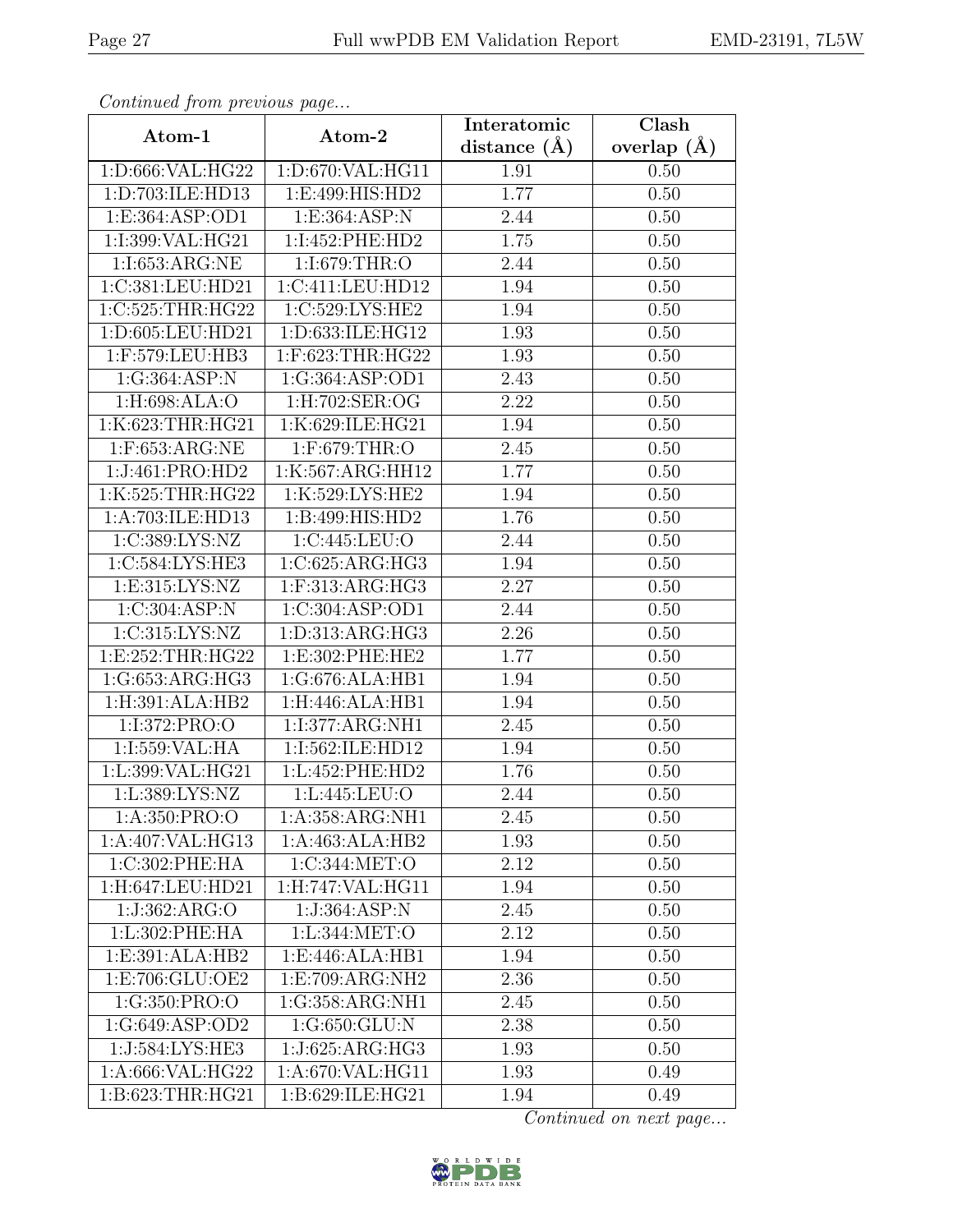| Continuati jibni protibus puga |                     | Interatomic    | $\overline{\text{Clash}}$ |
|--------------------------------|---------------------|----------------|---------------------------|
| Atom-1                         | Atom-2              | distance $(A)$ | overlap $(A)$             |
| 1:F:525:THR:HG22               | 1:F:529:LYS:HE2     | 1.93           | 0.49                      |
| 1:F:556:GLU:HB2                | 1:F:603:GLN:HG3     | 1.94           | 0.49                      |
| 1:J:699:ILE:HD13               | 1:K:506:PHE:HD2     | 1.77           | 0.49                      |
| 1:L:764:GLN:HA                 | 1:L:766:ARG:NH1     | 2.27           | 0.49                      |
| 1:F:584:LYS:HE3                | $1:$ F:625:ARG:HG3  | 1.94           | 0.49                      |
| 1:1:465:ARG:HG3                | 1:J:560:ARG:HH21    | 1.76           | 0.49                      |
| 1: L:304: ASP: N               | 1:L:304:ASP:OD1     | 2.45           | 0.49                      |
| 1:B:636:PRO:HA                 | 1:B:640:ASP:HB3     | 1.95           | 0.49                      |
| 1:C:678:MET:HG3                | 1: D: 771: PHE: HE1 | 1.76           | 0.49                      |
| 1:F:764:GLN:HA                 | 1:F:766:ARG:NH1     | 2.26           | 0.49                      |
| 1:G:760:GLN:HA                 | 1:G:763:GLN:HB2     | 1.94           | 0.49                      |
| 1:J:728:VAL:HG22               | 1:J:732:ARG:HH21    | 1.76           | 0.49                      |
| 1:K:653:ARG:HG3                | 1:K:676:ALA:HB1     | 1.94           | 0.49                      |
| 1:A:579:LEU:HB3                | 1:A:623:THR:HG22    | 1.94           | 0.49                      |
| 1:D:209:CYS:HB2                | 1:D:212:GLN:HB2     | 1.94           | 0.49                      |
| 1:D:328:LEU:O                  | 1:D:332:MET:HG3     | 2.13           | 0.49                      |
| 1:G:461:PRO:HD2                | 1:H:567:ARG:HH12    | 1.77           | 0.49                      |
| 1:G:771:PHE:HE1                | 1:L:678:MET:HG3     | 1.77           | 0.49                      |
| 1:B:580:ASP:HB3                | 1:B:629:ILE:HG22    | 1.95           | 0.49                      |
| 1:G:328:LEU:O                  | 1:G:332:MET:HG3     | 2.13           | 0.49                      |
| 1:G:733:ARG:HH22               | 1:H:772:ARG:HH22    | 1.60           | 0.49                      |
| 1:I:302:PHE:HA                 | 1:I:344:MET:O       | 2.12           | 0.49                      |
| 1:J:579:LEU:HB3                | 1:J:623:THR:HG22    | 1.94           | 0.49                      |
| 1:H:663:LYS:HD2                | 1:H:663:LYS:O       | 2.13           | 0.49                      |
| 1:A:648:PRO:HB2                | 1:A:653:ARG:HB3     | 1.95           | 0.49                      |
| 1:H:281:GLU:HA                 | 1:H:284:SER:HB3     | 1.94           | 0.49                      |
| 1:A:771:PHE:HE1                | 1:F:678:MET:HG3     | 1.78           | 0.49                      |
| 1:E:586:ARG:NH1                | 1: E: 598: ASP: OD1 | 2.45           | 0.49                      |
| 1:G:200:GLU:OE1                | 1:G:260:ASN:ND2     | 2.45           | 0.49                      |
| 1:G:579:LEU:HB3                | 1:G:623:THR:HG22    | 1.94           | 0.49                      |
| 1:A:403:THR:HG22               | 1:A:456:LEU:HD21    | 1.93           | 0.49                      |
| 1:B:399:VAL:HG21               | 1:B:452:PHE:HD2     | 1.78           | 0.49                      |
| 1: E: 663: LYS: HD2            | 1: E: 663: LYS: O   | 2.13           | 0.49                      |
| 1:A:623:THR:HG21               | 1:A:629:ILE:HG21    | 1.95           | 0.49                      |
| 1:C:579:LEU:HB3                | 1:C:623:THR:HG22    | 1.93           | 0.49                      |
| 1:G:465:ARG:HH12               | 1:H:610:GLY:HA3     | 1.77           | 0.49                      |
| 1:1:304:ASP:OD1                | 1:I:304:ASP:N       | 2.44           | 0.49                      |
| 1:K:399:VAL:HG21               | 1:K:452:PHE:HD2     | 1.78           | 0.49                      |
| 1:K:580:ASP:HB3                | 1:K:629:ILE:HG22    | 1.95           | 0.49                      |
| 1:L:313:ARG:O                  | 1:L:316:THR:OG1     | 2.25           | 0.49                      |
| 1:D:642:LEU:HD13               | 1:D:762:LEU:HD21    | 1.94           | 0.48                      |

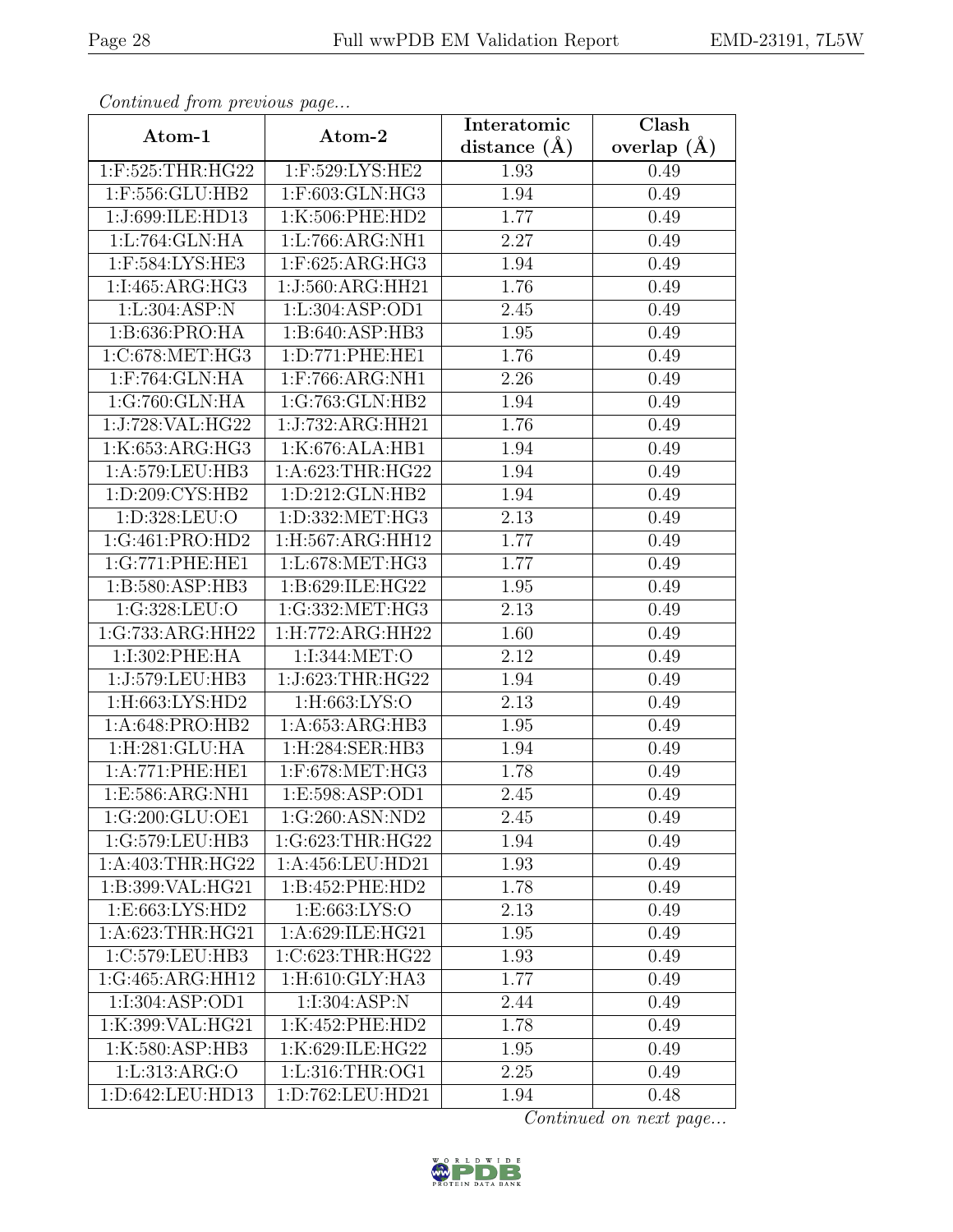| Continuea jiomi previous page  |                                 | Interatomic      | Clash         |
|--------------------------------|---------------------------------|------------------|---------------|
| Atom-1                         | Atom-2                          | distance $(\AA)$ | overlap $(A)$ |
| 1:I:252:THR:HG22               | 1:I:302:PHE:HE2                 | 1.77             | 0.48          |
| 1:J:648:PRO:HB2                | 1:J:653:ARG:HB3                 | 1.95             | 0.48          |
| 1:A:665:PRO:HD2                | 1:B:506:PHE:HA                  | 1.95             | 0.48          |
| 1:F:407:VAL:HG13               | 1:F:463:ALA:HB2                 | 1.94             | 0.48          |
| 1:J:665:PRO:HD2                | 1:K:506:PHE:HA                  | 1.95             | 0.48          |
| 1:K:663:LYS:HD2                | 1:K:663:LYS:O                   | 2.13             | 0.48          |
| 1: B: 663: LYS: HD2            | 1: B: 663: LYS: O               | 2.13             | 0.48          |
| 1:C:252:THR:HG22               | 1:C:302:PHE:HE2                 | 1.77             | 0.48          |
| 1:F:302:PHE:HA                 | 1:F:344:MET:O                   | 2.13             | 0.48          |
| $1:$ H $:252:$ THR $:$ H $G22$ | 1:H:302:PHE:HE2                 | 1.79             | 0.48          |
| 1:H:623:THR:HG21               | 1:H:629:ILE:HG21                | 1.95             | 0.48          |
| 1:J:623:THR:HG21               | 1:J:629:ILE:HG21                | 1.95             | 0.48          |
| 1:K:252:THR:HG22               | 1:K:302:PHE:HE2                 | 1.78             | 0.48          |
| 1:A:328:LEU:O                  | 1:A:332:MET:HG3                 | 2.13             | 0.48          |
| 1:D:407:VAL:HG13               | 1: D: 463: ALA: HB2             | 1.93             | 0.48          |
| 1:D:579:LEU:HB3                | 1:D:623:THR:HG22                | 1.95             | 0.48          |
| 1:E:623:THR:HG21               | 1:E:629:ILE:HG21                | 1.95             | 0.48          |
| 1:G:623:THR:HG21               | 1:G:629:ILE:HG21                | 1.95             | 0.48          |
| 1:H:398:GLN:O                  | 1:H:402:GLU:HG2                 | 2.14             | 0.48          |
| 1:D:648:PRO:HB2                | 1:D:653:ARG:HB3                 | 1.95             | 0.48          |
| 1:H:636:PRO:HA                 | 1:H:640:ASP:HB3                 | 1.95             | 0.48          |
| 1:I:381:LEU:HD21               | 1:I:411:LEU:HD12                | 1.95             | 0.48          |
| 1:I:476:TRP:HD1                | 1:I:534:GLU:HG3                 | 1.78             | 0.48          |
| 1:J:653:ARG:HG3                | 1:J:676:ALA:HB1                 | 1.96             | 0.48          |
| $1:$ F:649:ASP:OD1             | 1:F:650:GLU:N                   | 2.41             | 0.48          |
| 1:G:678:MET:HG3                | 1: H: 771: PHE: CE1             | 2.38             | 0.48          |
| 1:J:391:ALA:HB2                | 1:J:446:ALA:HB1                 | 1.95             | 0.48          |
| 1:L:556:GLU:HB2                | $1: L:603: GLN: \overline{HG3}$ | 1.96             | 0.48          |
| 1:1:294:GLU:HB2                | 1:I:339:ALA:HB1                 | 1.95             | 0.48          |
| 1:1:678:MET:HG3                | 1:J:771:PHE:HE1                 | 1.79             | 0.48          |
| 1:J:350:PRO:O                  | 1:J:358:ARG:NH1                 | 2.47             | 0.48          |
| 1:J:605:LEU:HD21               | 1:J:633:ILE:HG12                | 1.95             | 0.48          |
| 1: B:475:THR:H                 | 1:B:533:ASN:HD22                | 1.62             | 0.48          |
| 1:D:623:THR:HG21               | 1:D:629:ILE:HG21                | 1.95             | 0.48          |
| 1:D:699:ILE:HD13               | 1:E:506:PHE:HD2                 | 1.77             | 0.48          |
| 1:E:640:ASP:OD1                | 1: E: 641: GLN: N               | 2.47             | 0.48          |
| 1:1:364:ASP:N                  | 1:1:364:ASP:OD1                 | 2.46             | 0.48          |
| 1:J:328:LEU:O                  | 1:J:332:MET:HG3                 | 2.13             | 0.48          |
| 1:A:391:ALA:HB2                | 1:A:446:ALA:HB1                 | 1.95             | 0.48          |
| 1:E:398:GLN:O                  | 1:E:402:GLU:HG2                 | 2.14             | 0.48          |
| 1:G:648:PRO:HB2                | 1:G:653:ARG:HB3                 | 1.96             | 0.48          |

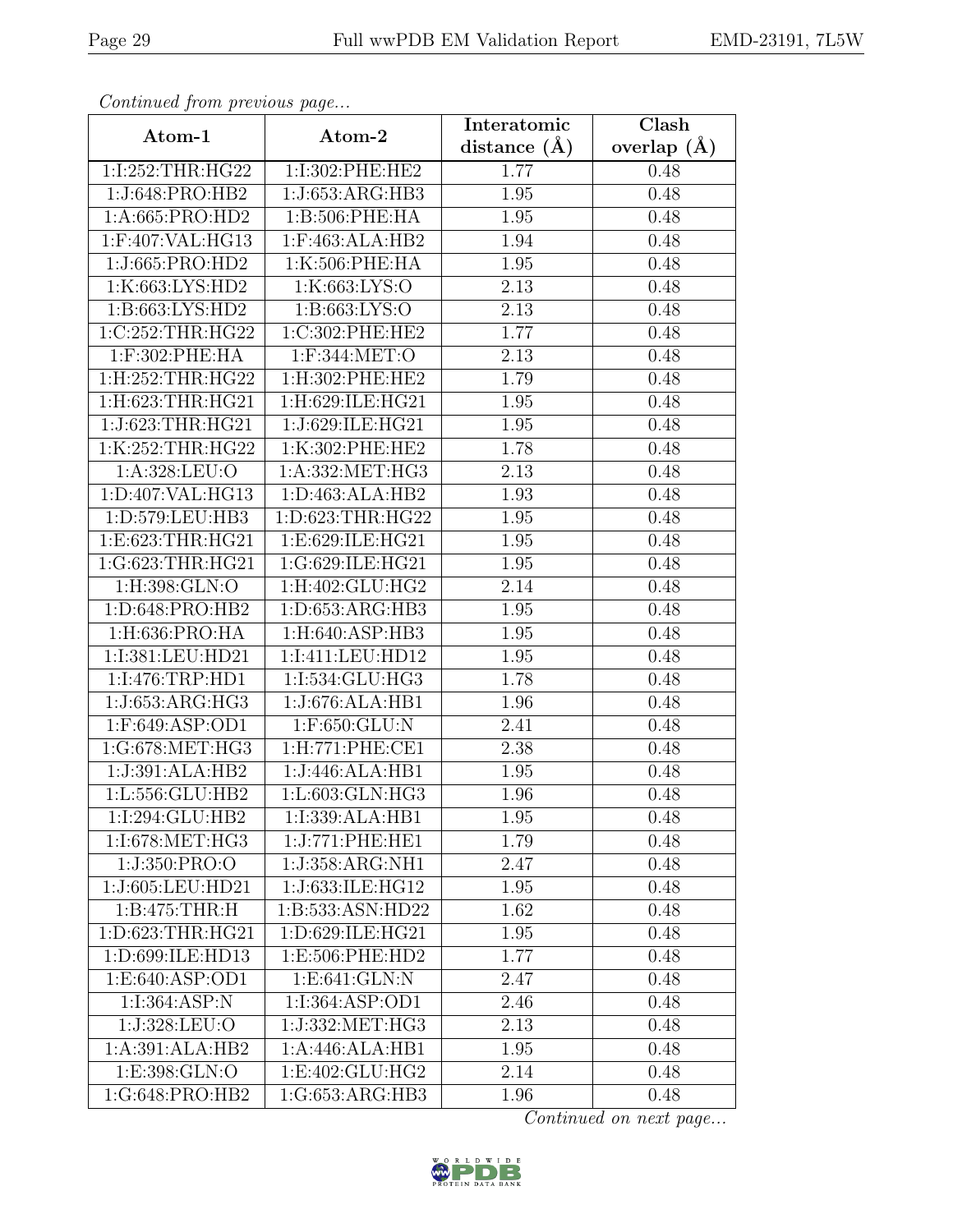| Continued from previous page |                                  | Interatomic    | $\overline{\text{Clash}}$ |
|------------------------------|----------------------------------|----------------|---------------------------|
| Atom-1                       | Atom-2                           | distance $(A)$ | overlap $(A)$             |
| 1:L:579:LEU:HB3              | 1:L:623:THR:HG22                 | 1.94           | 0.48                      |
| 1:A:653:ARG:NE               | 1:A:679:THR:O                    | 2.47           | 0.47                      |
| 1:F:580:ASP:OD2              | 1:F:584:LYS:NZ                   | 2.38           | 0.47                      |
| 1:G:509:THR:HB               | 1:G:613:THR:HG21                 | 1.96           | 0.47                      |
| 1:I:391:ALA:HB2              | 1:I:446:ALA:HB1                  | 1.96           | 0.47                      |
| 1:L:364:ASP:N                | 1:L:364:ASP:OD1                  | 2.46           | 0.47                      |
| 1:A:525:THR:HG22             | 1:A:529:LYS:HE2                  | 1.96           | 0.47                      |
| 1:A:769:GLY:HA2              | $1:$ F:741:ARG:HG2               | 1.96           | 0.47                      |
| 1:B:315:LYS:HZ1              | 1:C:313:ARG:HG3                  | 1.79           | 0.47                      |
| 1:D:372:PRO:O                | 1:D:377:ARG:NH1                  | 2.47           | 0.47                      |
| 1:E:702:SER:O                | 1:E:706:GLU:HG2                  | 2.14           | 0.47                      |
| 1:I:407:VAL:HG13             | 1:I:463:ALA:HB2                  | 1.95           | 0.47                      |
| 1:I:764:GLN:HG3              | 1:I:766:ARG:HD2                  | 1.96           | 0.47                      |
| 1:K:407:VAL:HG13             | 1:K:463:ALA:HB2                  | 1.96           | 0.47                      |
| 1:B:362:ARG:O                | 1:B:364:ASP:N                    | 2.47           | 0.47                      |
| 1:B:407:VAL:HG13             | 1:B:463:ALA:HB2                  | 1.96           | 0.47                      |
| 1:B:647:LEU:HD21             | 1:B:747:VAL:HG11                 | 1.95           | 0.47                      |
| 1:G:407:VAL:HG13             | 1:G:463:ALA:HB2                  | 1.94           | 0.47                      |
| 1:C:764:GLN:HG3              | 1:C:766:ARG:HD2                  | 1.96           | 0.47                      |
| 1:F:399:VAL:HG21             | 1:F:452:PHE:HD2                  | 1.80           | 0.47                      |
| 1:J:407:VAL:HG13             | 1:J:463:ALA:HB2                  | 1.95           | 0.47                      |
| 1:J:525:THR:HG22             | 1:J:529:LYS:HE2                  | 1.96           | 0.47                      |
| 1:K:391:ALA:HB2              | 1:K:446:ALA:HB1                  | 1.94           | 0.47                      |
| 1: B: 653: ARG: HG3          | 1:B:676:ALA:HB1                  | 1.97           | 0.47                      |
| 1: D: 653: ARG: NE           | 1:D:679:THR:O                    | 2.48           | 0.47                      |
| 1:E:666:VAL:HG22             | 1:E:670:VAL:HG11                 | 1.97           | 0.47                      |
| 1:F:364:ASP:N                | 1:F:364:ASP:OD1                  | 2.47           | 0.47                      |
| 1:D:465:ARG:HH22             | 1:E:610:GLY:HA3                  | 1.78           | 0.47                      |
| 1:D:665:PRO:HD2              | 1:E:506:PHE:HA                   | 1.96           | 0.47                      |
| 1:H:302:PHE:CE2              | 1:H:304:ASP:HB3                  | 2.50           | 0.47                      |
| 1:J:200:GLU:OE1              | 1:J:260:ASN:ND2                  | 2.48           | 0.47                      |
| 1:L:482:LEU:HB3              | 1:L:485:VAL:HB                   | 1.96           | 0.47                      |
| $1:C:364: \overline{ASP:N}$  | 1:C:364:ASP:OD1                  | 2.47           | 0.47                      |
| 1:D:509:THR:HB               | 1:D:613:THR:HG21                 | 1.97           | 0.47                      |
| 1:E:630:ASP:HB3              | 1:E:633:ILE:HG13                 | 1.97           | 0.47                      |
| 1: H: 239: ARG: HA           | 1:H:239:ARG:HD3                  | 1.76           | 0.47                      |
| 1:H:336:LYS:HE2              | $1:$ H:361:GLY:HA3               | 1.97           | 0.47                      |
| 1:I:533:ASN:O                | 1:I:536:GLN:NE2                  | 2.47           | 0.47                      |
| 1:L:252:THR:HG22             | 1:L:302:PHE:HE2                  | 1.78           | 0.47                      |
| 1:A:362:ARG:NH2              | $1:$ F:305: $\overline{GLU:OE2}$ | 2.32           | 0.47                      |
| 1:B:663:LYS:NZ               | 1:C:504:LEU:O                    | 2.38           | 0.47                      |

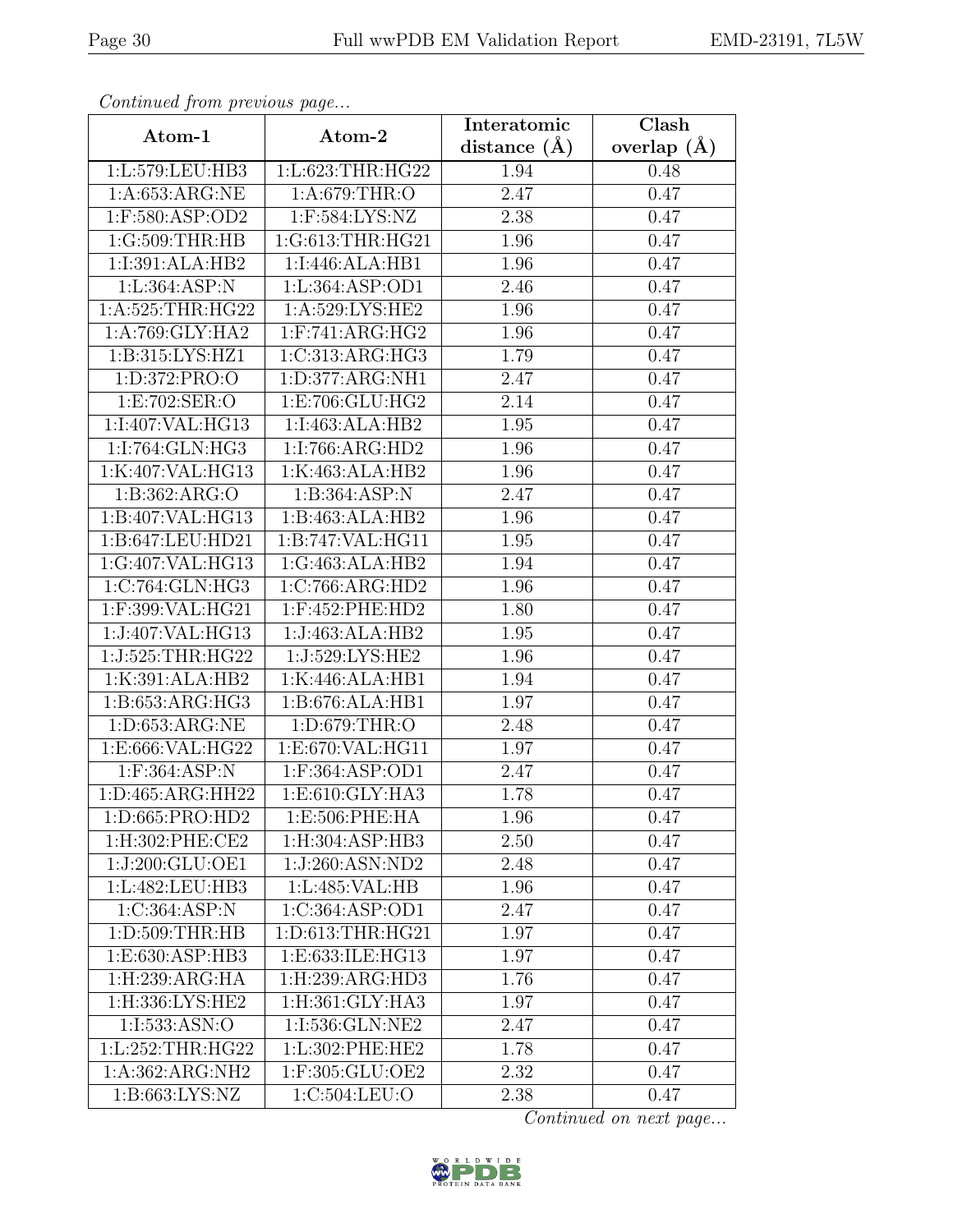| Continued from previous page |                                   | Interatomic      | Clash         |
|------------------------------|-----------------------------------|------------------|---------------|
| Atom-1                       | Atom-2                            | distance $(\AA)$ | overlap $(A)$ |
| 1:C:623:THR:HG21             | 1:C:629:ILE:HG21                  | 1.97             | 0.47          |
| 1:H:653:ARG:HG3              | 1:H:676:ALA:HB1                   | 1.97             | 0.47          |
| 1:L:728:VAL:HG22             | 1: L: 732: ARG: HH21              | 1.80             | 0.47          |
| 1:B:702:SER:O                | 1:B:706:GLU:HG2                   | 2.15             | 0.47          |
| 1:D:484:ASP:OD1              | 1:D:484:ASP:N                     | 2.48             | 0.47          |
| 1:E:362:ARG:O                | 1:E:364:ASP:N                     | 2.48             | 0.47          |
| $1:G:\overline{391:ALA:HB2}$ | 1:G:446:ALA:HB1                   | 1.95             | 0.47          |
| 1:L:623:THR:HG21             | 1:L:629:ILE:HG21                  | 1.97             | 0.47          |
| 1:A:313:ARG:HG3              | $1:$ F:315:LYS:NZ                 | 2.30             | 0.46          |
| 1:B:391:ALA:HB2              | 1:B:446:ALA:HB1                   | 1.96             | 0.46          |
| $1:$ F:702:SER:O             | 1:F:706:GLU:HG2                   | 2.15             | 0.46          |
| 1:G:665:PRO:HD2              | 1:H:506:PHE:HA                    | 1.96             | 0.46          |
| 1:H:586:ARG:NH1              | 1: H:598: ASP:OD1                 | 2.47             | 0.46          |
| 1:K:336:LYS:HE2              | 1:K:361:GLY:HA3                   | 1.96             | 0.46          |
| 1:K:398:GLN:O                | 1:K:402:GLU:HG2                   | 2.14             | 0.46          |
| 1:B:398:GLN:O                | 1:B:402:GLU:HG2                   | 2.14             | 0.46          |
| 1:B:640:ASP:OD1              | 1:B:641:GLN:N                     | 2.48             | 0.46          |
| 1:C:372:PRO:O                | 1:C:377:ARG:NH1                   | 2.48             | 0.46          |
| 1:E:239:ARG:HA               | 1:E:239:ARG:HD3                   | 1.75             | 0.46          |
| 1:E:302:PHE:CE2              | 1:E:304:ASP:HB3                   | 2.51             | 0.46          |
| 1:E:336:LYS:HE2              | 1:E:361:GLY:HA3                   | 1.98             | 0.46          |
| 1:E:389:LYS:HE2              | 1:E:389:LYS:HB2                   | 1.81             | 0.46          |
| 1:F:252:THR:HG22             | 1:F:302:PHE:HE2                   | 1.79             | 0.46          |
| 1:H:524:LYS:HD2              | 1:H:622:ALA:HB1                   | 1.97             | 0.46          |
| 1:A:252:THR:HG22             | 1:A:302:PHE:HE2                   | 1.80             | 0.46          |
| 1:F:640:ASP:OD1              | 1:F:641:GLN:N                     | 2.47             | 0.46          |
| 1:G:491:GLU:OE2              | 1:L:700:ARG:HB2                   | 2.16             | 0.46          |
| 1:G:551:TRP:HD1              | 1:G:599:ARG:HB2                   | 1.79             | 0.46          |
| 1:K:362:ARG:O                | 1:K:364:ASP:N                     | 2.48             | 0.46          |
| 1:C:700:ARG:HB2              | 1: D:491: GLU:OE2                 | 2.16             | 0.46          |
| 1: D: 391: ALA: HB2          | 1:D:446:ALA:HB1                   | 1.95             | 0.46          |
| $1:$ F:653:ARG:HG3           | $1:$ F:676:ALA:HB1                | 1.98             | 0.46          |
| 1:H:362:ARG:O                | 1:H:364:ASP:N                     | 2.49             | 0.46          |
| 1:J:603:GLN:O                | 1:J:607:GLU:HG2                   | $2.15\,$         | 0.46          |
| 1:B:364:ASP:N                | 1:B:364:ASP:OD1                   | 2.44             | 0.46          |
| 1:C:653:ARG:HG3              | 1:C:676:ALA:HB1                   | 1.97             | 0.46          |
| 1:1:251:LYS:HB2              | 1:1:251:LYS:HE3                   | 1.78             | 0.46          |
| 1:I:649:ASP:OD2              | $1:1:650:G\overline{\text{LU}:N}$ | 2.41             | 0.46          |
| 1:J:216:ILE:HG21             | 1:J:258:VAL:HG21                  | 1.96             | 0.46          |
| 1:J:465:ARG:HG3              | 1:K:560:ARG:HH12                  | 1.81             | 0.46          |
| 1:B:509:THR:HB               | 1:B:613:THR:HG21                  | 1.98             | 0.46          |

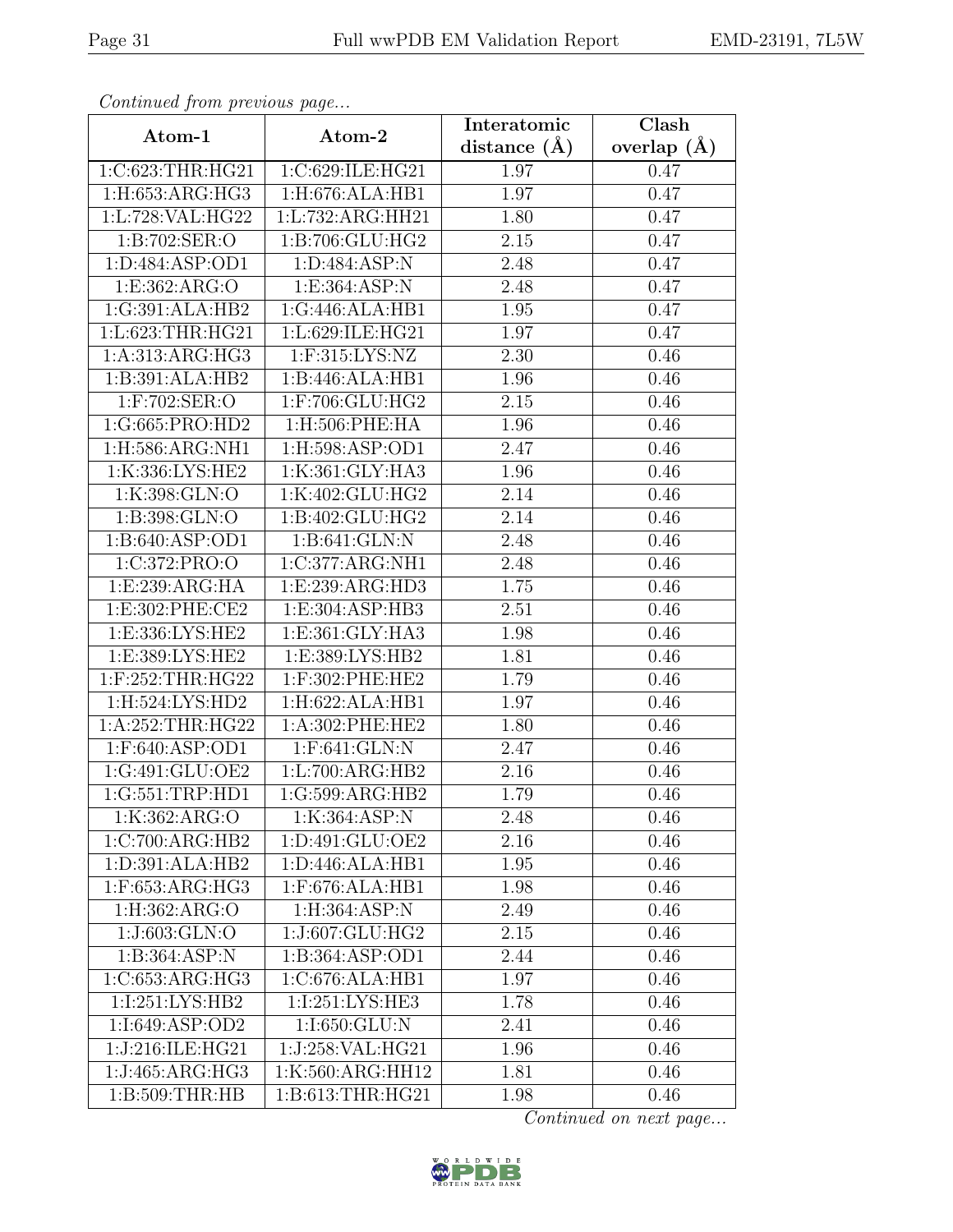| Continuati jibni protibus puga |                                       | Interatomic    | $\overline{\text{Clash}}$ |
|--------------------------------|---------------------------------------|----------------|---------------------------|
| Atom-1                         | Atom-2                                | distance $(A)$ | overlap $(A)$             |
| 1:D:525:THR:HG22               | 1:D:529:LYS:HE2                       | 1.97           | 0.46                      |
| 1:D:702:SER:O                  | 1:D:706:GLU:HG2                       | 2.16           | 0.46                      |
| 1:E:524:LYS:HD2                | 1:E:622:ALA:HB1                       | 1.98           | 0.46                      |
| 1:G:586:ARG:HD3                | 1:G:598:ASP:OD1                       | 2.16           | 0.46                      |
| 1:H:216:ILE:HG21               | $1:$ H:258:VAL:HG21                   | 1.97           | 0.46                      |
| 1:H:666:VAL:HG22               | 1:H:670:VAL:HG11                      | 1.98           | 0.46                      |
| 1:I:580:ASP:OD2                | 1:1:584:LYS:NZ                        | 2.41           | 0.46                      |
| 1:I:702:SER:O                  | 1:I:706:GLU:HG2                       | 2.16           | 0.46                      |
| 1:K:302:PHE:CE2                | 1:K:304:ASP:HB3                       | 2.50           | 0.46                      |
| 1:A:364:ABP:N                  | 1:A:364:ASP:OD1                       | 2.43           | 0.46                      |
| 1:A:702:SER:O                  | 1:A:706:GLU:HG2                       | 2.15           | 0.46                      |
| 1:C:706:GLU:OE2                | 1:C:709:ARG:NH2                       | 2.36           | 0.46                      |
| 1:G:525:THR:HG22               | 1:G:529:LYS:HE2                       | 1.96           | 0.46                      |
| 1:I:586:ARG:NH1                | 1:I:598:ASP:OD1                       | 2.49           | 0.46                      |
| 1:K:251:LYS:HD2                | 1:K:346:ALA:HB1                       | 1.98           | 0.46                      |
| 1:K:364:ASP:N                  | 1:K:364:ASP:OD1                       | 2.44           | 0.46                      |
| 1:C:482:LEU:HB3                | 1:C:485:VAL:HB                        | 1.97           | 0.46                      |
| 1:F:251:LYS:HE3                | 1:F:251:LYS:HB2                       | 1.78           | 0.46                      |
| 1:G:465:ARG:HH22               | 1:H:610:GLY:HA3                       | 1.80           | 0.46                      |
| 1:G:612:SER:OG                 | 1:G:613:THR:N                         | 2.49           | 0.46                      |
| 1:G:702:SER:O                  | 1:G:706:GLU:HG2                       | 2.16           | 0.46                      |
| 1:I:336:LYS:HE2                | 1:I:361:GLY:HA3                       | 1.98           | 0.46                      |
| 1:I:704:GLU:O                  | 1:I:708:ARG:HG3                       | 2.16           | 0.46                      |
| 1:K:674:PHE:CZ                 | 1:L:773:PHE:HB3                       | 2.51           | 0.46                      |
| 1:K:732:ARG:NH1                | 1:K:734:ASP:OD2                       | 2.48           | 0.46                      |
| 1:L:640:ASP:OD1                | $1: L:641:$ $\overline{GLN: N}$       | 2.49           | 0.46                      |
| 1:Li.649:ASP:OD1               | 1:L:650:GLU:N                         | 2.44           | 0.46                      |
| 1:L:653:ARG:HG3                | $1: L:676: \overline{\text{ALA:HB1}}$ | 1.97           | 0.46                      |
| 1:D:586:ARG:HD3                | 1:D:598:ASP:OD1                       | 2.16           | 0.46                      |
| 1:H:338:ARG:HA                 | 1:H:338:ARG:HD2                       | 1.72           | 0.46                      |
| 1:L:294:GLU:HB2                | 1:L:339:ALA:HB1                       | 1.98           | 0.46                      |
| 1:L:706:GLU:OE2                | 1:L:709:ARG:NH2                       | 2.36           | 0.46                      |
| 1:C:702:SER:O                  | 1:C:706:GLU:HG2                       | 2.16           | 0.46                      |
| 1:F:336:LYS:HE2                | 1:F:361:GLY:HA3                       | 1.98           | 0.46                      |
| 1:G:252:THR:HG22               | 1:G:302:PHE:HE2                       | 1.81           | 0.46                      |
| 1:H:201:VAL:HG12               | 1:H:257:ALA:HB2                       | 1.98           | 0.46                      |
| 1: H:640: ASP:OD1              | $1: H:641: GLN:\overline{N}$          | 2.49           | 0.46                      |
| 1:I:653:ARG:HG3                | 1:I:676:ALA:HB1                       | 1.98           | 0.46                      |
| 1:I:657:LEU:HD21               | 1:I:687:LEU:HD22                      | 1.96           | 0.46                      |
| 1:J:653:ARG:NE                 | 1:J:679:THR:O                         | 2.49           | 0.46                      |
| 1:J:702:SER:O                  | $1:J:706:G\overline{\rm LU:HG2}$      | 2.16           | 0.46                      |

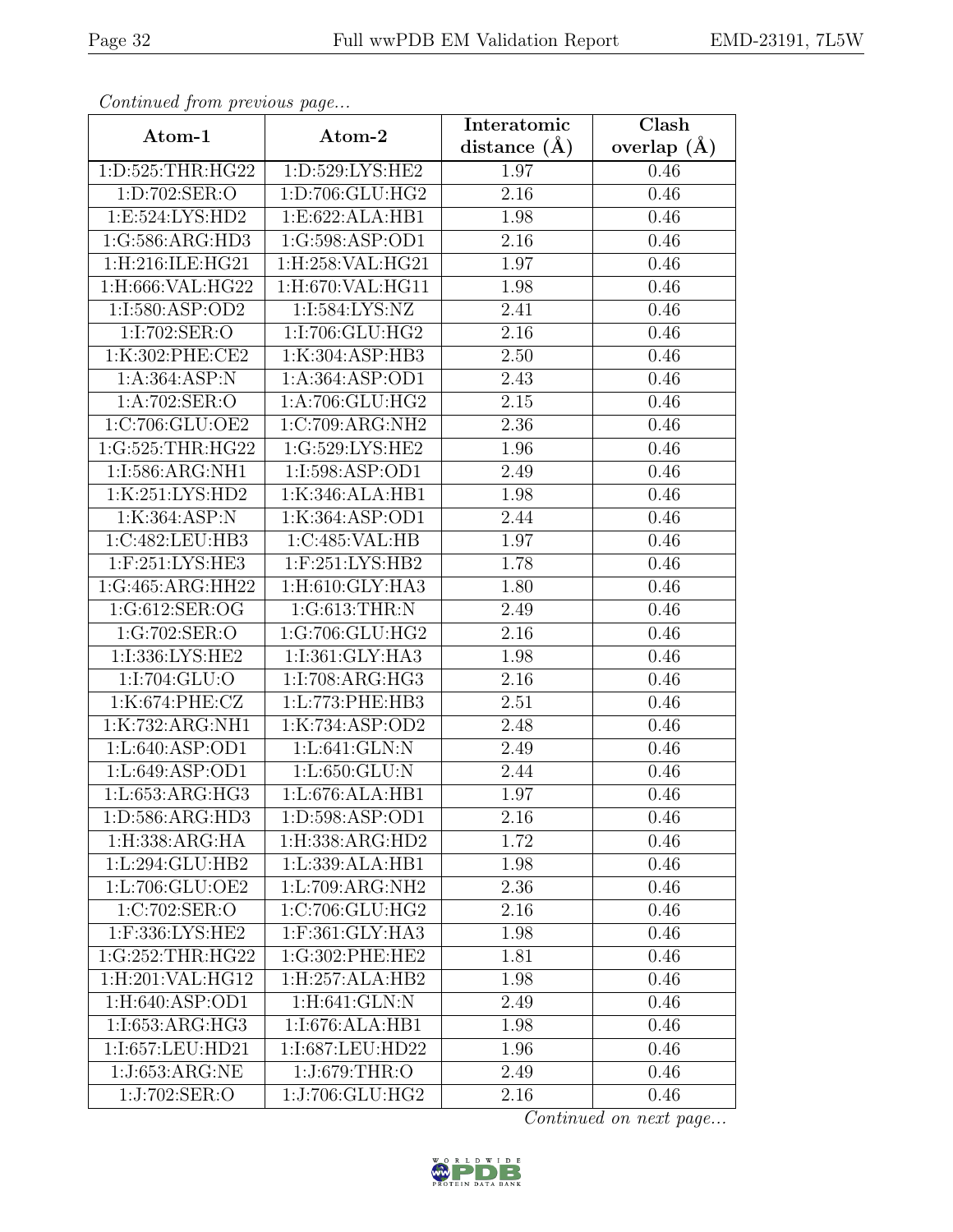| Continuati jibni protibus puga       |                       | Interatomic    | $\overline{\text{Clash}}$ |
|--------------------------------------|-----------------------|----------------|---------------------------|
| Atom-1                               | Atom-2                | distance $(A)$ | overlap $(A)$             |
| 1:K:239:ARG:HA                       | 1:K:239:ARG:HD3       | 1.76           | 0.46                      |
| 1:B:225:ARG:HG2                      | 1:B:262:THR:HG23      | 1.98           | 0.45                      |
| 1:B:461:PRO:HD2                      | 1:C:567:ARG:HH12      | 1.81           | 0.45                      |
| 1:A:491:GLU:OE2                      | $1:$ F:700:ARG:HB2    | 2.16           | 0.45                      |
| 1:B:336:LYS:HE2                      | 1:B:361:GLY:HA3       | 1.97           | 0.45                      |
| 1: B: 525: THR: HG22                 | 1:B:529:LYS:HE2       | 1.98           | 0.45                      |
| 1:B:586:ARG:NH1                      | 1:B:598:ASP:OD1       | 2.49           | 0.45                      |
| 1:C:371:ILE:HD11                     | 1:C:466:GLU:HG2       | 1.98           | 0.45                      |
| 1:C:657:LEU:HD21                     | 1:C:687:LEU:HD22      | 1.98           | 0.45                      |
| 1:H:251:LYS:HE3                      | $1:$ H $:251:LYS:HB2$ | 1.79           | 0.45                      |
| 1:H:702:SER:O                        | 1:H:706:GLU:HG2       | 2.17           | 0.45                      |
| 1:I:482:LEU:HB3                      | 1:I:485:VAL:HB        | 1.98           | 0.45                      |
| 1:A:580:ASP:HB3                      | 1:A:629:ILE:HG22      | 1.99           | 0.45                      |
| 1: E: 221: GLU: OE2                  | 1: E: 225: ARG: HD2   | 2.16           | 0.45                      |
| 1:E:484:ASP:N                        | 1:E:484:ASP:OD1       | 2.50           | 0.45                      |
| 1:F:371:ILE:HD11                     | 1:F:466:GLU:HG2       | 1.98           | 0.45                      |
| 1:F:381:LEU:HD23                     | 1:F:381:LEU:HA        | 1.77           | 0.45                      |
| 1:G:371:ILE:HD11                     | 1:G:466:GLU:HG2       | 1.97           | 0.45                      |
| 1:G:484:ASP:N                        | 1:G:484:ASP:OD1       | 2.49           | 0.45                      |
| 1:G:653:ARG:NE                       | 1:G:679:THR:O         | 2.50           | 0.45                      |
| 1:H:399:VAL:HG21                     | 1:H:452:PHE:HD2       | 1.81           | 0.45                      |
| 1:J:364:ASP:N                        | 1:J:364:ASP:OD1       | 2.43           | 0.45                      |
| 1:L:239:ARG:HA                       | 1:L:239:ARG:HD3       | 1.73           | 0.45                      |
| 1:L:702:SER:O                        | 1:L:706:GLU:HG2       | 2.16           | 0.45                      |
| 1:B:484:ASP:N                        | 1:B:484:ASP:OD1       | 2.50           | 0.45                      |
| 1:C:484:ASP:OD1                      | 1:C:484:ASP:N         | 2.49           | 0.45                      |
| 1:D:421:GLN:HA                       | 1: D: 424: ARG: HG2   | 1.98           | 0.45                      |
| 1:E:550:MET:HE1                      | 1: E: 559: VAL: N     | 2.31           | 0.45                      |
| 1:G:421:GLN:HA                       | 1:G:424:ARG:HG2       | 1.98           | 0.45                      |
| 1:H:674:PHE:CZ                       | $1:$ H:678:MET:HE3    | 2.52           | 0.45                      |
| 1:I:700:ARG:HB2                      | 1:J:491:GLU:OE2       | 2.16           | 0.45                      |
| 1:K:647:LEU:HD21                     | 1:K:747:VAL:HG11      | 1.98           | 0.45                      |
| 1:L:336:LYS:HE2                      | 1:L:361:GLY:HA3       | 1.98           | 0.45                      |
| 1:D:252:THR:HG22                     | 1:D:302:PHE:HE2       | 1.81           | 0.45                      |
| 1:F:239:ARG:HG3                      | 1:F:336:LYS:HA        | 1.98           | 0.45                      |
| 1:F:399:VAL:HA                       | $1:$ F:402:GLU:HG2    | 1.97           | 0.45                      |
| 1:F:484:ASP:OD1                      | 1:F:484:ASP:N         | 2.49           | 0.45                      |
| $1:G:580: \overline{\text{ASP:HB3}}$ | 1:G:629:ILE:HG22      | 1.99           | 0.45                      |
| 1:H:484:ASP:OD1                      | 1:H:484:ASP:N         | 2.50           | 0.45                      |
| 1:H:734:ASP:HA                       | 1:H:737:GLU:OE1       | 2.17           | 0.45                      |
| 1:L:484:ASP:N                        | 1:L:484:ASP:OD1       | 2.49           | 0.45                      |

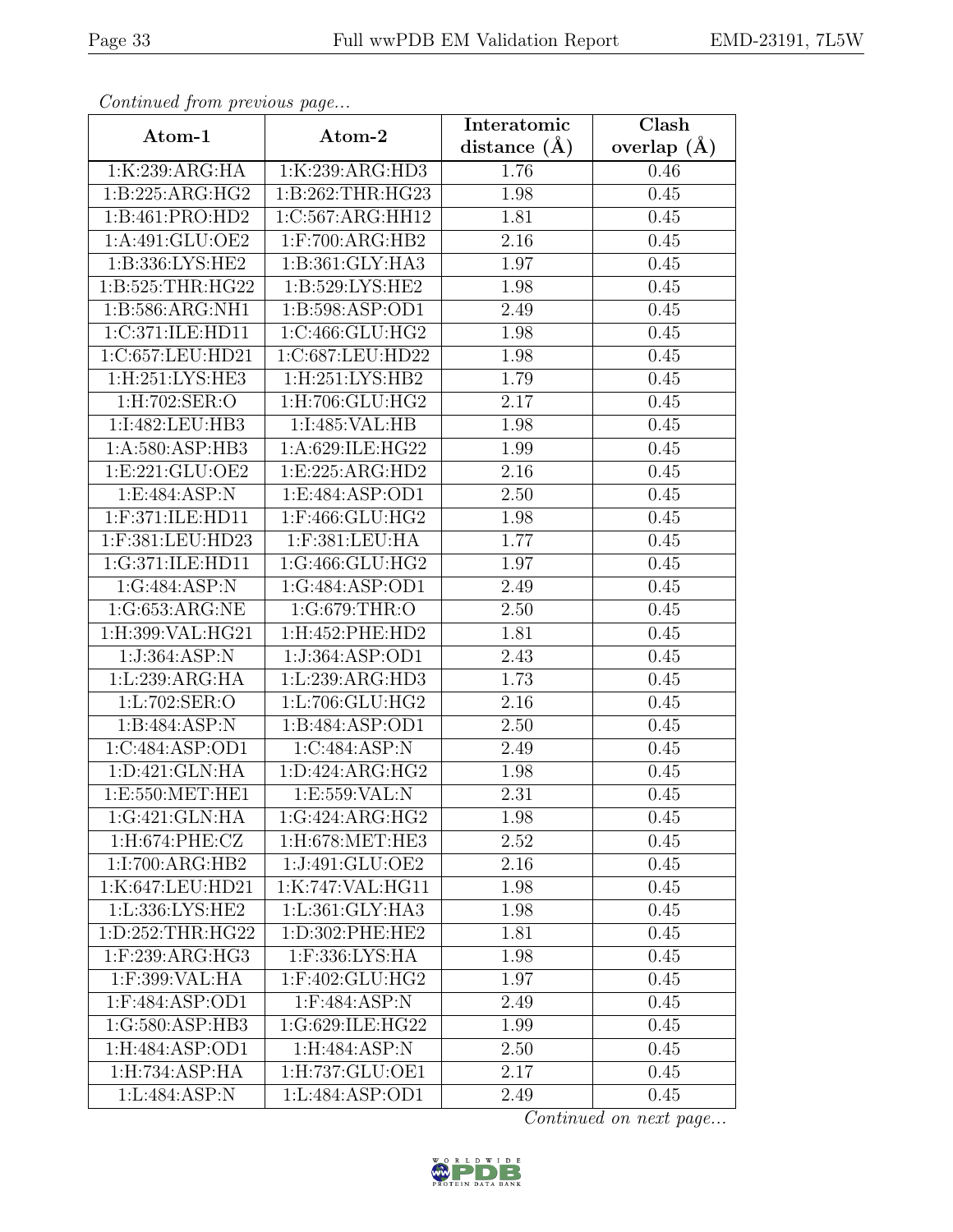| Continuati jibni protibus puga |                          | Interatomic    | $\overline{\text{Clash}}$ |
|--------------------------------|--------------------------|----------------|---------------------------|
| Atom-1                         | Atom-2                   | distance $(A)$ | overlap $(A)$             |
| 1: E: 678: MET: HG3            | $1:$ F:771:PHE:HE1       | 1.80           | 0.45                      |
| 1:F:623:THR:HG21               | 1:F:629:ILE:HG21         | 1.97           | 0.45                      |
| 1:I:484:ASP:OD1                | 1:I:484:ASP:N            | 2.49           | 0.45                      |
| 1:I:623:THR:HG21               | 1:I:629:ILE:HG21         | 1.97           | 0.45                      |
| 1:K:200:GLU:OE1                | 1:K:260:ASN:ND2          | 2.50           | 0.45                      |
| 1:K:484:ASP:OD1                | 1:K:484:ASP:N            | 2.50           | 0.45                      |
| 1: E: 338: ARG: HA             | 1:E:338:ARG:HD2          | 1.72           | 0.45                      |
| 1:E:653:ARG:HG3                | 1:E:676:ALA:HB1          | 1.99           | 0.45                      |
| 1:F:294:GLU:HB2                | 1:F:339:ALA:HB1          | 1.98           | 0.45                      |
| 1:F:391:ALA:HB2                | $1:$ F:446:ALA:HB1       | 1.97           | 0.45                      |
| 1:K:465:ARG:HG3                | 1:L:560:ARG:NH2          | 2.32           | 0.45                      |
| 1:L:407:VAL:HG13               | 1:L:463:ALA:HB2          | 1.97           | 0.45                      |
| 1: B: 580: ASP: OD1            | 1:B:584:LYS:NZ           | 2.50           | 0.45                      |
| 1:C:336:LYS:HE2                | 1:C:361:GLY:HA3          | 1.98           | 0.45                      |
| 1:D:580:ASP:HB3                | 1:D:629:ILE:HG22         | 1.99           | 0.45                      |
| 1:E:251:LYS:HE3                | 1:E:251:LYS:HB2          | 1.79           | 0.45                      |
| 1:G:506:PHE:HA                 | 1:L:665:PRO:HD2          | 1.98           | 0.45                      |
| 1:I:240:GLY:HA2                | 1:I:343:VAL:O            | 2.17           | 0.45                      |
| 1:J:371:ILE:HD11               | 1:J:466:GLU:HG2          | 1.98           | 0.45                      |
| 1:J:421:GLN:HA                 | 1:J:424:ARG:HG2          | 1.98           | 0.45                      |
| 1:J:586:ARG:HD3                | 1:J:598:ASP:OD1          | 2.16           | 0.45                      |
| 1:B:239:ARG:HA                 | 1:B:239:ARG:HD3          | 1.76           | 0.45                      |
| 1:C:239:ARG:HG3                | 1:C:336:LYS:HA           | 1.98           | 0.45                      |
| 1:F:528:ALA:HA                 | 1:F:531:ILE:HG22         | 1.99           | 0.45                      |
| 1:H:550:MET:HE1                | 1:H:559:VAL:N            | 2.32           | 0.45                      |
| 1:K:421:GLN:HA                 | 1:K:424:ARG:HG2          | 1.99           | 0.45                      |
| 1:A:586:ARG:HD3                | 1:A:598:ASP:OD1          | 2.16           | 0.45                      |
| $1:C:240:$ GLY:HA2             | 1:C:343:VAL:O            | 2.17           | 0.45                      |
| 1:E:665:PRO:HD2                | 1:F:506:PHE:HA           | 1.98           | 0.45                      |
| 1:H:612:SER:OG                 | $1:$ H $:613:$ THR $:$ N | 2.51           | 0.45                      |
| 1: H:674: PHE: CZ              | 1:I:773:PHE:HB3          | 2.52           | 0.45                      |
| 1: B:244:TYR:CZ                | 1:B:368:ASP:HB3          | 2.52           | 0.44                      |
| 1:A:514:VAL:HG12               | 1:A:620:ILE:HG12         | 1.99           | 0.44                      |
| 1:B:402:GLU:HG3                | 1:B:456:LEU:HD11         | 1.99           | 0.44                      |
| 1:C:649:ASP:OD1                | 1:C:650:GLU:N            | 2.44           | 0.44                      |
| 1:E:243:LEU:HD12               | 1:E:302:PHE:HE1          | 1.82           | 0.44                      |
| 1:F:706:GLU:OE2                | 1:F:709:ARG:NH2          | 2.36           | 0.44                      |
| 1:A:506:PHE:HA                 | 1:F:665:PRO:HD2          | 1.98           | 0.44                      |
| 1:B:630:ASP:HB3                | 1:B:633:ILE:HG13         | 2.00           | 0.44                      |
| 1: D:475: THR:H                | 1:D:533:ASN:HD22         | 1.66           | 0.44                      |
| 1:G:244:TYR:CZ                 | 1:G:368:ASP:HB3          | 2.52           | 0.44                      |

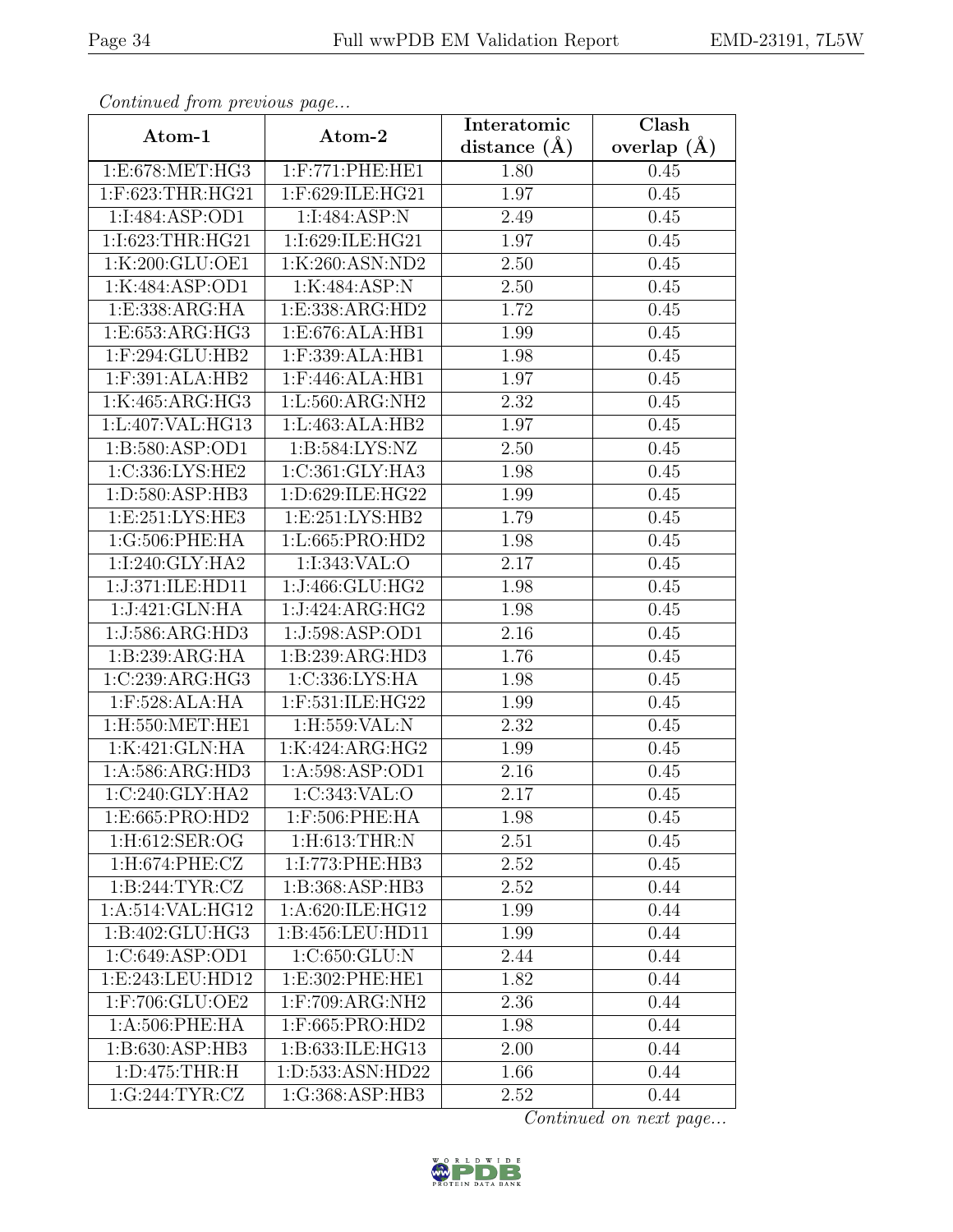| Continuati jibni protibus puga |                                     | Interatomic       | $\overline{\text{Clash}}$ |
|--------------------------------|-------------------------------------|-------------------|---------------------------|
| Atom-1                         | Atom-2                              | distance $(A)$    | overlap $(A)$             |
| 1:1:239:ARG:HG3                | 1:I:336:LYS:HA                      | 1.99              | 0.44                      |
| 1:K:317:HIS:HD2                | 1:L:317:HIS:O                       | 2.01              | 0.44                      |
| 1:K:509:THR:HB                 | 1:K:613:THR:HG21                    | 2.00              | 0.44                      |
| 1:K:580:ASP:OD1                | 1:K:584:LYS:NZ                      | 2.51              | 0.44                      |
| 1:K:666:VAL:HG22               | 1:K:670:VAL:HG11                    | 2.00              | 0.44                      |
| 1:A:294:GLU:HB2                | 1:A:339:ALA:HB1                     | 1.99              | 0.44                      |
| 1:B:243:LEU:HD12               | 1:B:302:PHE:HE1                     | 1.82              | 0.44                      |
| 1: B: 315: LYS: HD2            | 1: B: 315: LYS: O                   | 2.18              | 0.44                      |
| 1: B:612: SER:OG               | 1: B: 613: THR: N                   | 2.50              | 0.44                      |
| 1:C:528:ALA:HA                 | 1:C:531:ILE:HG22                    | 1.99              | 0.44                      |
| 1: D: 551: TRP: HD1            | 1:D:599:ARG:HB2                     | 1.82              | 0.44                      |
| 1: E: 612: SER: OG             | 1:E:613:THR:N                       | 2.51              | 0.44                      |
| 1:E:674:PHE:CZ                 | 1:E:678:MET:HE3                     | 2.53              | 0.44                      |
| $1:$ F:240:GLY:HA2             | 1:F:343:VAL:O                       | 2.18              | 0.44                      |
| 1:G:475:THR:H                  | 1:G:533:ASN:HD22                    | 1.66              | 0.44                      |
| 1:G:551:TRP:CZ2                | 1:G:586:ARG:HD2                     | 2.53              | 0.44                      |
| 1:K:338:ARG:HA                 | 1:K:338:ARG:HD2                     | 1.72              | 0.44                      |
| 1:A:371:ILE:HD11               | 1:A:466:GLU:HG2                     | 1.99              | 0.44                      |
| 1:E:485:VAL:HG13               | 1:E:643:ILE:HG21                    | 2.00              | 0.44                      |
| $1:$ F:313:ARG:O               | $1:$ F:316:THR:OG1                  | 2.32              | 0.44                      |
| 1:H:381:LEU:HD23               | 1:H:381:LEU:HA                      | 1.85              | 0.44                      |
| 1:I:764:GLN:HA                 | 1:I:766:ARG:HH11                    | 1.83              | 0.44                      |
| 1:K:744:ARG:HG3                | 1:L:764:GLN:HB3                     | 2.00              | 0.44                      |
| 1:A:421:GLN:HA                 | 1:A:424:ARG:HG2                     | 1.98              | 0.44                      |
| 1:E:407:VAL:HG13               | 1:E:463:ALA:HB2                     | 1.98              | 0.44                      |
| $1:$ H:550:MET:HE2             | 1:H:600:VAL:HG21                    | 1.98              | 0.44                      |
| 1:I:420:LEU:HD11               | 1:J:230:PHE:HE1                     | 1.83              | 0.44                      |
| 1: A:475:THR:H                 | 1:A:533:ASN:HD22                    | 1.65              | 0.44                      |
| 1: A:638: ARG:O                | 1: A:640: ASP: N                    | 2.51              | 0.44                      |
| 1:A:700:ARG:HB2                | 1:B:491:GLU:OE2                     | 2.17              | 0.44                      |
| 1:C:538:ASN:ND2                | 1:C:569:ALA:O                       | 2.36              | 0.44                      |
| 1: E: 315: LYS: HD2            | 1: E: 315: LYS: O                   | 2.18              | 0.44                      |
| 1:I:665:PRO:HD2                | 1:J:506:PHE:HA                      | $\overline{1.99}$ | 0.44                      |
| 1:J:475:THR:H                  | 1:J:533:ASN:HD22                    | 1.66              | 0.44                      |
| 1:J:514:VAL:HG12               | 1:J:620:ILE:HG12                    | 2.00              | 0.44                      |
| 1:J:753:ARG:O                  | $1:J:757:\overline{\text{MET}:HG2}$ | 2.18              | 0.44                      |
| 1:K:612:SER:OG                 | 1:K:613:THR:N                       | 2.50              | 0.44                      |
| 1:K:734:ASP:HA                 | 1:K:737:GLU:OE1                     | 2.18              | 0.44                      |
| 1: B: 213: LEU: O              | 1: B: 217: LYS: HG2                 | 2.18              | 0.44                      |
| 1: B:251: LYS: HB2             | 1: B:251: LYS: HE3                  | 1.79              | 0.44                      |
| 1:B:648:PRO:HB2                | 1:B:653:ARG:HB3                     | 1.99              | 0.44                      |

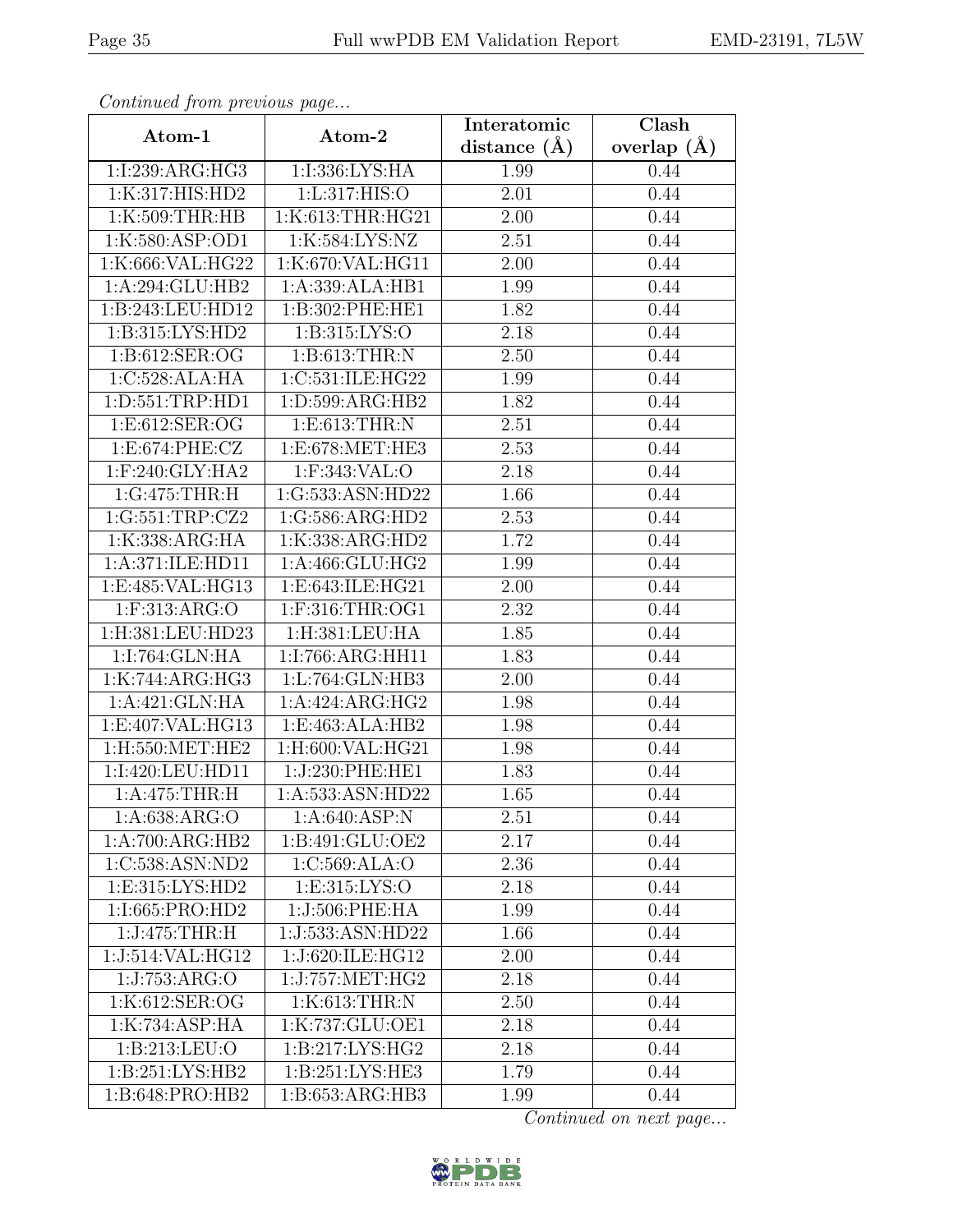| Continuati jibni protibus puga |                     | Interatomic    | $\overline{\text{Clash}}$ |
|--------------------------------|---------------------|----------------|---------------------------|
| Atom-1                         | Atom-2              | distance $(A)$ | overlap $(A)$             |
| 1:E:381:LEU:HD23               | 1:E:381:LEU:HA      | 1.86           | 0.44                      |
| 1:1:632:ALA:HB1                | 1:I:638:ARG:HH12    | 1.83           | 0.44                      |
| 1:K:201:VAL:HG12               | 1:K:257:ALA:HB2     | 1.98           | 0.44                      |
| 1:C:632:ALA:HB1                | 1:C:638:ARG:HH12    | 1.82           | 0.44                      |
| 1: E:244: TYR: CZ              | 1:E:368:ASP:HB3     | 2.52           | 0.44                      |
| 1:G:216:ILE:HG21               | 1:G:258:VAL:HG21    | 1.99           | 0.44                      |
| 1:J:580:ASP:HB3                | 1:J:629:ILE:HG22    | 2.00           | 0.44                      |
| 1:J:638:ARG:O                  | 1:J:640:ASP:N       | 2.51           | 0.44                      |
| 1:K:630:ASP:HB3                | 1:K:633:ILE:HG13    | 2.00           | 0.44                      |
| 1: A:244:TYR:CZ                | 1:A:368:ASP:HB3     | 2.53           | 0.43                      |
| 1:A:685:ALA:O                  | 1:A:688:THR:OG1     | 2.28           | 0.43                      |
| 1:B:678:MET:HG3                | 1:C:771:PHE:HE1     | 1.82           | 0.43                      |
| 1:D:612:SER:OG                 | 1:D:613:THR:N       | 2.51           | 0.43                      |
| 1:K:605:LEU:HD21               | 1:K:633:ILE:HG12    | 2.00           | 0.43                      |
| 1:L:240:GLY:HA2                | 1:L:343:VAL:O       | 2.18           | 0.43                      |
| 1:L:528:ALA:HA                 | 1:L:531:ILE:HG22    | 2.00           | 0.43                      |
| 1:A:327:GLN:HE21               | 1:A:331:LEU:HG      | 1.83           | 0.43                      |
| 1:B:514:VAL:HG12               | 1:B:620:ILE:HG12    | 2.00           | 0.43                      |
| 1:B:734:ASP:HA                 | 1:B:737:GLU:OE1     | 2.18           | 0.43                      |
| 1:C:389:LYS:HE2                | 1:C:389:LYS:HB2     | 1.84           | 0.43                      |
| 1:D:514:VAL:HG12               | 1:D:620:ILE:HG12    | 1.99           | 0.43                      |
| 1:E:734:ASP:HA                 | 1:E:737:GLU:OE1     | 2.18           | 0.43                      |
| 1:F:753:ARG:O                  | $1:$ F:757:MET:HG2  | 2.18           | 0.43                      |
| 1:H:251:LYS:HD2                | 1:H:346:ALA:HB1     | 2.00           | 0.43                      |
| 1:L:389:LYS:HE2                | 1:L:389:LYS:HB2     | 1.84           | 0.43                      |
| 1:A:399:VAL:HG21               | 1:A:452:PHE:HD2     | 1.82           | 0.43                      |
| $1:$ B:485:VAL:HG13            | 1:B:643:ILE:HG21    | 2.00           | 0.43                      |
| $1:$ F:632:ALA:HB1             | $1:$ F:638:ARG:HH12 | 1.83           | 0.43                      |
| 1:G:372:PRO:O                  | 1:G:377:ARG:NH1     | 2.51           | 0.43                      |
| $1:$ H:682:PHE:CE1             | 1:H:745:ARG:HB2     | 2.54           | 0.43                      |
| 1:I:497:VAL:HG21               | 1:I:535:CYS:SG      | 2.58           | 0.43                      |
| 1:B:711:ARG:O                  | 1: B: 715: THR: OG1 | 2.36           | 0.43                      |
| 1:D:319:GLU:O                  | 1:D:323:ARG:N       | 2.51           | 0.43                      |
| 1:F:563:PHE:HD1                | $1:$ F:611:MET:HE1  | 1.83           | 0.43                      |
| 1:J:513:GLY:HA3                | 1:J:639:LEU:HD23    | 2.01           | 0.43                      |
| 1:K:485:VAL:HG13               | 1:K:643:ILE:HG21    | 2.01           | 0.43                      |
| 1: L:667: ALA:HB3              | 1:L:670:VAL:HG13    | 2.00           | 0.43                      |
| 1:A:484:ASP:OD1                | 1:A:484:ASP:N       | 2.49           | 0.43                      |
| 1:C:475:THR:H                  | 1:C:533:ASN:HD22    | 1.65           | 0.43                      |
| 1:C:612:SER:HB3                | 1:C:614:LYS:HG2     | 1.99           | 0.43                      |
| 1:C:665:PRO:HD2                | 1:D:506:PHE:HA      | 2.00           | 0.43                      |

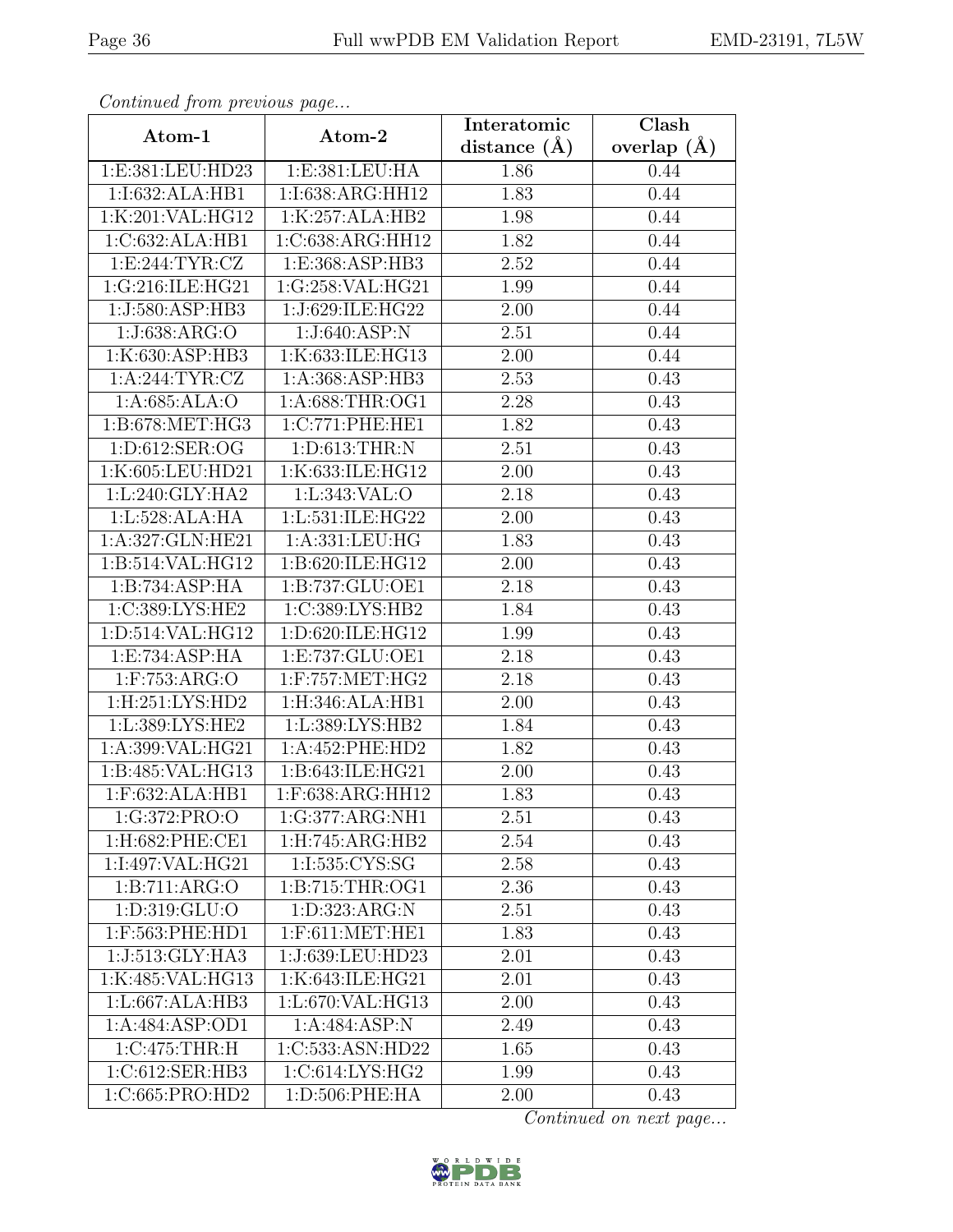| Continuati jibni protibus puga |                                  | Interatomic    | $\overline{\text{Clash}}$ |
|--------------------------------|----------------------------------|----------------|---------------------------|
| Atom-1                         | Atom-2                           | distance $(A)$ | overlap $(A)$             |
| 1:D:332:MET:HE1                | 1:D:363:PHE:CE1                  | 2.53           | 0.43                      |
| 1:D:399:VAL:HG21               | 1:D:452:PHE:HD2                  | 1.84           | 0.43                      |
| 1:F:687:LEU:HD23               | 1:F:687:LEU:HA                   | 1.73           | 0.43                      |
| 1:G:638:ARG:O                  | 1:G:640:ASP:N                    | 2.51           | 0.43                      |
| 1:I:708:ARG:HD3                | 1:I:713:ARG:HH22                 | 1.84           | 0.43                      |
| 1:J:294:GLU:HB2                | 1:J:339:ALA:HB1                  | 2.00           | 0.43                      |
| 1:J:484:ASP:N                  | 1:J:484:ASP:OD1                  | 2.49           | 0.43                      |
| 1: A:509:THR:HB                | 1:A:613:THR:HG21                 | 2.01           | 0.43                      |
| 1:B:288:LYS:HA                 | 1:B:291:GLU:HG2                  | 2.01           | 0.43                      |
| 1:B:290:PHE:HD1                | 1:B:335:LEU:HG                   | 1.84           | 0.43                      |
| 1:B:302:PHE:CE2                | 1:B:304:ASP:HB3                  | 2.52           | 0.43                      |
| 1: B: 582: ILE: O              | 1:B:586:ARG:HG2                  | 2.19           | 0.43                      |
| 1:B:682:PHE:CE1                | 1:B:745:ARG:HB2                  | 2.53           | 0.43                      |
| 1:C:391:ALA:HB2                | 1:C:446:ALA:HB1                  | 2.01           | 0.43                      |
| 1:E:551:TRP:CZ2                | 1:E:586:ARG:HD2                  | 2.53           | 0.43                      |
| 1:E:632:ALA:HB1                | 1:E:638:ARG:HH12                 | 1.84           | 0.43                      |
| 1:G:251:LYS:HE3                | 1:G:251:LYS:HB2                  | 1.75           | 0.43                      |
| 1:H:240:GLY:HA2                | 1:H:343:VAL:O                    | 2.18           | 0.43                      |
| 1:H:648:PRO:HB2                | 1:H:653:ARG:HB3                  | 2.00           | 0.43                      |
| 1:K:243:LEU:HD12               | 1:K:302:PHE:HE1                  | 1.84           | 0.43                      |
| 1:K:251:LYS:HE3                | 1:K:251:LYS:HB2                  | 1.80           | 0.43                      |
| 1:K:711:ARG:O                  | 1:K:715:THR:OG1                  | 2.36           | 0.43                      |
| 1:L:243:LEU:HD23               | 1:L:367:VAL:HB                   | 2.01           | 0.43                      |
| 1:B:216:ILE:HG21               | 1:B:258:VAL:HG21                 | 2.01           | 0.43                      |
| 1:C:328:LEU:O                  | 1:C:332:MET:HG3                  | 2.19           | 0.43                      |
| 1:C:764:GLN:HA                 | 1:C:766:ARG:HH11                 | 1.83           | 0.43                      |
| 1:D:685:ALA:O                  | 1:D:688:THR:OG1                  | 2.28           | 0.43                      |
| 1:E:216:ILE:HG21               | 1: E: 258: VAL: HG21             | 2.01           | 0.43                      |
| 1:F:612:SER:OG                 | 1:F:613:THR:N                    | 2.51           | 0.43                      |
| 1:G:514:VAL:HG12               | 1:G:620:ILE:HG12                 | 2.00           | 0.43                      |
| 1:G:700:ARG:HB2                | 1:H:491:GLU:OE1                  | 2.19           | 0.43                      |
| 1:G:733:ARG:NH1                | 1:G:737:GLU:OE1                  | 2.52           | 0.43                      |
| 1:H:514:VAL:HG12               | 1:H:620:ILE:HG12                 | 2.00           | 0.43                      |
| 1:J:244:TYR:CZ                 | 1:J:368:ASP:HB3                  | 2.53           | 0.43                      |
| 1:J:372:PRO:O                  | 1:J:377:ARG:NH1                  | 2.52           | 0.43                      |
| 1:B:338:ARG:HA                 | 1:B:338:ARG:HD2                  | 1.72           | 0.43                      |
| 1:B:421:GLN:HA                 | 1:B:424:ARG:HG2                  | 2.01           | 0.43                      |
| 1:F:302:PHE:CE2                | $1:$ F:304:AS $\overline{P:HB3}$ | 2.53           | 0.43                      |
| 1:G:685:ALA:O                  | 1:G:688:THR:OG1                  | 2.28           | 0.43                      |
| 1:J:612:SER:OG                 | 1:J:613:THR:N                    | 2.52           | 0.43                      |
| 1:K:582:ILE:O                  | 1:K:586:ARG:HG2                  | 2.19           | 0.43                      |

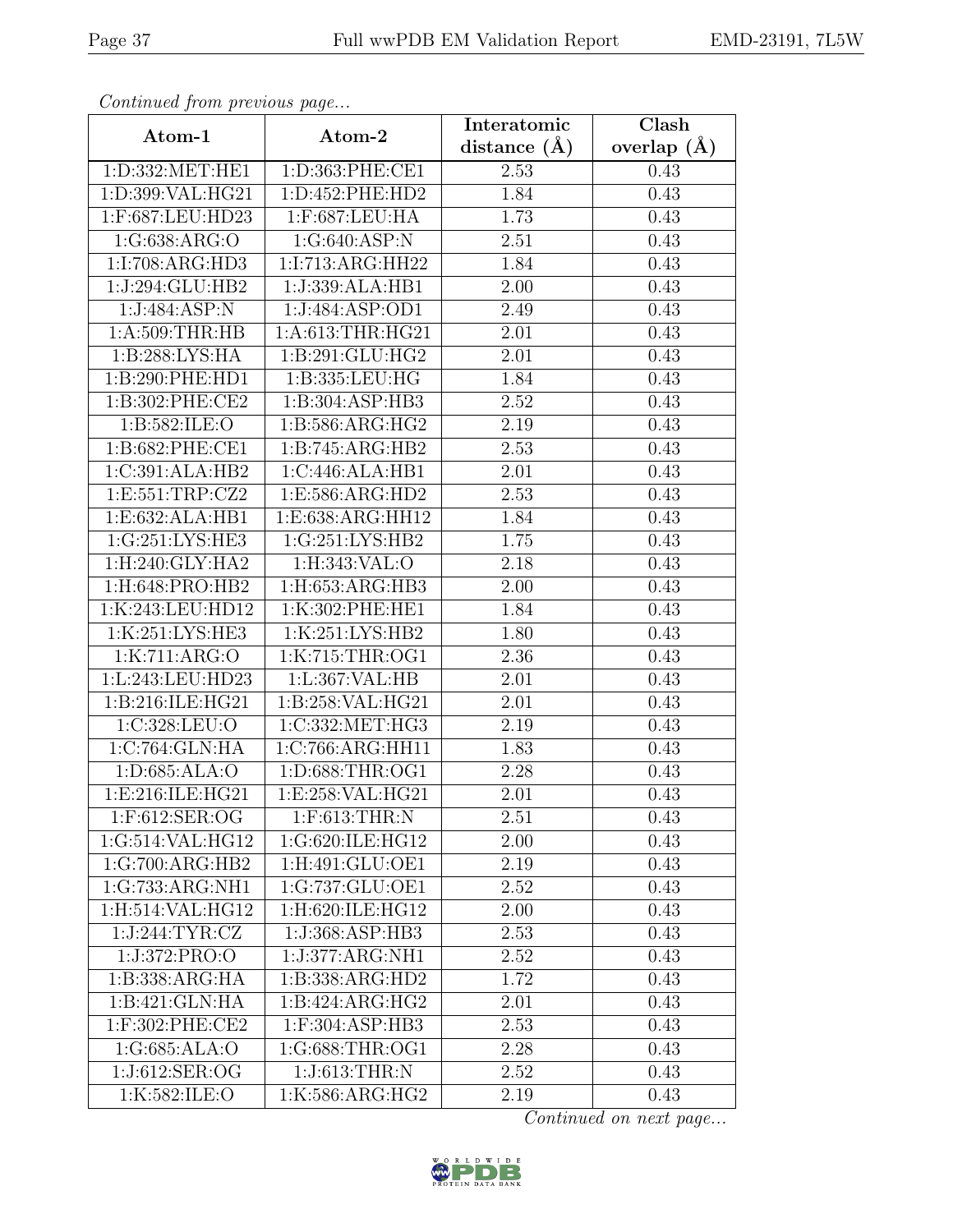| Continua from previous page |                     | Interatomic    | $\overline{\text{Clash}}$ |
|-----------------------------|---------------------|----------------|---------------------------|
| Atom-1                      | Atom-2              | distance $(A)$ | overlap $(A)$             |
| 1:L:538:ASN:ND2             | 1:L:569:ALA:O       | 2.37           | 0.43                      |
| 1:A:372:PRO:O               | 1:A:377:ARG:NH1     | 2.52           | 0.43                      |
| 1:C:559:VAL:HA              | 1:C:562:ILE:HD12    | 2.00           | 0.43                      |
| 1: D: 251: LYS: HE3         | 1: D: 251: LYS: HB2 | 1.75           | 0.43                      |
| 1: D: 638: ARG: O           | 1: D:640: ASP:N     | 2.51           | 0.43                      |
| 1:E:648:PRO:HB2             | 1:E:653:ARG:HB3     | 2.01           | 0.43                      |
| 1:G:240:GLY:HA2             | 1:G:343:VAL:O       | 2.19           | 0.43                      |
| 1:H:278:LEU:HB2             | 1:H:281:GLU:OE1     | 2.19           | 0.43                      |
| 1:J:252:THR:HG22            | 1:J:302:PHE:HE2     | 1.83           | 0.43                      |
| 1:B:385:THR:HG23            | 1:B:388:MET:HB2     | 2.00           | 0.43                      |
| 1: D: 240: GLY: HA2         | 1:D:343:VAL:O       | 2.19           | 0.43                      |
| 1:G:332:MET:HE1             | 1:G:363:PHE:CE1     | 2.54           | 0.43                      |
| 1:H:699:ILE:HD13            | 1:I:506:PHE:HD2     | 1.84           | 0.43                      |
| 1:I:580:ASP:HB3             | 1:I:629:ILE:HG22    | 2.00           | 0.43                      |
| 1:B:281:GLU:HA              | 1:B:284:SER:HB3     | 2.00           | 0.42                      |
| 1:F:514:VAL:HG12            | 1:F:620:ILE:HG12    | 2.01           | 0.42                      |
| 1:H:630:ASP:HB3             | 1:H:633:ILE:HG13    | 2.01           | 0.42                      |
| 1:K:389:LYS:HB2             | 1:K:389:LYS:HE2     | 1.80           | 0.42                      |
| 1:A:251:LYS:HB2             | 1:A:251:LYS:HE3     | 1.74           | 0.42                      |
| 1:A:332:MET:HE1             | 1: A:363: PHE:CE1   | 2.54           | 0.42                      |
| 1:A:416:SER:HA              | 1:B:235:VAL:HG23    | 2.01           | 0.42                      |
| 1:A:612:SER:OG              | 1: A:613:THR:N      | 2.52           | 0.42                      |
| 1:F:203:TYR:HE1             | 1:F:258:VAL:HA      | 1.84           | 0.42                      |
| 1:G:399:VAL:HG21            | 1:G:452:PHE:HD2     | 1.84           | 0.42                      |
| 1:H:306:LEU:HB3             | 1:H:347:THR:HG22    | 2.01           | 0.42                      |
| 1:J:754:LYS:HB2             | 1:J:754:LYS:HE2     | 1.87           | 0.42                      |
| 1: L:328:LEU:O              | 1:L:332:MET:HG3     | 2.19           | 0.42                      |
| 1: A:230: PHE:CE1           | $1:$ F:420:LEU:HD21 | 2.54           | 0.42                      |
| 1:E:711:ARG:O               | 1: E: 715: THR: OG1 | 2.36           | 0.42                      |
| 1:G:217:LYS:O               | 1:G:221:GLU:HB3     | 2.19           | 0.42                      |
| 1:J:630:ASP:HB3             | 1:J:633:ILE:HG13    | 2.01           | 0.42                      |
| 1:J:733:ARG:NH1             | 1:J:737:GLU:OE1     | 2.52           | 0.42                      |
| 1:L:239:ARG:HG3             | 1:L:336:LYS:HA      | 2.00           | 0.42                      |
| 1:L:275:MET:HG2             | 1:L:309:ILE:HG22    | 2.01           | 0.42                      |
| 1:L:306:LEU:HB3             | 1:L:347:THR:HG22    | 2.02           | 0.42                      |
| 1:B:699:ILE:HD13            | $1:C:506:$ PHE:HD2  | 1.84           | 0.42                      |
| 1: D: 373: ASP: OD1         | 1:D:373:ASP:N       | 2.49           | 0.42                      |
| 1: D: 753: ARG: O           | 1: D: 757: MET: HG2 | 2.19           | 0.42                      |
| 1:G:373:ASP:OD1             | 1:G:373:ASP:N       | 2.49           | 0.42                      |
| 1:H:407:VAL:HG13            | 1:H:463:ALA:HB2     | 2.01           | 0.42                      |
| 1:H:665:PRO:HD2             | 1:I:506:PHE:HA      | 2.01           | 0.42                      |

![](_page_37_Picture_6.jpeg)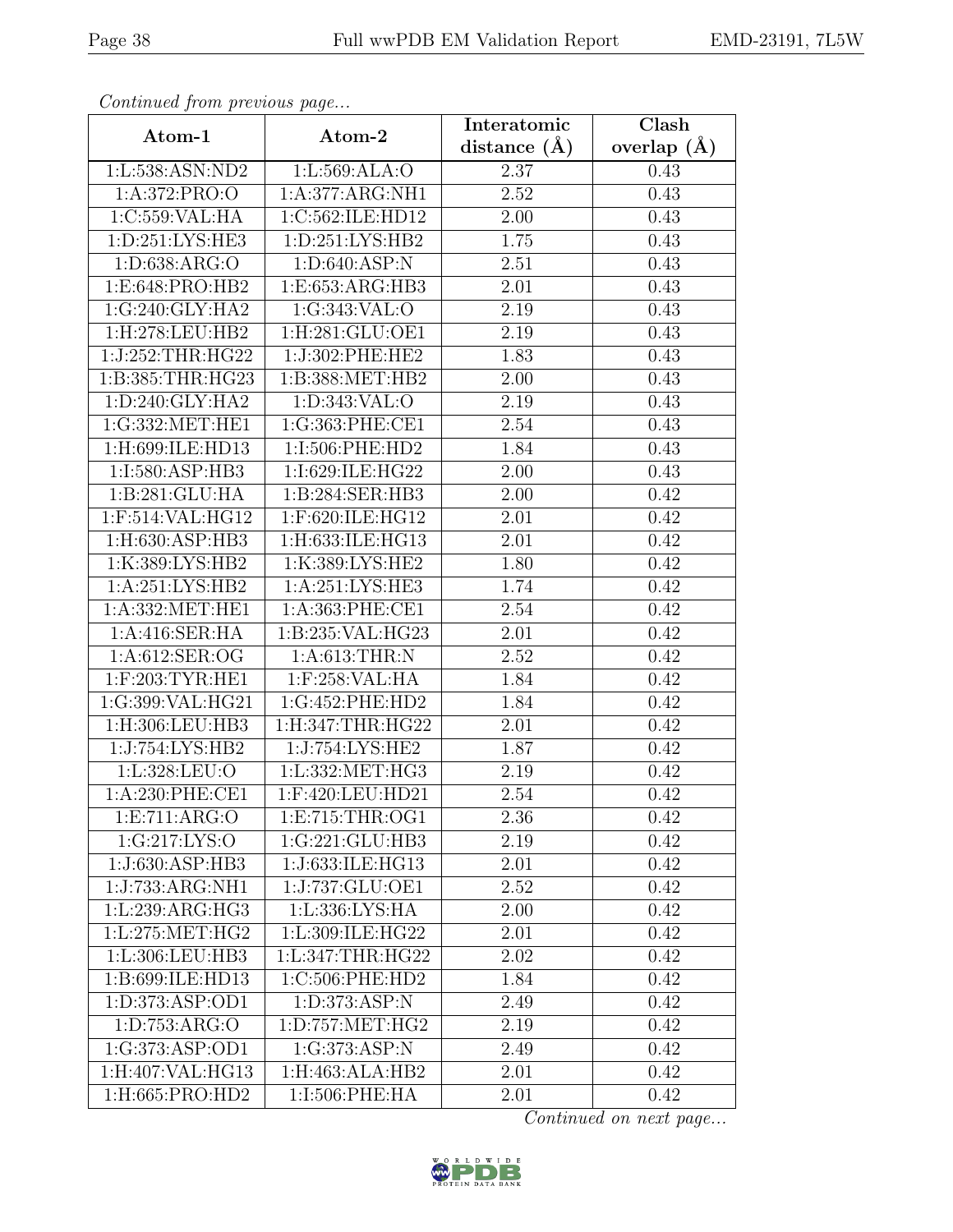| Continuati jibni protibus puga |                              | Interatomic    | $\overline{\text{Clash}}$ |
|--------------------------------|------------------------------|----------------|---------------------------|
| Atom-1                         | Atom-2                       | distance $(A)$ | overlap $(A)$             |
| 1:I:582:ILE:O                  | 1:I:586:ARG:HG2              | 2.19           | 0.42                      |
| 1:B:240:GLY:HA2                | 1: B: 343: VAL: O            | 2.20           | 0.42                      |
| 1: B: 251: LYS: HD2            | 1:B:346:ALA:HB1              | 2.02           | 0.42                      |
| 1:F:372:PRO:O                  | 1:F:377:ARG:NH1              | 2.53           | 0.42                      |
| 1:F:684:GLY:O                  | 1:F:688:THR:HG23             | 2.19           | 0.42                      |
| 1:G:306:LEU:HB3                | 1:G:347:THR:HG22             | 2.01           | 0.42                      |
| 1: H: 551: TRP: CZ2            | 1:H:586:ARG:HD2              | 2.54           | 0.42                      |
| 1: H: 711: ARG: O              | 1: H: 715: THR: OG1          | 2.36           | 0.42                      |
| 1:A:240:GLY:HA2                | 1:A:343:VAL:O                | 2.19           | 0.42                      |
| 1: A:301: ILE: HD12            | 1:A:343:VAL:HG22             | 2.01           | 0.42                      |
| 1:A:484:ASP:O                  | 1:A:488:GLU:HG3              | 2.20           | 0.42                      |
| 1: A:611:MET:HE2               | 1: A:611: MET:HB3            | 1.97           | 0.42                      |
| 1:A:753:ARG:O                  | 1: A: 757: MET: HG2          | 2.20           | 0.42                      |
| 1:B:605:LEU:HD21               | 1:B:633:ILE:HG12             | 2.02           | 0.42                      |
| 1:E:385:THR:HG23               | 1:E:388:MET:HB2              | 2.00           | 0.42                      |
| 1:G:243:LEU:HD12               | 1:G:302:PHE:HE1              | 1.84           | 0.42                      |
| 1:H:385:THR:HG23               | 1:H:388:MET:HB2              | 2.00           | 0.42                      |
| 1:J:301:ILE:HD12               | 1:J:343:VAL:HG22             | 2.01           | 0.42                      |
| 1:J:484:ASP:O                  | 1:J:488:GLU:HG3              | 2.20           | 0.42                      |
| 1:K:402:GLU:HG3                | 1:K:456:LEU:HD11             | 2.01           | 0.42                      |
| 1:K:579:LEU:HB3                | 1:K:623:THR:HG22             | 2.02           | 0.42                      |
| 1:L:391:ALA:HB2                | 1:L:446:ALA:HB1              | 2.02           | 0.42                      |
| 1:A:381:LEU:HD21               | 1:A:411:LEU:HD12             | $2.02\,$       | 0.42                      |
| 1:C:251:LYS:HB2                | 1:C:251:LYS:HE3              | 1.78           | 0.42                      |
| 1:C:302:PHE:CE2                | 1:C:304:ASP:HB3              | 2.54           | 0.42                      |
| 1:E:240:GLY:HA2                | 1: E: 343: VAL: O            | 2.19           | 0.42                      |
| 1:G:695:CYS:O                  | 1:G:699:ILE:HG12             | 2.20           | 0.42                      |
| 1:H:485: VAL: HG13             | 1: H: 643: ILE: HG21         | 2.02           | 0.42                      |
| 1:E:288:LYS:HA                 | 1: E:291: GLU: HG2           | 2.01           | 0.42                      |
| 1: E: 684: GLY:O               | 1:E:688:THR:HG23             | 2.18           | 0.42                      |
| 1:F:328:LEU:O                  | 1:F:332:MET:HG3              | 2.19           | 0.42                      |
| 1:H:489:LEU:HD23               | 1:H:489:LEU:HA               | 1.92           | 0.42                      |
| 1:H:580:ASP:HB3                | 1:H:629:ILE:HG22             | 2.01           | 0.42                      |
| 1:I:301:ILE:HD12               | 1:I:343:VAL:HG22             | 2.02           | 0.42                      |
| 1:1:328:LEU:O                  | 1:I:332:MET:HG3              | 2.19           | 0.42                      |
| 1:J:332:MET:HE1                | 1:J:363:PHE:CE1              | 2.54           | 0.42                      |
| 1:J:398:GLN:O                  | $1:J:402:GLU:H\overline{G2}$ | 2.20           | 0.42                      |
| 1:J:399:VAL:HG21               | 1:J:452:PHE:HD2              | 1.84           | 0.42                      |
| 1:J:416:SER:HA                 | 1:K:235:VAL:HG23             | 2.02           | 0.42                      |
| 1:K:684:GLY:O                  | 1:K:688:THR:HG23             | 2.20           | 0.42                      |
| 1:L:251:LYS:HB2                | 1:L:251:LYS:HE3              | 1.78           | 0.42                      |

![](_page_38_Picture_6.jpeg)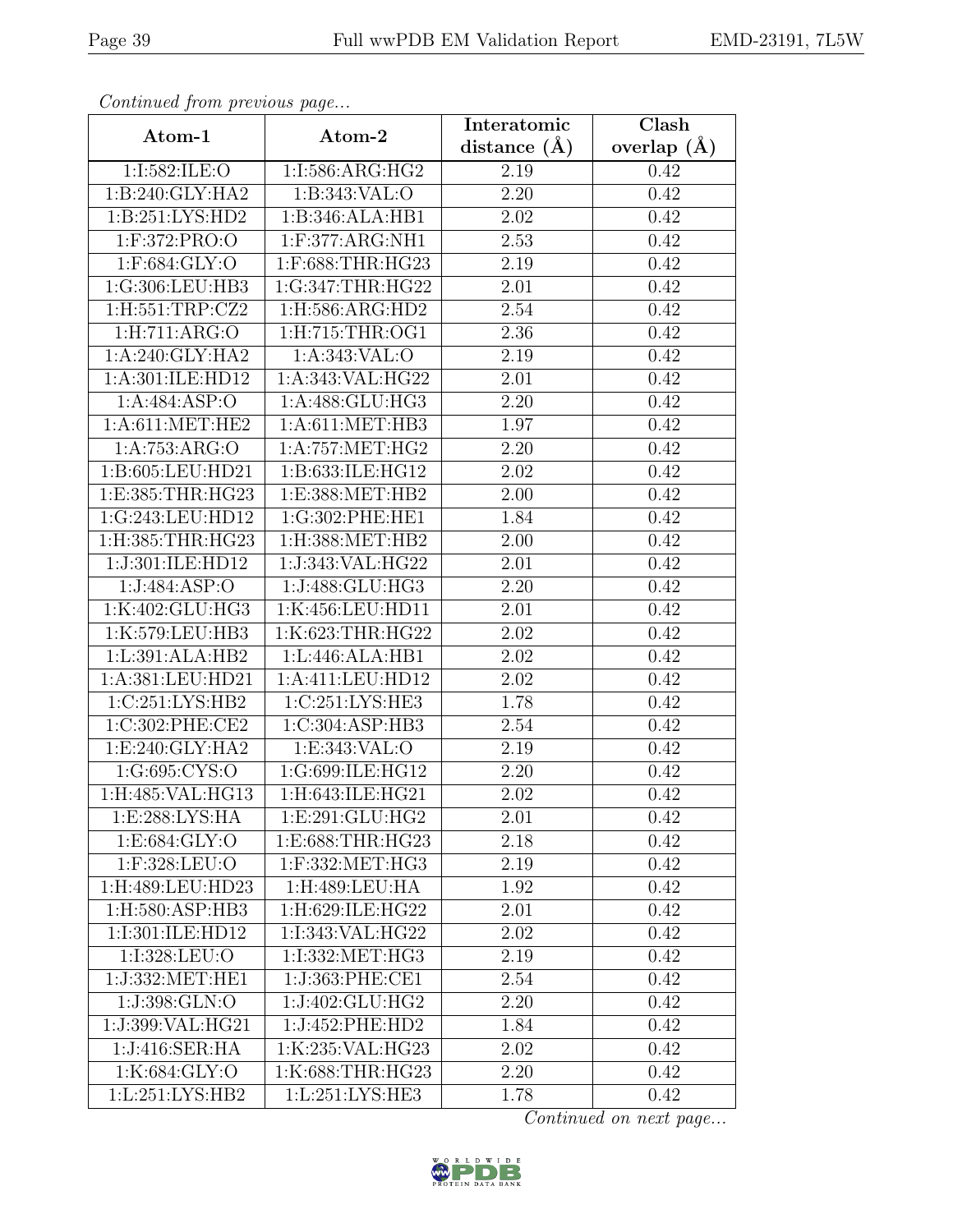| Continuati jibni protibus puga      |                               | Interatomic    | $\overline{\text{Clash}}$ |
|-------------------------------------|-------------------------------|----------------|---------------------------|
| Atom-1                              | Atom-2                        | distance $(A)$ | overlap $(A)$             |
| 1:B:217:LYS:HE2                     | 1: B: 217: LYS: HB3           | 1.80           | 0.42                      |
| 1:D:551:TRP:CZ2                     | 1:D:586:ARG:HD2               | 2.55           | 0.42                      |
| 1: E:203: TYR: HE1                  | 1:E:258:VAL:HA                | 1.85           | 0.42                      |
| 1:E:554:GLU:HG2                     | 1:E:599:ARG:HH22              | 1.85           | 0.42                      |
| 1:G:732:ARG:NH2                     | 1:G:734:ASP:OD1               | 2.52           | 0.42                      |
| 1:H:213:LEU:O                       | 1: H: 217: LYS: HG2           | 2.19           | 0.42                      |
| 1:J:286:LEU:HD23                    | 1:J:286:LEU:HA                | 1.93           | 0.42                      |
| 1:J:497:VAL:HG21                    | 1:J:535:CYS:SG                | 2.60           | 0.42                      |
| 1:K:217:LYS:HD2                     | 1:K:221:GLU:OE1               | 2.19           | 0.42                      |
| 1:L:302:PHE:CE2                     | 1:L:304:ASP:HB3               | 2.54           | 0.42                      |
| 1:L:684:GLY:O                       | 1:L:688:THR:HG23              | 2.19           | 0.42                      |
| 1:A:497:VAL:HG21                    | 1: A: 535: CYS: SG            | 2.60           | 0.42                      |
| 1:A:733:ARG:HH22                    | $1:B:772:ARG:\overline{HH22}$ | 1.68           | 0.42                      |
| 1:A:764:GLN:HB2                     | 1:F:744:ARG:HH11              | 1.84           | 0.42                      |
| 1:B:493:VAL:HG22                    | 1:B:618:PHE:CD1               | 2.55           | 0.42                      |
| 1:C:580:ASP:HB3                     | 1:C:629:ILE:HG22              | 2.02           | 0.42                      |
| $1:C:757:\overline{\text{MET:H}}$ A | 1:K:760:GLN:NE2               | 2.35           | 0.42                      |
| 1: D: 700: ARG: HB2                 | 1:E:491:GLU:OE2               | 2.20           | 0.42                      |
| 1:E:635:ARG:HH21                    | 1:E:638:ARG:CZ                | 2.32           | 0.42                      |
| 1:F:559:VAL:HA                      | 1:F:562:ILE:HD12              | 2.02           | 0.42                      |
| 1:F:670:VAL:HG12                    | 1:F:733:ARG:HB3               | 2.01           | 0.42                      |
| 1:G:294:GLU:HB2                     | 1:G:339:ALA:HB1               | 2.00           | 0.42                      |
| 1:J:240:GLY:HA2                     | 1:J:343:VAL:O                 | 2.20           | 0.42                      |
| 1:J:251:LYS:HB2                     | 1:J:251:LYS:HE3               | 1.75           | 0.42                      |
| 1:B:579:LEU:HB3                     | 1:B:623:THR:HG22              | 2.02           | 0.41                      |
| 1:C:269:ILE:HD12                    | 1:C:303:ILE:HG12              | 2.02           | 0.41                      |
| 1:D:381:LEU:HD21                    | 1:D:411:LEU:HD12              | 2.02           | 0.41                      |
| 1:F:301:ILE:HD12                    | $1:$ F:343:VAL:HG22           | 2.02           | 0.41                      |
| 1:G:381:LEU:HD21                    | 1:G:411:LEU:HD12              | 2.02           | 0.41                      |
| 1:I:302:PHE:CE2                     | 1:I:304:ASP:HB3               | 2.54           | 0.41                      |
| 1:1:476:TRP:CD1                     | 1:I:534:GLU:HG3               | 2.55           | 0.41                      |
| 1:J:381:LEU:HD21                    | 1:J:411:LEU:HD12              | 2.02           | 0.41                      |
| 1:K:244:TYR:CZ                      | 1:K:368:ASP:HB3               | 2.55           | 0.41                      |
| 1:K:270:ASN:HA                      | 1:K:304:ASP:OD1               | 2.20           | 0.41                      |
| 1:K:586:ARG:NH1                     | 1:K:598:ASP:OD1               | 2.53           | 0.41                      |
| 1:K:598:ASP:HB2                     | 1:K:601:ILE:HB                | 2.02           | 0.41                      |
| 1:B:203:TYR:HE1                     | 1:B:258:VAL:HA                | 1.84           | 0.41                      |
| 1:C:239:ARG:HD3                     | 1:C:239:ARG:HA                | 1.85           | 0.41                      |
| 1:D:294:GLU:HB2                     | 1:D:339:ALA:HB1               | 2.00           | 0.41                      |
| 1:D:732:ARG:NH2                     | 1:D:734:ASP:OD1               | 2.52           | 0.41                      |
| 1: E: 251: LYS: HD2                 | 1:E:346:ALA:HB1               | 2.02           | 0.41                      |

![](_page_39_Picture_6.jpeg)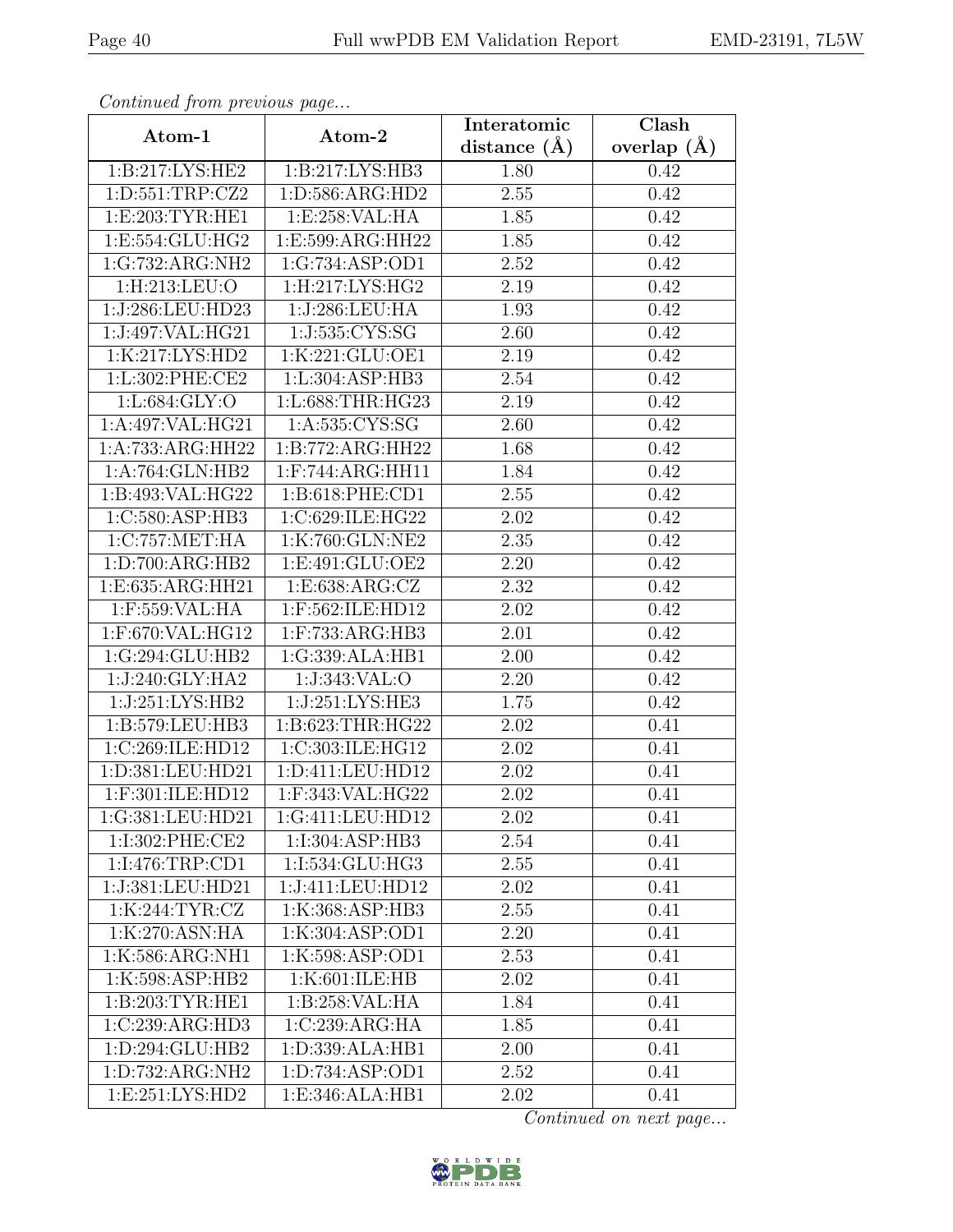| Continued from previous page  |                                | Interatomic       | Clash         |
|-------------------------------|--------------------------------|-------------------|---------------|
| Atom-1                        | Atom-2                         | distance $(A)$    | overlap $(A)$ |
| 1:G:484:ASP:O                 | 1:G:488:GLU:HG3                | 2.20              | 0.41          |
| 1:G:497:VAL:HG21              | 1:G:535:CYS:SG                 | 2.60              | 0.41          |
| $1:$ H $:203:$ TYR $:$ HE $1$ | 1:H:258:VAL:HA                 | 1.85              | 0.41          |
| 1:H:492:LEU:HB3               | 1:H:618:PHE:CZ                 | 2.55              | 0.41          |
| 1:I:338:ARG:HA                | 1:I:338:ARG:HD2                | 1.77              | 0.41          |
| 1:A:629:ILE:HD11              | 1:A:634:LEU:HD11               | 2.02              | 0.41          |
| 1:B:665:PRO:HD2               | 1:C:506:PHE:HA                 | 2.01              | 0.41          |
| 1: B: 684: GLY:O              | 1:B:688:THR:HG23               | 2.20              | 0.41          |
| 1:D:555:SER:O                 | 1: D: 555: SER: OG             | 2.38              | 0.41          |
| 1:E:270:ASN:HA                | 1:E:304:ASP:OD1                | 2.20              | 0.41          |
| 1:E:582:ILE:O                 | 1:E:586:ARG:HG2                | 2.20              | 0.41          |
| $1:$ F:475:THR:H              | 1:F:533:ASN:HD22               | 1.67              | 0.41          |
| 1:F:482:LEU:HB3               | 1:F:485:VAL:HB                 | 2.02              | 0.41          |
| 1:G:630:ASP:HB3               | 1:G:633:ILE:HG13               | 2.02              | 0.41          |
| 1:K:699:ILE:HD13              | 1:L:506:PHE:HD2                | 1.85              | 0.41          |
| 1:L:670:VAL:HG12              | 1:L:733:ARG:HB3                | 2.03              | 0.41          |
| 1:A:754:LYS:HB2               | 1:A:754:LYS:HE2                | 1.87              | 0.41          |
| 1:B:772:ARG:HD2               | 1:B:772:ARG:HA                 | 1.82              | 0.41          |
| 1:C:670:VAL:HG12              | 1:C:733:ARG:HB3                | 2.02              | 0.41          |
| 1: D: 239: ARG: HD3           | 1:D:239:ARG:HA                 | 1.80              | 0.41          |
| 1:D:629:ILE:HD11              | 1:D:634:LEU:HD11               | 2.01              | 0.41          |
| 1:E:484:ASP:O                 | $1: E:488: \overline{GLU:HG3}$ | 2.21              | 0.41          |
| 1:E:704:GLU:O                 | 1:E:708:ARG:HG3                | 2.21              | 0.41          |
| 1:G:270:ASN:HA                | 1:G:304:ASP:OD1                | $\overline{2}.19$ | 0.41          |
| 1:G:629:ILE:HD11              | 1:G:634:LEU:HD11               | 2.02              | 0.41          |
| 1:H:288:LYS:HA                | 1:H:291:GLU:HG2                | $\overline{2.01}$ | 0.41          |
| 1:J:700:ARG:HB2               | 1:K:491:GLU:OE2                | 2.20              | 0.41          |
| 1:K:240:GLY:HA2               | 1:K:343:VAL:O                  | 2.21              | 0.41          |
| 1: L:632: ALA:HB1             | 1:L:638:ARG:HH12               | 1.85              | 0.41          |
| 1:B:704:GLU:O                 | 1:B:708:ARG:HG3                | 2.20              | 0.41          |
| 1:C:243:LEU:HD12              | 1:C:302:PHE:HE1                | 1.85              | 0.41          |
| 1:C:338:ARG:HD2               | 1:C:338:ARG:HA                 | 1.77              | 0.41          |
| 1:C:684:GLY:O                 | 1:C:688:THR:HG23               | 2.21              | 0.41          |
| 1:D:497:VAL:HG21              | 1:D:535:CYS:SG                 | 2.60              | 0.41          |
| 1:E:492:LEU:HB3               | 1: E:618: PHE: CZ              | 2.55              | 0.41          |
| 1: E: 533: ASN: O             | 1:E:536:GLN:NE2                | 2.50              | 0.41          |
| 1:G:301:ILE:HD12              | 1:G:343:VAL:HG22               | 2.01              | 0.41          |
| 1:H:582:ILE:O                 | 1:H:586:ARG:HG2                | 2.20              | 0.41          |
| 1:I:225:ARG:HG2               | 1:I:262:THR:HG23               | 2.02              | 0.41          |
| 1:I:605:LEU:HD21              | 1:I:633:ILE:HG12               | 2.02              | 0.41          |
| 1:K:290:PHE:HD1               | 1:K:335:LEU:HG                 | 1.85              | 0.41          |

![](_page_40_Picture_6.jpeg)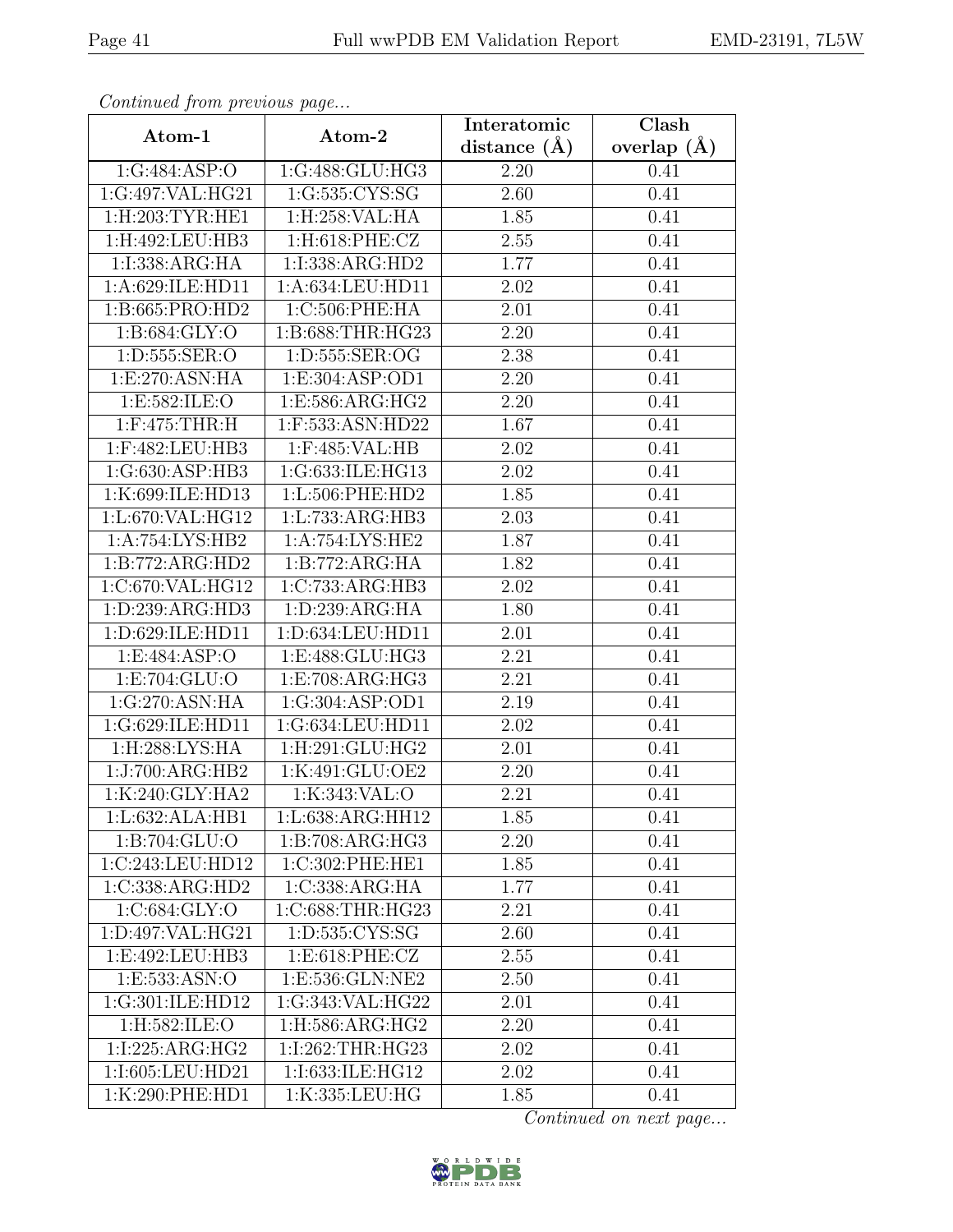| Continua from previous page |                     | Interatomic    | $\overline{\text{Clash}}$ |
|-----------------------------|---------------------|----------------|---------------------------|
| Atom-1                      | Atom-2              | distance $(A)$ | overlap $(A)$             |
| 1:K:559:VAL:HA              | 1:K:562:ILE:HD12    | 2.01           | 0.41                      |
| 1:B:484:ASP:O               | 1:B:488:GLU:HG3     | 2.20           | 0.41                      |
| 1: B:551:TRP: CZ2           | 1: B: 586: ARG: HD2 | 2.56           | 0.41                      |
| 1:C:485:VAL:HG11            | 1:C:527:LEU:HD21    | 2.01           | 0.41                      |
| 1:C:514:VAL:HG12            | 1:C:620:ILE: HG12   | 2.02           | 0.41                      |
| 1: D:371: ILE: HD11         | 1: D: 466: GLU: HG2 | 2.03           | 0.41                      |
| 1:E:493:VAL:HG22            | 1:E:618:PHE:CD1     | $2.56\,$       | 0.41                      |
| 1:E:629:ILE:HD11            | 1:E:634:LEU:HD11    | 2.02           | 0.41                      |
| 1:E:760:GLN:NE2             | 1:1:757:MET:HA      | 2.35           | 0.41                      |
| 1:F:497:VAL:HG21            | 1:F:535:CYS:SG      | 2.61           | 0.41                      |
| 1:F:538:ASN:ND2             | 1:F:569:ALA:O       | 2.36           | 0.41                      |
| 1:G:217:LYS:HB2             | 1:G:217:LYS:HE2     | 1.88           | 0.41                      |
| 1:G:555:SER:OG              | 1:G:555:SER:O       | 2.38           | 0.41                      |
| 1:G:711:ARG:O               | 1:G:715:THR:OG1     | 2.37           | 0.41                      |
| 1:H:243:LEU:HD23            | 1:H:367:VAL:HB      | 2.02           | 0.41                      |
| 1:H:493:VAL:HG22            | $1:$ H:618:PHE:CD1  | 2.56           | 0.41                      |
| 1:I:327:GLN:HE21            | 1:I:331:LEU:HG      | 1.86           | 0.41                      |
| 1:J:270:ASN:HA              | 1:J:304:ASP:OD1     | 2.21           | 0.41                      |
| 1:L:543:LYS:HA              | 1:L:577:ASP:HB3     | 2.02           | 0.41                      |
| 1:D:243:LEU:HD12            | 1:D:302:PHE:HE1     | 1.86           | 0.41                      |
| 1:G:764:GLN:HB2             | 1:L:744:ARG:HH11    | 1.86           | 0.41                      |
| 1:I:377:ARG:NE              | 1:I:403:THR:O       | 2.53           | 0.41                      |
| 1:I:514:VAL:HG12            | 1:I:620:ILE:HG12    | 2.03           | 0.41                      |
| 1:J:601:ILE:HD13            | 1:J:601:ILE:HA      | 1.88           | 0.41                      |
| 1:K:647:LEU:HD23            | 1:K:647:LEU:HA      | 1.92           | 0.41                      |
| 1:L:244:TYR:OH              | 1:L:568:GLN:OE1     | 2.39           | 0.41                      |
| 1:L:682:PHE:CZ              | 1:L:743:ALA:HB1     | 2.56           | 0.41                      |
| 1:L:754:LYS:HB2             | 1: L: 754: LYS: HE2 | 1.88           | 0.41                      |
| 1: A:398: GLN:O             | 1:A:402:GLU:HG2     | 2.21           | 0.41                      |
| 1: A:519: PRO:HA            | 1:A:520:PRO:HD3     | 1.96           | 0.41                      |
| 1:C:225:ARG:HG2             | 1:C:262:THR:HG23    | 2.02           | 0.41                      |
| 1:C:563:PHE:HD1             | 1:C:611:MET:HE1     | 1.85           | 0.41                      |
| 1: E:290: PHE: HD1          | 1:E:335:LEU:HG      | 1.84           | 0.41                      |
| 1:F:389:LYS:HB2             | 1:F:389:LYS:HE2     | 1.85           | 0.41                      |
| 1:G:607:GLU:HA              | 1: L:465: ARG: NH2  | 2.36           | 0.41                      |
| 1:H:684:GLY:O               | $1:$ H:688:THR:HG23 | 2.20           | 0.41                      |
| 1:I:239:ARG:HA              | 1:I:239:ARG:HD3     | 1.85           | 0.41                      |
| 1:I:543:LYS:HA              | 1:I:577:ASP:HB3     | 2.03           | 0.41                      |
| 1:1:551:TRP:CZ2             | 1:I:586:ARG:HD2     | 2.56           | 0.41                      |
| 1:A:235:VAL:HG23            | 1:F:416:SER:HA      | 2.03           | 0.41                      |
| 1:A:665:PRO:HD2             | 1:B:506:PHE:HD1     | 1.85           | 0.41                      |

![](_page_41_Picture_6.jpeg)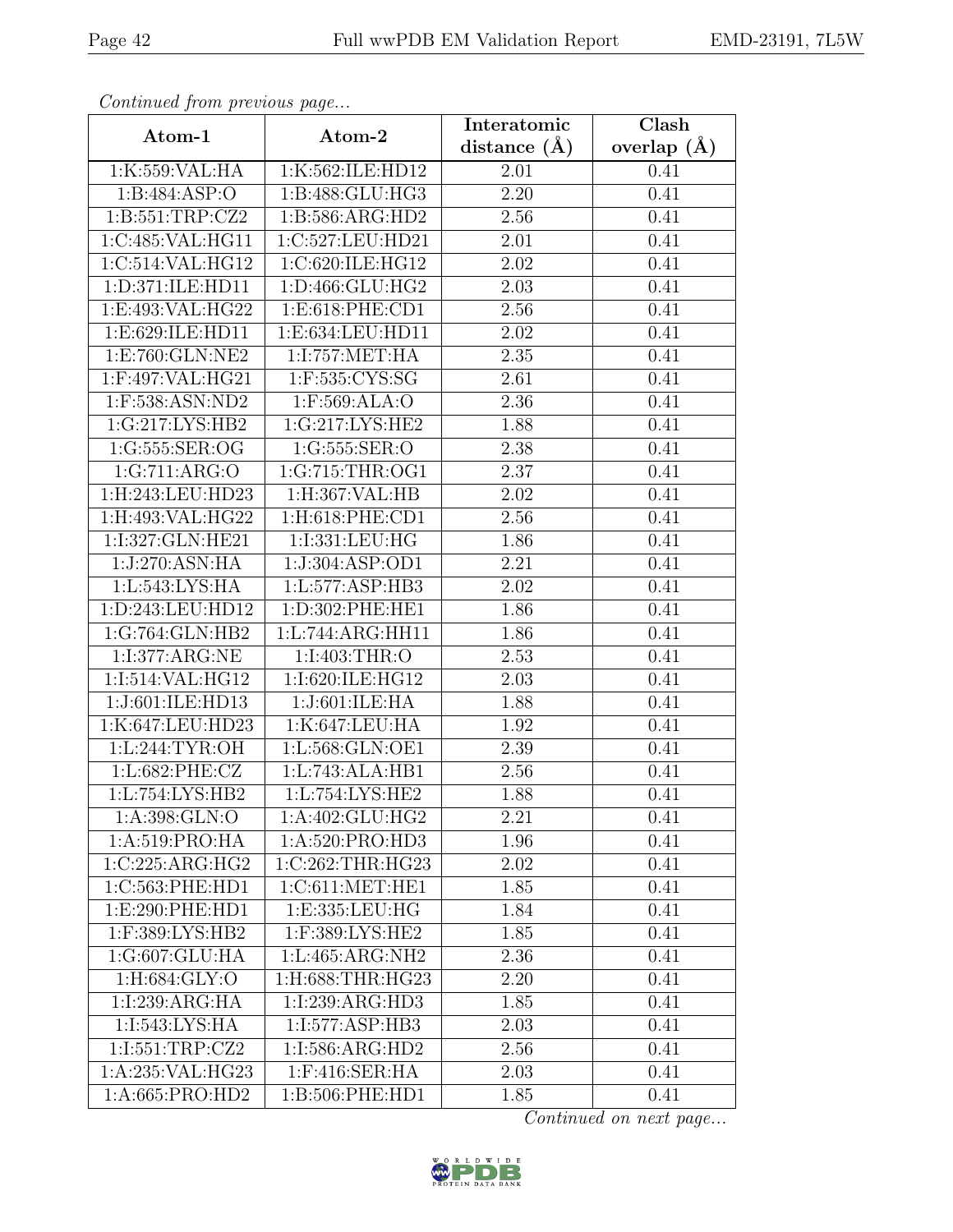| Continuati jibni protibus puga |                                       | Interatomic    | $\overline{\text{Clash}}$ |
|--------------------------------|---------------------------------------|----------------|---------------------------|
| Atom-1                         | Atom-2                                | distance $(A)$ | overlap $(A)$             |
| 1:C:760:GLN:NE2                | 1:K:756:GLU:HB3                       | 2.36           | 0.41                      |
| 1:D:465:ARG:HH11               | 1: D: 465: ARG: HD3                   | 1.75           | 0.41                      |
| 1:D:630:ASP:HB3                | 1:D:633:ILE:HG13                      | 2.03           | 0.41                      |
| 1:D:665:PRO:HD2                | 1:E:506:PHE:HD1                       | 1.86           | 0.41                      |
| 1: D: 711: ARG: O              | 1: D: 715: THR: OG1                   | 2.37           | 0.41                      |
| 1:E:281:GLU:HA                 | 1: E:284: SER: HB3                    | 2.01           | 0.41                      |
| 1:E:354:ASP:HB3                | 1:E:357:LEU:HD12                      | 2.03           | 0.41                      |
| 1:E:699:ILE:HD13               | 1:F:506:PHE:HD2                       | 1.85           | 0.41                      |
| 1:E:744:ARG:HH11               | 1:E:744:ARG:HG3                       | 1.85           | 0.41                      |
| 1:F:682:PHE:CZ                 | 1:F:743:ALA:HB1                       | 2.56           | 0.41                      |
| 1:H:209:CYS:HB2                | 1:H:212:GLN:HB2                       | 2.02           | 0.41                      |
| $1:$ H $:270:$ ASN $:$ HA      | 1:H:304:ASP:OD1                       | 2.20           | 0.41                      |
| 1:H:286:LEU:HD23               | $1:$ H:286:LEU:HA                     | 1.88           | 0.41                      |
| 1:H:642:LEU:HD13               | 1:H:762:LEU:HD21                      | 2.02           | 0.41                      |
| 1:I:389:LYS:HB2                | 1:I:389:LYS:HE2                       | 1.84           | 0.41                      |
| 1:J:283:GLU:HG3                | 1:J:327:GLN:HE21                      | 1.85           | 0.41                      |
| 1:J:465:ARG:HH12               | 1:K:610:GLY:HA3                       | 1.85           | 0.41                      |
| 1:K:486:LYS:O                  | 1:K:490:GLN:HG3                       | 2.21           | 0.41                      |
| 1:L:301:ILE:HD12               | 1:L:343:VAL:HG22                      | 2.02           | 0.41                      |
| 1:L:485:VAL:HG11               | 1:L:527:LEU:HD21                      | 2.02           | 0.41                      |
| 1:L:580:ASP:HB3                | 1:L:629:ILE:HG22                      | 2.03           | 0.41                      |
| 1:B:201:VAL:HG12               | 1:B:257:ALA:HB2                       | 2.02           | 0.41                      |
| 1:C:421:GLN:HA                 | 1:C:424:ARG:HG2                       | 2.02           | 0.41                      |
| 1:D:398:GLN:O                  | 1:D:402:GLU:HG2                       | 2.20           | 0.41                      |
| 1: E:284: SER: HA              | 1:E:287:ARG:HG2                       | 2.03           | 0.41                      |
| 1:F:543:LYS:HA                 | 1:F:577:ASP:HB3                       | 2.03           | 0.41                      |
| 1:G:416:SER:HA                 | 1:H:235:VAL:HG23                      | 2.02           | 0.41                      |
| 1:G:753:ARG:O                  | $1:G:757:\overline{\mathrm{MET:HG2}}$ | 2.20           | 0.41                      |
| 1:H:217:LYS:HB3                | $1:$ H $:217:LYS:$ HE2                | 1.78           | 0.41                      |
| $1:$ H:604:ILE:O               | 1:H:608:MET:HB2                       | 2.20           | 0.41                      |
| 1:J:243:LEU:HD12               | 1:J:302:PHE:HE1                       | 1.86           | 0.41                      |
| 1:J:306:LEU:HB3                | 1:J:347:THR:HG22                      | 2.03           | 0.41                      |
| 1:J:519:PRO:HA                 | 1:J:520:PRO:HD3                       | 1.95           | 0.41                      |
| 1:C:275:MET:HE3                | 1:C:309:ILE:HG22                      | 2.03           | 0.40                      |
| 1:C:580:ASP:OD2                | 1:C:584:LYS:NZ                        | 2.38           | 0.40                      |
| 1:F:485:VAL:HG11               | 1:F:527:LEU:HD21                      | 2.02           | 0.40                      |
| 1:F:580:ASP:HB3                | 1:F:629:ILE:HG22                      | 2.02           | 0.40                      |
| 1:F:632:ALA:O                  | 1:F:638:ARG:NH1                       | 2.48           | 0.40                      |
| $1:$ F:682:PHE:CE1             | $1:$ F:745:ARG:HB2                    | 2.56           | 0.40                      |
| 1:G:283:GLU:HG3                | 1:G:327:GLN:HE21                      | 1.86           | 0.40                      |
| 1:G:420:LEU:HA                 | 1:G:420:LEU:HD23                      | 1.85           | 0.40                      |

![](_page_42_Picture_6.jpeg)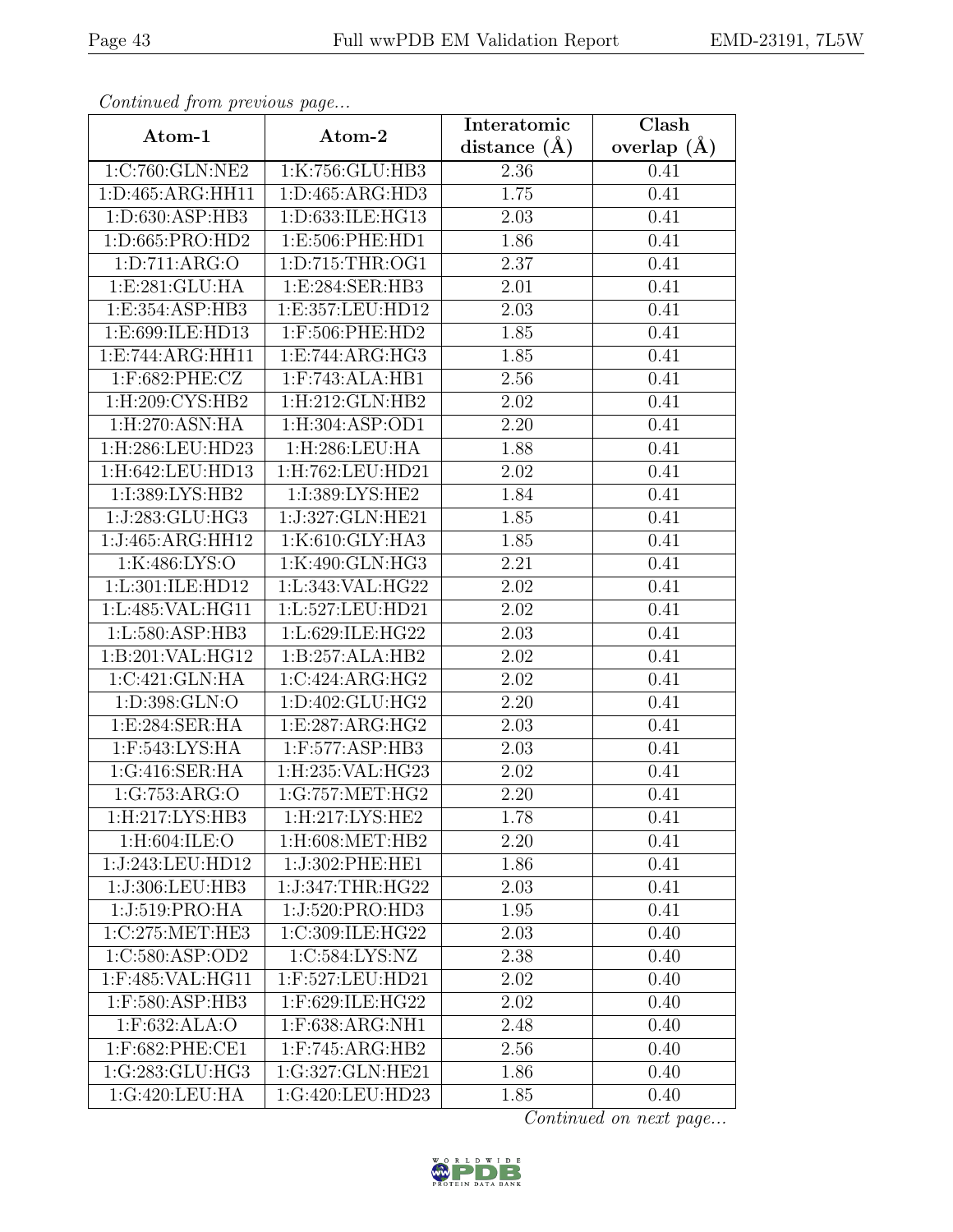| Continuea jiomi previous page          |                     | Interatomic       | Clash         |
|----------------------------------------|---------------------|-------------------|---------------|
| Atom-1                                 | Atom-2              | distance $(A)$    | overlap $(A)$ |
| $1:$ H:402:GLU:HG3                     | 1:H:456:LEU:HD11    | 2.03              | 0.40          |
| 1:I:275:MET:HG2                        | 1:I:309:ILE:HG22    | 2.03              | 0.40          |
| 1: A: 555: SER: O                      | 1: A: 555: SER: OG  | 2.38              | 0.40          |
| 1:A:711:ARG:O                          | 1: A:715:THR:OG1    | 2.37              | 0.40          |
| 1:B:598:ASP:HB2                        | 1: B:601: ILE: HB   | 2.04              | 0.40          |
| 1:E:236:LYS:HA                         | 1:E:237:PRO:HD3     | 1.93              | 0.40          |
| 1:F:327:GLN:HE21                       | 1:F:331:LEU:HG      | 1.87              | 0.40          |
| 1:F:704:GLU:O                          | $1:$ F:708:ARG:HG3  | 2.22              | 0.40          |
| $1:$ H:678:MET:HG3                     | 1:I:771:PHE:HE1     | 1.86              | 0.40          |
| 1:K:465:ARG:NH1                        | 1:L:610:GLY:HA3     | 2.30              | 0.40          |
| 1:K:531:ILE:HD12                       | 1:K:531:ILE:HA      | 1.95              | 0.40          |
| 1:K:665:PRO:HD2                        | 1: L:506: PHE: HA   | 2.02              | 0.40          |
| 1: L:421: GLN: HA                      | 1:L:424:ARG:HG2     | 2.02              | 0.40          |
| 1:A:270:ASN:HA                         | 1:A:304:ASP:OD1     | 2.21              | 0.40          |
| 1:A:732:ARG:NH2                        | 1:A:734:ASP:OD1     | 2.53              | 0.40          |
| 1:C:301:ILE:HD12                       | 1:C:343:VAL:HG22    | 2.02              | 0.40          |
| 1:C:543:LYS:HA                         | 1:C:577:ASP:HB3     | 2.03              | 0.40          |
| 1:C:612:SER:OG                         | 1:C:613:THR:N       | 2.54              | 0.40          |
| 1:C:754:LYS:HB2                        | 1:C:754:LYS:HE2     | 1.89              | 0.40          |
| 1:E:212:GLN:O                          | 1:E:216:ILE:HG12    | 2.21              | 0.40          |
| 1:G:699:ILE:HD13                       | 1:H:506:PHE:HD2     | 1.86              | 0.40          |
| 1:H:236:LYS:HA                         | 1: H: 237: PRO: HD3 | 1.94              | 0.40          |
| 1:H:284:SER:HA                         | 1:H:287:ARG:HG2     | 2.03              | 0.40          |
| 1:J:551:TRP:CZ2                        | 1:J:586:ARG:HD2     | 2.55              | 0.40          |
| 1:L:372:PRO:O                          | 1:L:377:ARG:NH1     | 2.54              | 0.40          |
| 1:L:708:ARG:HH21                       | 1:L:713:ARG:NH2     | $\overline{2.19}$ | 0.40          |
| 1:B:465:ARG:HH12                       | 1:C:610:GLY:HA3     | 1.86              | 0.40          |
| 1:B:539:PHE:CE2                        | 1:B:541:SER:HB2     | 2.56              | 0.40          |
| $1:C:708:A\overline{\mathrm{RG:HH}21}$ | 1:C:713:ARG:NH2     | 2.19              | 0.40          |
| 1: E: 604: ILE: O                      | 1:E:608:MET:HB2     | 2.20              | 0.40          |
| 1:K:288:LYS:HA                         | 1:K:291:GLU:HG2     | 2.03              | 0.40          |
| 1:L:711:ARG:O                          | 1:L:715:THR:OG1     | 2.38              | 0.40          |
| 1:B:492:LEU:HB3                        | 1:B:618:PHE:CZ      | 2.56              | 0.40          |
| 1:C:497:VAL:HG21                       | 1:C:535:CYS:SG      | 2.62              | 0.40          |
| 1:C:555:SER:O                          | 1:C:555:SER:OG      | 2.38              | 0.40          |
| 1:D:270:ASN:HA                         | 1:D:304:ASP:OD1     | 2.21              | 0.40          |
| 1: D:416: SER: HA                      | 1:E:235:VAL:HG23    | 2.02              | 0.40          |
| 1:E:351:ASN:ND2                        | 1:E:561:GLU:OE2     | 2.36              | 0.40          |
| 1: E: 695: CYS:O                       | 1:E:699:ILE:HG12    | 2.22              | 0.40          |
| 1:F:239:ARG:HA                         | 1:F:239:ARG:HD3     | 1.85              | 0.40          |
| 1:G:398:GLN:O                          | 1:G:402:GLU:HG2     | 2.21              | 0.40          |

![](_page_43_Picture_6.jpeg)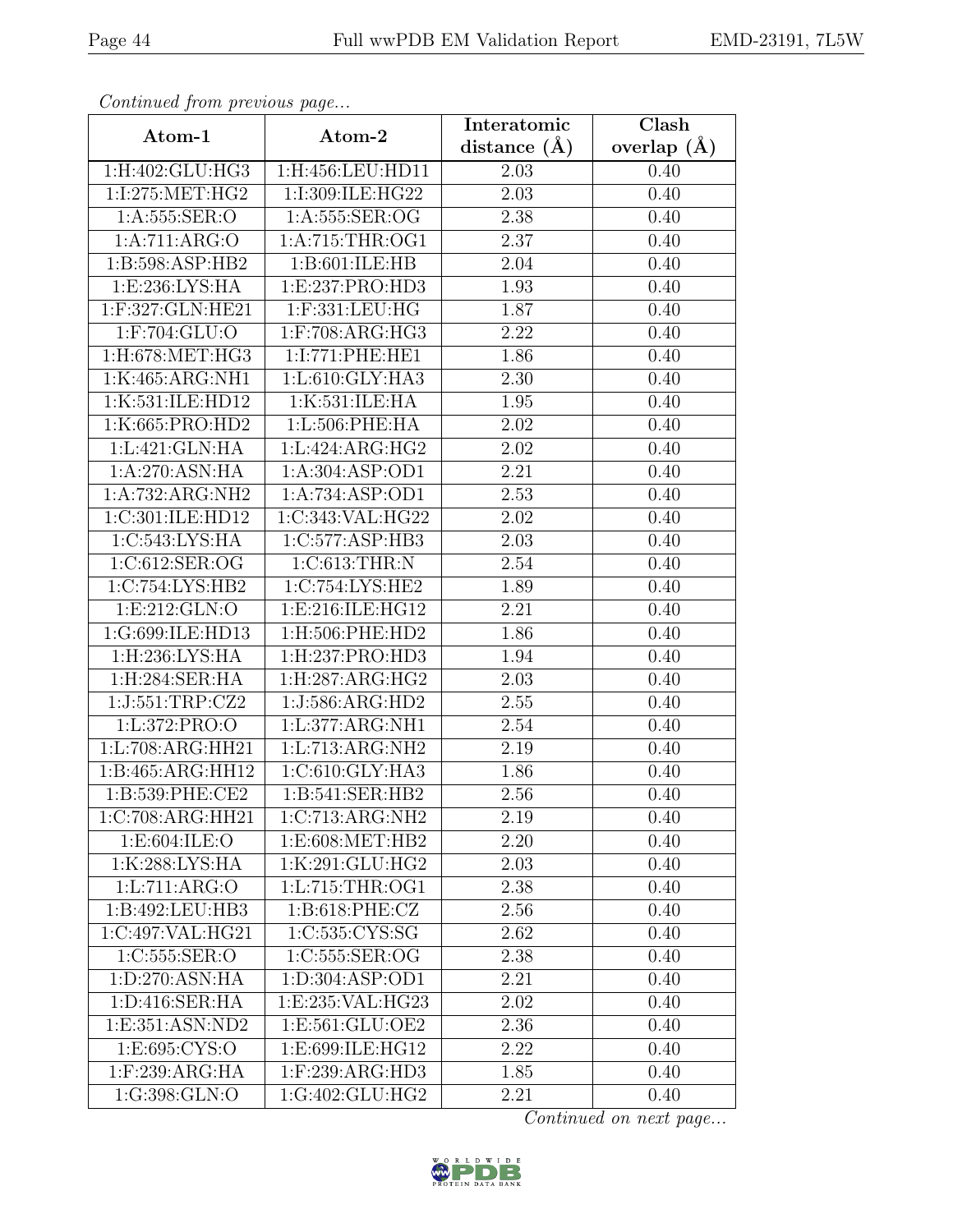| Atom-1           | Atom-2            | Interatomic<br>distance $(A)$ | Clash<br>overlap $(\AA)$ |
|------------------|-------------------|-------------------------------|--------------------------|
| 1:1:684:GLY:O    | 1:I:688:THR:HG23  | 2.21                          | 0.40                     |
| 1:J:555:SER:O    | 1:J:555:SER:OG    | 2.39                          | 0.40                     |
| 1:L:381:LEU:HA   | 1:L:381:LEU:HD23  | 1.74                          | 0.40                     |
| 1:L:497:VAL:HG21 | 1:L:535:CYS:SG    | 2.62                          | 0.40                     |
| 1:L:668:LYS:HE3  | 1: L:668: LYS:HB3 | 187                           | J 40                     |

There are no symmetry-related clashes.

### 5.3 Torsion angles  $(i)$

#### 5.3.1 Protein backbone (i)

In the following table, the Percentiles column shows the percent Ramachandran outliers of the chain as a percentile score with respect to all PDB entries followed by that with respect to all EM entries.

The Analysed column shows the number of residues for which the backbone conformation was analysed, and the total number of residues.

| Mol          | Chain        | Analysed        | Favoured     | <b>Allowed</b> | Outliers       |     | Percentiles |
|--------------|--------------|-----------------|--------------|----------------|----------------|-----|-------------|
| $\mathbf{1}$ | A            | 543/806 (67%)   | 511 (94%)    | $32(6\%)$      | $\overline{0}$ | 100 | 100         |
| $\mathbf{1}$ | B            | 543/806 (67%)   | 506 (93%)    | 37 (7%)        | $\theta$       | 100 | 100         |
| 1            | $\rm C$      | 543/806 (67%)   | 506(93%)     | 37 (7%)        | $\theta$       | 100 | 100         |
| $\mathbf{1}$ | D            | 543/806 (67%)   | 510 (94%)    | 33 (6%)        | $\overline{0}$ | 100 | 100         |
| $\mathbf{1}$ | Ε            | 543/806 (67%)   | 502 $(92\%)$ | 41 $(8\%)$     | $\theta$       | 100 | 100         |
| $\mathbf{1}$ | $\mathbf{F}$ | 543/806 (67%)   | 506 (93%)    | 37 $(7%)$      | $\overline{0}$ | 100 | 100         |
| $\mathbf{1}$ | G            | 543/806 (67%)   | 509 (94%)    | 34 $(6%)$      | $\theta$       | 100 | 100         |
| $\mathbf{1}$ | H            | 543/806 (67%)   | 504 (93%)    | 39 $(7%)$      | $\theta$       | 100 | 100         |
| $\mathbf{1}$ | Τ            | 543/806 (67%)   | 507 (93%)    | 36 $(7%)$      | $\theta$       | 100 | 100         |
| $\mathbf{1}$ | $\mathbf{J}$ | 543/806 (67%)   | 509 (94%)    | 34 $(6%)$      | $\theta$       | 100 | 100         |
| 1            | Κ            | 543/806 (67%)   | 503 $(93\%)$ | 40 $(7%)$      | $\overline{0}$ | 100 | 100         |
| $\mathbf{1}$ | L            | 543/806 (67%)   | 503 (93%)    | 40 $(7%)$      | $\theta$       | 100 | 100         |
| All          | All          | 6516/9672 (67%) | 6076 (93%)   | 440 (7\%)      | $\overline{0}$ | 100 | 100         |

There are no Ramachandran outliers to report.

![](_page_44_Picture_12.jpeg)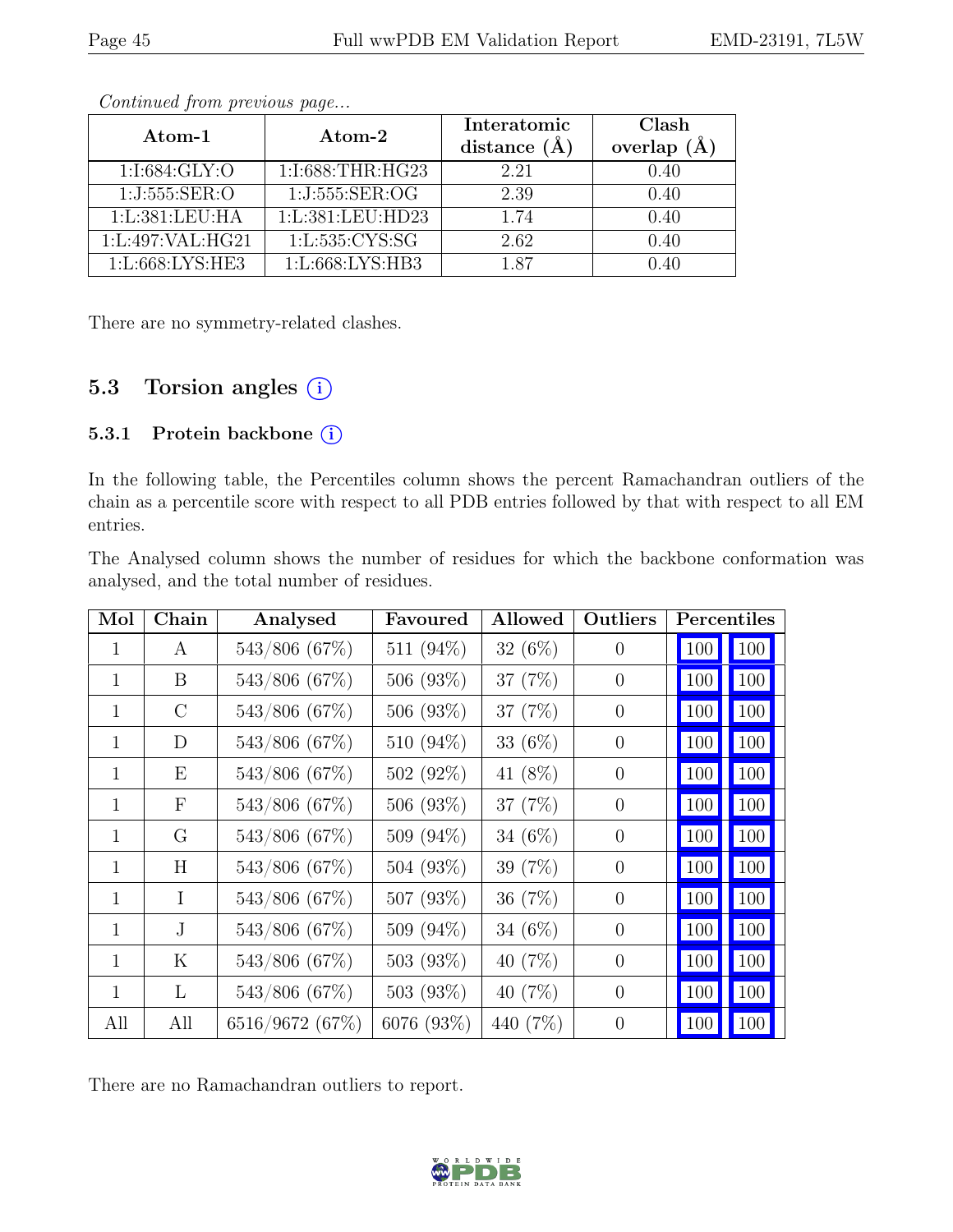#### 5.3.2 Protein sidechains  $(i)$

In the following table, the Percentiles column shows the percent sidechain outliers of the chain as a percentile score with respect to all PDB entries followed by that with respect to all EM entries.

The Analysed column shows the number of residues for which the sidechain conformation was analysed, and the total number of residues.

| Mol | Chain         | Analysed        | Rotameric   | Outliers       | Percentiles |                |
|-----|---------------|-----------------|-------------|----------------|-------------|----------------|
|     | А             | 459/678 (68%)   | 458 (100%)  | $1(0\%)$       | 93          | 97             |
| 1   | B             | 459/678 (68%)   | 459 (100%)  | $\theta$       | 100         | <b>100</b>     |
| 1   | $\mathcal{C}$ | 459/678 (68%)   | 459 (100%)  | $\theta$       | 100         | <b>100</b>     |
| 1   | D             | 459/678 (68%)   | 458 (100%)  | $1(0\%)$       | 93          | 97             |
| 1   | Ε             | 459/678 (68%)   | 459 (100%)  | $\overline{0}$ | 100         | 100            |
| 1   | $_{\rm F}$    | 459/678 (68%)   | 459 (100%)  | $\theta$       | 100         | <b>100</b>     |
| 1   | G             | 459/678 (68%)   | 458 (100%)  | $1(0\%)$       | 93          | 97             |
| 1   | Η             | 459/678 (68%)   | 459 (100%)  | $\Omega$       | 100         | <b>100</b>     |
| 1   | I             | 459/678 (68%)   | 458 (100%)  | $1(0\%)$       | 93          | 97             |
| 1   | J.            | 459/678 (68%)   | 458 (100%)  | $1(0\%)$       | 93          | 97             |
| 1   | K             | 459/678 (68%)   | 458 (100%)  | $1(0\%)$       | 93          | 97             |
| 1   | L             | 459/678 (68%)   | 459 (100%)  | $\Omega$       | 100         | <sup>100</sup> |
| All | All           | 5508/8136 (68%) | 5502 (100%) | $6(0\%)$       | 93          | 97             |

All (6) residues with a non-rotameric sidechain are listed below:

| Mol | Chain | Res | <b>Type</b>             |
|-----|-------|-----|-------------------------|
|     |       | 708 | $\overline{\text{ARG}}$ |
|     |       | 708 | $\rm{ARG}$              |
|     | G     | 708 | $\rm{ARG}$              |
|     |       | 533 | <b>ASN</b>              |
|     |       | 708 | $\rm{ARG}$              |
|     |       | 533 | <b>ASN</b>              |

Sometimes sidechains can be flipped to improve hydrogen bonding and reduce clashes. All (19) such sidechains are listed below:

| Mol | Chain | Res | <b>Type</b> |
|-----|-------|-----|-------------|
|     |       | 327 | GLN         |
|     |       | 750 | <b>ASN</b>  |
|     |       | '50 | ASN.        |

![](_page_45_Picture_12.jpeg)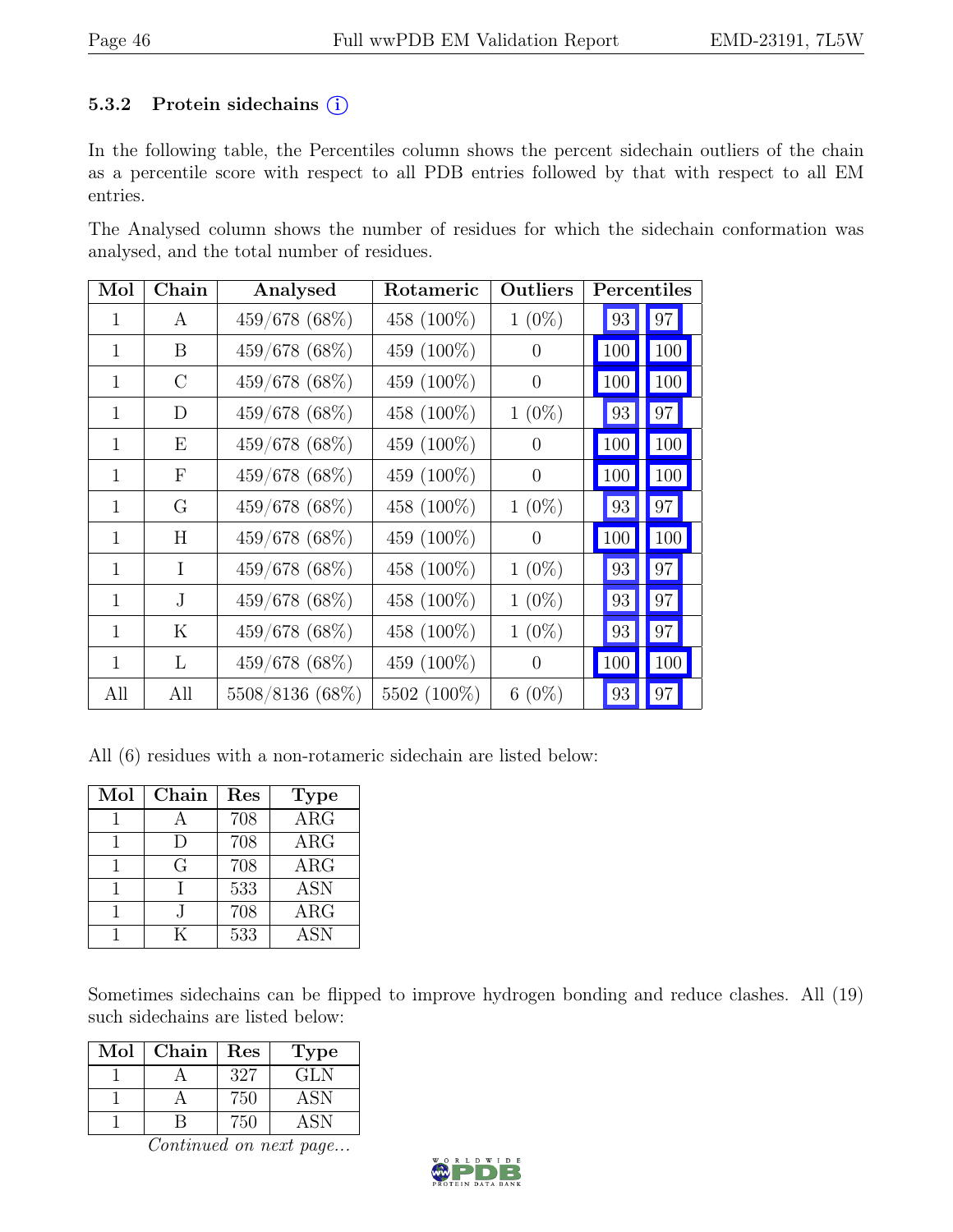|              |                         |                  | ÷.<br>ັ     |
|--------------|-------------------------|------------------|-------------|
| Mol          | Chain                   | Res              | <b>Type</b> |
| $\mathbf{1}$ | $\overline{\rm C}$      | 750              | <b>ASN</b>  |
| $\mathbf{1}$ | $\overline{E}$          | 317              | <b>HIS</b>  |
| $\mathbf{1}$ | $\overline{E}$          | 460              | <b>ASN</b>  |
| $\mathbf{1}$ | $\overline{\mathrm{E}}$ | 750              | <b>ASN</b>  |
| $\mathbf{1}$ | $\overline{\mathrm{F}}$ | $31\overline{7}$ | <b>HIS</b>  |
| $\mathbf{1}$ | $\overline{\mathrm{F}}$ | 533              | <b>ASN</b>  |
| $\mathbf{1}$ | $\overline{\mathrm{F}}$ | 558              | <b>ASN</b>  |
| $\mathbf{1}$ | $\overline{F}$          | 568              | <b>GLN</b>  |
| $\mathbf{1}$ | $\overline{\mathrm{F}}$ | 750              | <b>ASN</b>  |
| $\mathbf{1}$ | $\overline{\rm H}$      | 317              | HIS         |
| $\mathbf{1}$ | I                       | 317              | <b>HIS</b>  |
| $\mathbf{1}$ | $\overline{I}$          | 533              | ASN         |
| $\mathbf{1}$ | I                       | 750              | <b>ASN</b>  |
| $\mathbf{1}$ | $\rm K$                 | 317              | <b>HIS</b>  |
| $\mathbf{1}$ | $\overline{\mathrm{L}}$ | 317              | HIS         |
| 1            | L                       | 750              | ASN         |

#### 5.3.3 RNA  $(i)$

There are no RNA molecules in this entry.

#### 5.4 Non-standard residues in protein, DNA, RNA chains  $(i)$

There are no non-standard protein/DNA/RNA residues in this entry.

#### 5.5 Carbohydrates  $(i)$

There are no monosaccharides in this entry.

### 5.6 Ligand geometry  $(i)$

There are no ligands in this entry.

#### 5.7 Other polymers  $(i)$

There are no such residues in this entry.

![](_page_46_Picture_15.jpeg)